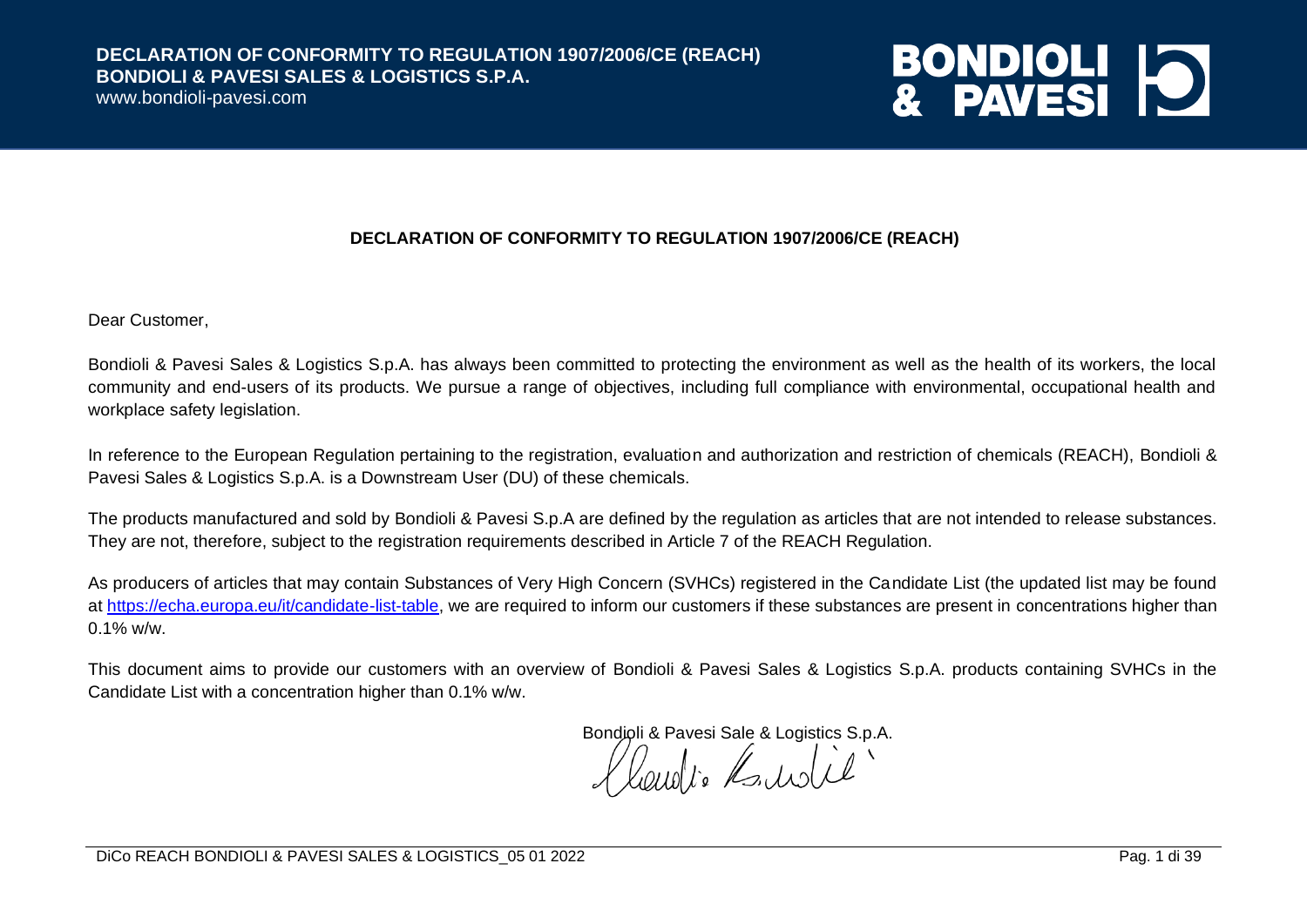www.bondioli-pavesi.com

| <b>DRIVE SHAFTS</b>                          |                      |                                      |             |               |
|----------------------------------------------|----------------------|--------------------------------------|-------------|---------------|
| Article name                                 | Item number          | <b>SCIP number</b>                   | <b>SVHC</b> |               |
| Cardan joint drivelines<br>$(100$ series)    | 7/8################# | 5d660f32-64b8-48b8-a2c8-f06b9cf19f53 | Lead        | CAS 7439-92-1 |
| Cardan joint drivelines<br>(Global series)   | #G################   | 1e4bb5a7-e002-4e7a-b08f-334a14f1f45e | Lead        | CAS 7439-92-1 |
| Cardan joint drivelines<br>(SFT series)      | C/D################# | 2f45b1bf-a532-4b52-b6b8-e2be0633e474 | Lead        | CAS 7439-92-1 |
| Cardan joint drivelines<br>(SFT PLUS series) | #E################   | e6b10a5d-7a3b-4f0a-a095-91fdd8c4d9e7 | Lead        | CAS 7439-92-1 |
| Cardan joint drivelines<br>(SFT PRO series)  | #F################   | 65136baf-3495-4477-b17f-42a2d5f189b8 | Lead        | CAS 7439-92-1 |
| Driveline with splined shaft Q2              | 8Q02###########      | 7b81c2e3-3744-475c-9988-8e67ddc93a65 | Lead        | CAS 7439-92-1 |

| <b>CARDAN JOINTS</b>                       |               |                                      |                       |
|--------------------------------------------|---------------|--------------------------------------|-----------------------|
| <b>Article name</b>                        | ltem number   | <b>SCIP number</b>                   | <b>SVHC</b>           |
| SFT Series double cardan joints            | ###DG######## | ffa3b2bc-ee8c-488a-9701-fa15ea39f2b3 | CAS 7439-92-1<br>Lead |
| SFT Series single cardan joints            | ###GC#######  | f9092a4e-90c0-468d-82c7-327d702edf69 | CAS 7439-92-1<br>Lead |
| SFT Series flanged double cardan<br>joints | ###GF#######  | 4a9e25e2-24dc-4c92-9021-b0661e185563 | CAS 7439-92-1<br>Lead |
| SFT Series 50° Costant Velocity<br>joints  | ###GKK##K##   | 8ea9c9b9-761e-4994-84c3-b5579b06317d | CAS 7439-92-1<br>Lead |
| SFT Series 80° Costant Velocity<br>joints  | ###GWW##W###  | 001b82de-412a-466d-b125-5d601bbb4767 | CAS 7439-92-1<br>Lead |
| 100 Series single cardan joints            | #1G########   | c7b95597-91ac-484b-a9f0-0e8b67f30747 | CAS 7439-92-1<br>Lead |
| 100 Series 80° Costant Velocity<br>joints  | #1G#W##W###   | 98740429-2429-4eb9-8dc7-4b4f25555864 | CAS 7439-92-1<br>Lead |
| 100 Series double cardan joints            | #DG########   | d9aa18de-81f6-4079-b832-ee6c217b5bc4 | CAS 7439-92-1<br>Lead |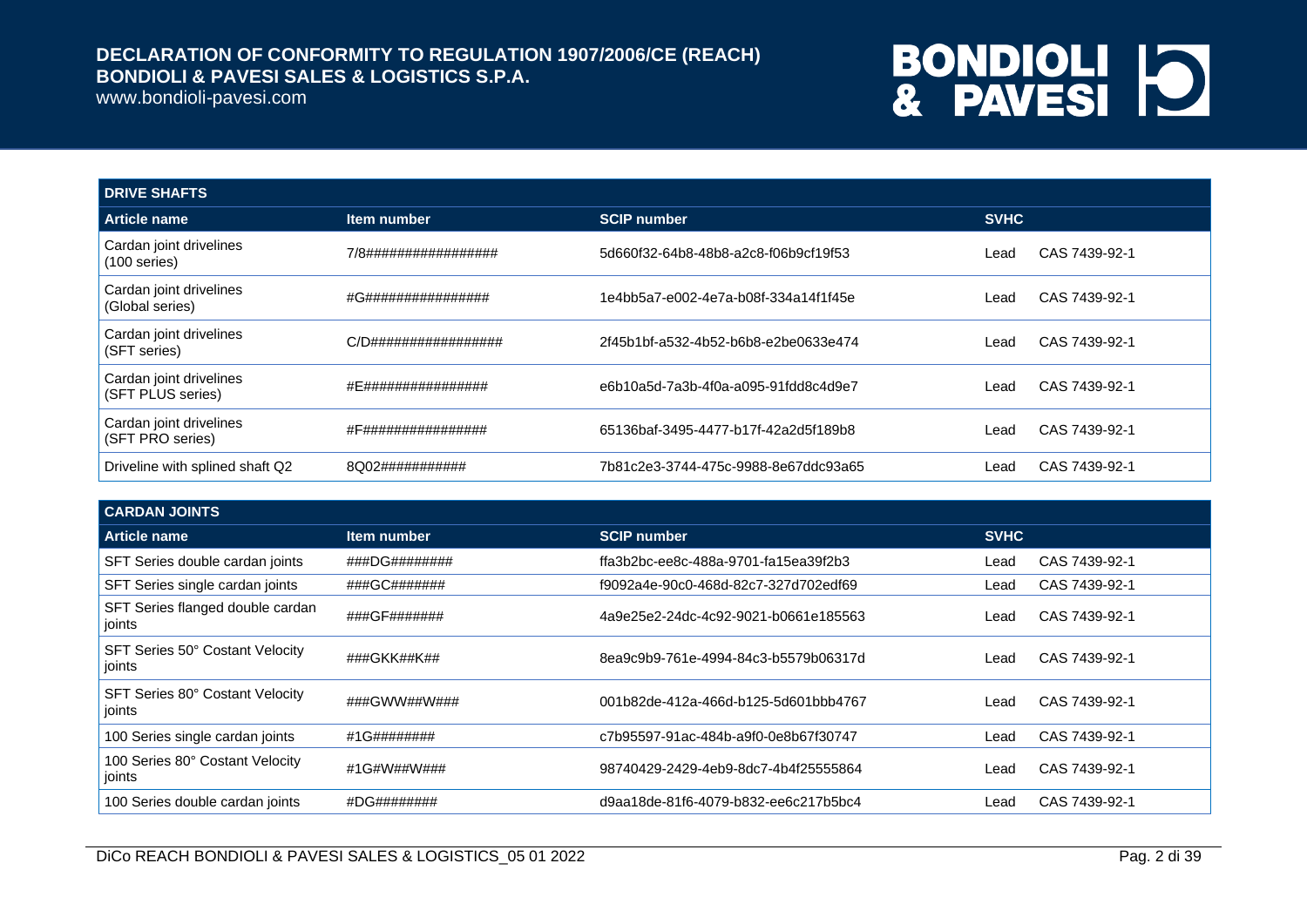www.bondioli-pavesi.com

| Global Series double cardan joints                | #G#DG######## | c2b22c94-0047-47b1-aff6-d49e1b88f6fb | Lead  | CAS 7439-92-1 |
|---------------------------------------------------|---------------|--------------------------------------|-------|---------------|
| Global Series single cardan joints                | #G#GC#######  | b93f3d00-719f-4076-a34c-31c8ce4a4aaa | ∟ead  | CAS 7439-92-1 |
| Global Series flanged double cardan<br>  joints   | #G#GF######   | b54a2f2d-7854-47e1-851d-6fd4749053c2 | Lead. | CAS 7439-92-1 |
| Global Series 80° Costant Velocity<br>ioints      | #G#GWW##W###  | 2518c954-79c3-4f4b-b131-ccfce3da7a71 | Lead. | CAS 7439-92-1 |
| 100 Series flanged double cardan<br>joints        | #GF########   | a2e2f393-7ea3-4adf-b9ef-e25f2c4299d1 | Lead. | CAS 7439-92-1 |
| 650/660/670 Series 70° Costant<br>Velocity joints | 7G5#######    | 193e642e-91f0-4681-a11b-8024c74c5b78 | _ead  | CAS 7439-92-1 |

| <b>CARDAN TUBES</b>          |              |                                      |             |               |
|------------------------------|--------------|--------------------------------------|-------------|---------------|
| Article name                 | Item number  | <b>SCIP number</b>                   | <b>SVHC</b> |               |
| Outer drive tube             | 237########  | 828c0e8b-8118-4656-b19b-8c98dbaad05e | Lead        | CAS 7439-92-1 |
| Outer drive tube             | 537########  | 2154933b-136f-4803-bd33-c5fda3fe0f5a | Lead        | CAS 7439-92-1 |
| Spline drive shaft with tube | 506T######   | c1fb806a-07f0-4c82-b584-b5ddee65d33c | Lead        | CAS 7439-92-1 |
| Spline drive shaft           | 527B######   | b47dfa08-b62d-455d-84ce-6dd7aa915717 | Lead        | CAS 7439-92-1 |
| Tube with Greasing System    | 528######### | 51b28c88-d297-4fdc-a4fd-ec7662b5ae91 | Lead        | CAS 7439-92-1 |

| <b>TORQUE LIMITERS</b>                                    |                |                                      |             |               |
|-----------------------------------------------------------|----------------|--------------------------------------|-------------|---------------|
| Article name                                              | Item number    | <b>SCIP number</b>                   | <b>SVHC</b> |               |
| Ratchet torque limiters                                   | 60####### (LN) | 32d70e28-1076-4006-9906-02e85052fb17 | Lead        | CAS 7439-92-1 |
| Overruning clutches RA                                    | 60####### (RA) | f42c1802-4d72-4684-b9a1-e9e2bc66ac0f | Lead        | CAS 7439-92-1 |
| Shear bolt torque limiters LB                             | 6060######     | b304c2a8-727c-48d0-8939-c6e0540e9595 | Lead        | CAS 7439-92-1 |
| Friction torque limiters FK                               | 60K#######     | f66ff284-2455-4ed8-b6c9-4304d4bbf1dc | Lead        | CAS 7439-92-1 |
| Ratchet torque limiters SA                                | 61#######      | 04482585-7b3d-4cd6-8ecf-0f091f6a1cf4 | Lead        | CAS 7439-92-1 |
| Friction torque limiters with<br>overrunning clutches FNT | 658#######     | 866b7bce-2400-4317-900f-0543148cce5a | Lead        | CAS 7439-92-1 |
| Friction torque limiters FN                               | 659#######     | 65cb1e51-1063-496f-ac1f-c73fc48e836d | Lead        | CAS 7439-92-1 |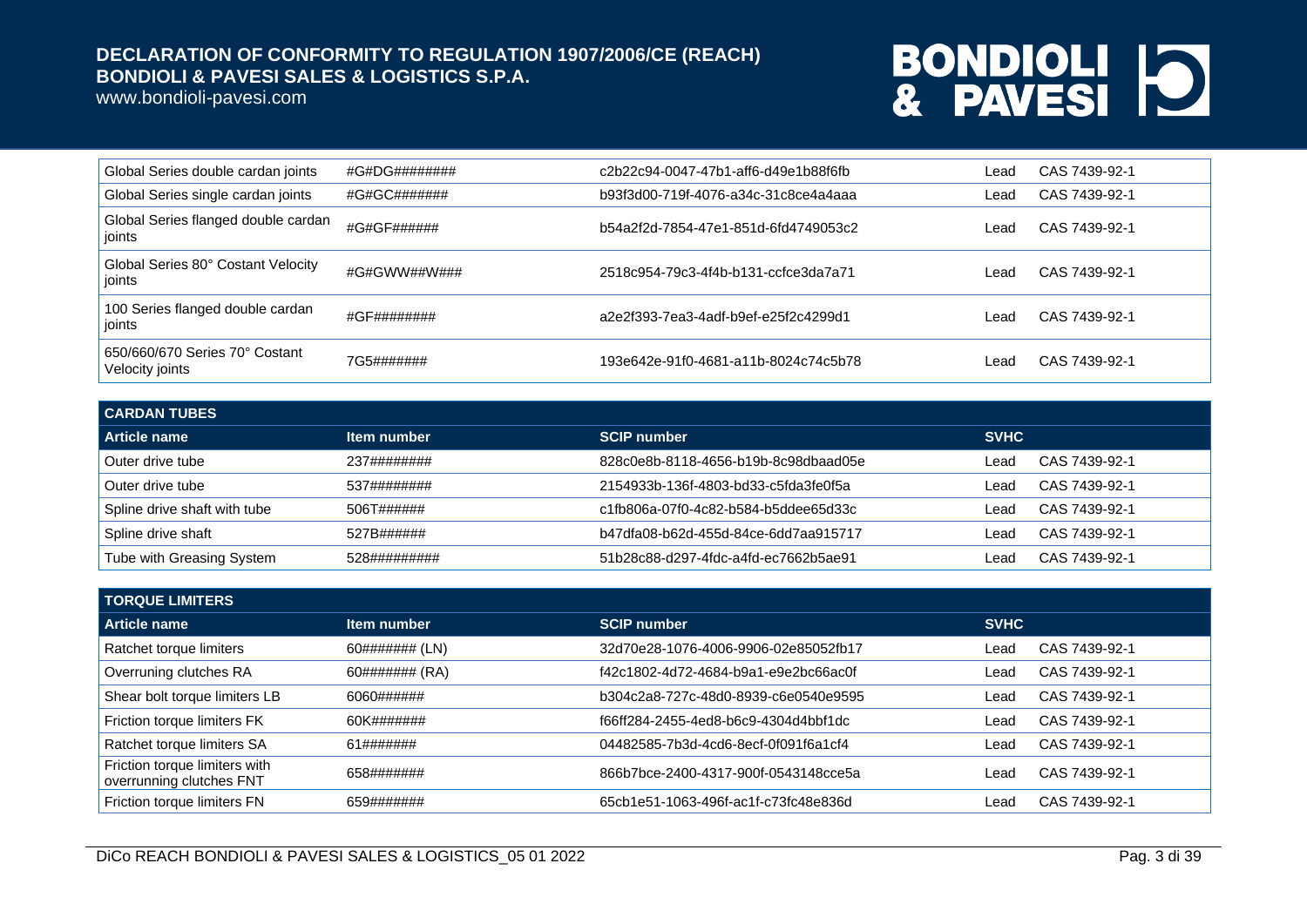www.bondioli-pavesi.com

| Friction torque limiters FV                                | 661#######    | cb77d569-938a-442f-8b64-124001d6ee4a | Lead | CAS 7439-92-1 |
|------------------------------------------------------------|---------------|--------------------------------------|------|---------------|
| Friction torque limiters FT                                | 663#######    | 23a64c2e-d28f-4bb6-a509-ba8cd8fa19a9 | Lead | CAS 7439-92-1 |
| Friction torque limiters with<br>overrunning clutches FNV  | 665#######    | 59905ecd-e529-4673-85a0-fd1424f34f11 | Lead | CAS 7439-92-1 |
| Friction torque limiters with<br>overrunning clutches FFNV | 667#######    | e7976522-e799-4e57-b9ae-c0900d9ae6ba | Lead | CAS 7439-92-1 |
| Automatic ratchet torque limiters SR                       | 6C########    | 4f467cc9-f921-4887-b17a-5ee774c90fb1 | Lead | CAS 7439-92-1 |
| Ratchet torque limiters SN/LS                              | 6M########    | 3ab9879e-9673-47af-9d5c-9dcd3ce42b15 | Lead | CAS 7439-92-1 |
| Automatic torque limiters LR                               | 6W09999###    | 09d9f392-0f3e-43c2-8689-4ca8da4c2620 | Lead | CAS 7439-92-1 |
| Ratchet torque limiters                                    | BR60G######## | 469eb42c-d3df-490d-9a2c-0390fdb33de6 | Lead | CAS 7439-92-1 |

| <b>SAFETY SHIEDLS</b>        |                |                                      |             |               |
|------------------------------|----------------|--------------------------------------|-------------|---------------|
| Article name                 | Item number    | <b>SCIP number</b>                   | <b>SVHC</b> |               |
| Input connection shields SFT | 395########    | dd60d874-3bcc-4344-bbd9-0dc62ac6b82a | _ead        | CAS 7439-92-1 |
| Complete shield              | 4#S########### | da429a21-7b7a-45f3-8a9b-9d9b703dd595 | _ead        | CAS 7439-92-1 |
| Complete shield              | 4F#########    | 87f007ff-a63c-4ef7-938c-42123f5b4afc | _ead        | CAS 7439-92-1 |

| <b>CARDAN JOINTS SPARE PARTS</b>      |              |                                      |                       |  |
|---------------------------------------|--------------|--------------------------------------|-----------------------|--|
| Article name                          | Item number  | <b>SCIP number.</b>                  | <b>SVHC</b>           |  |
| Yokes with grease fitting             | 203######    | 8df99cb3-9807-42ac-a8b8-ebee0eb5d922 | CAS 7439-92-1<br>Lead |  |
| Yokes with grease fitting             | 204######    | 4ec373ea-072c-4a84-97e7-24d2c77feb5d | CAS 7439-92-1<br>Lead |  |
| Yokes for 50° costant velocity joints | 2080#####    | 74f21750-1d52-410e-a15e-4276fc213e7f | CAS 7439-92-1<br>Lead |  |
| Yokes with grease fitting             | 211######    | 4cfc2b4d-ae63-4568-915d-17c458ce932f | CAS 7439-92-1<br>Lead |  |
| Yokes with grease fitting             | 212######    | 863edfe7-08ab-48ea-af38-15f67778f2b8 | CAS 7439-92-1<br>Lead |  |
| Yokes with grease fitting             | 213######    | 9e8fef0a-43ec-4dbd-bee9-ee1b0f17037f | CAS 7439-92-1<br>Lead |  |
| Yokes for 45° costant velocity joints | 2180N#####   | 47567c76-371f-4b4e-aff1-1dc6228399f5 | CAS 7439-92-1<br>Lead |  |
| Grease fittings                       | 348######### | 19ca8306-f1dd-4a46-992b-7d0dad62950e | CAS 7439-92-1<br>Lead |  |
| Grease nipple                         | 349#######   | d553460d-1dae-46ee-bbcc-eff42bb90971 | CAS 7439-92-1<br>Lead |  |
| Cross Kits, Cross kits                | 412######### | 66cb0d89-bc07-4866-ac7b-842d2cc8d502 | CAS 7439-92-1<br>Lead |  |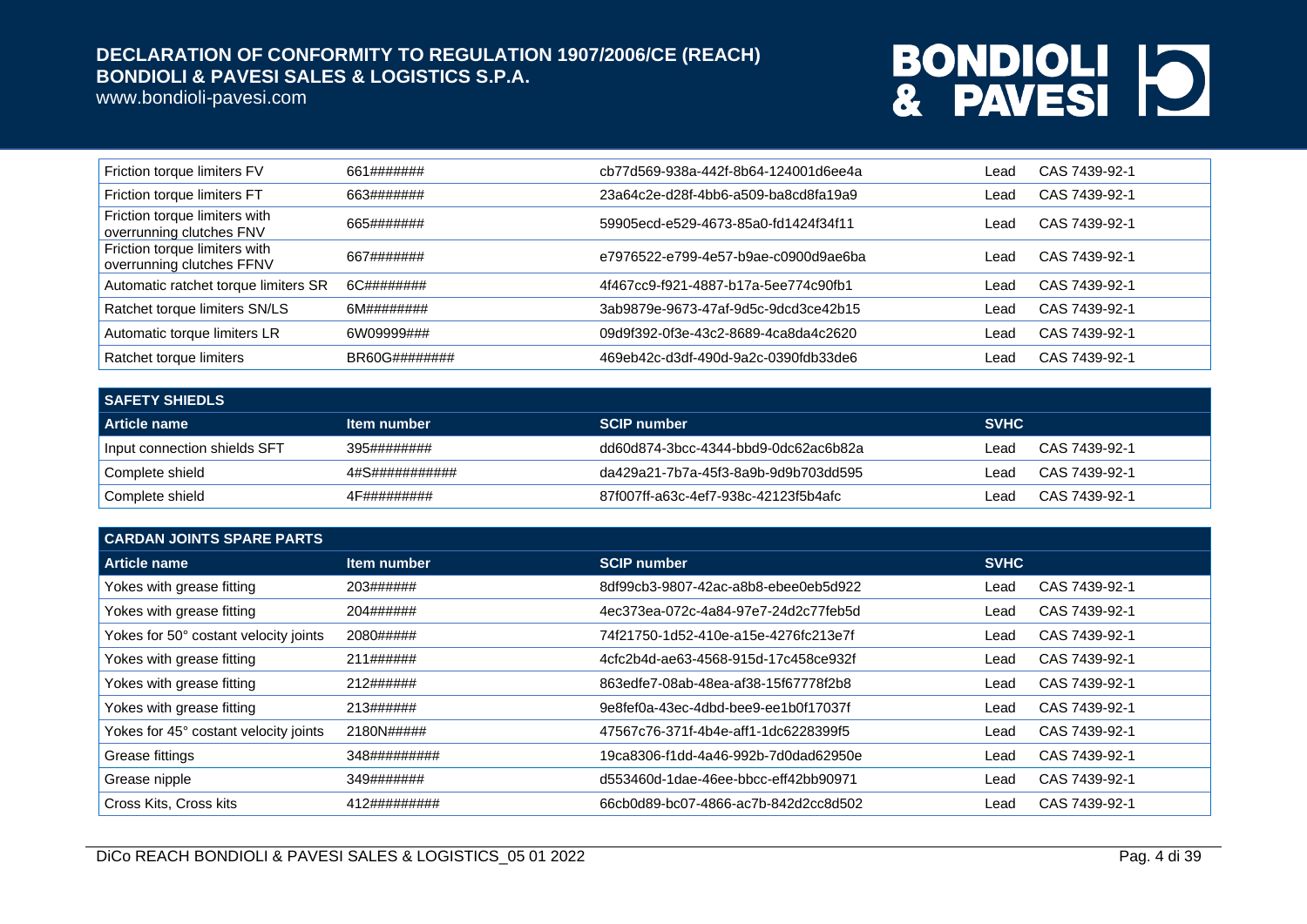www.bondioli-pavesi.com

| Push-pin                              | 40#000###R## | 06a452e7-98f6-4163-9c3e-3ec01817b662 | Lead    | CAS 7439-92-1 |
|---------------------------------------|--------------|--------------------------------------|---------|---------------|
| Push pin yokes                        | 5070######   | 59facad6-7ec7-4126-b316-d5278cc656e2 | Lead    | CAS 7439-92-1 |
| Yokes with bushing                    | 508#######   | e4e8d0a2-118a-4a42-b23f-253ffb338393 | Lead    | CAS 7439-92-1 |
| Push pin yokes                        | 510#######   | c1b7744c-4c79-4fc6-986f-19877740b5c5 | Lead    | CAS 7439-92-1 |
| Central body 80° CV joint             | 5110######   | 4be3a768-33fd-4bb0-84a8-b7752a16a928 | Lead    | CAS 7439-92-1 |
| Central body 70° CV joint             | 512#######   | ab8b0d6c-6926-42b3-8746-c7c9b2aef38a | Lead    | CAS 7439-92-1 |
| Yokes with bushing                    | 52A#######   | eea84093-6503-4b2e-856e-c8ac89edca8e | Lead    | CAS 7439-92-1 |
| Yokes with bushing and tube           | 570#######   | 5a527b52-77bc-4738-a2e9-ec29e89f90e6 | Lead    | CAS 7439-92-1 |
| Push pin yokes                        | 5721#####    | 0dcc22f2-58f9-4725-87a8-c3f420287075 | $L$ ead | CAS 7439-92-1 |
| Yokes for 75° costant velocity joints | 5730N#####   | 1240449e-49ae-4eb6-976e-ad8a94148d5f | Lead    | CAS 7439-92-1 |

| <b>TORQUE LIMITERS SPARE PARTS</b> |              |                                      |             |               |
|------------------------------------|--------------|--------------------------------------|-------------|---------------|
| Article name                       | Item number  | <b>SCIP number</b>                   | <b>SVHC</b> |               |
| Cap nut                            | 3300000###   | 04fbe4fb-5907-42bd-9d4d-726cc37b81cf | ∟ead        | CAS 7439-92-1 |
| <b>Bolts and cap nuts</b>          | 432000140R08 | 045e2be7-effe-47e1-9e8e-634e6da60149 | ∟ead        | CAS 7439-92-1 |
| Hub with push pin                  | 513######### | 2e68eb3e-7d4f-4a0f-866c-f025893eecac | ∟ead        | CAS 7439-92-1 |

| <b>I MISCELLANEUS SPARE PARTS</b> |              |                                      |                       |  |
|-----------------------------------|--------------|--------------------------------------|-----------------------|--|
| <b>Article name</b>               | Item number  | <b>SCIP number</b>                   | <b>SVHC</b>           |  |
| Direct greasing retrofit          | 436010001    | 574b9ac8-f88e-4d42-b886-940ae16042d0 | CAS 7439-92-1<br>Lead |  |
| ∣Kit shaft                        | 436010013    | 04c3fa08-4a3a-4ff1-885d-2d055c79f2d9 | CAS 7439-92-1<br>Lead |  |
| Spline drive shaft adapter        | 531######### | 0bdaf1cc-988a-45a1-aa8c-4ce28ee10844 | CAS 7439-92-1<br>Lead |  |

| <b>GEARBOXES</b> |              |                                      |             |               |
|------------------|--------------|--------------------------------------|-------------|---------------|
| Article name     | Item number  | <b>SCIP number</b>                   | <b>SVHC</b> |               |
| Gearboxes S1000  | S1########## | 0ebcfcda-c39b-498d-9bdc-da000d94db5d | ∟ead        | CAS 7439-92-1 |
| Gearboxes S2000  | S2########## | 7ce61733-fe43-4916-a249-bf6ee18c7838 | Leac        | CAS 7439-92-1 |
| Gearboxes S3000  | S3########## | 28bd81c4-6449-47de-8fab-ec63a5392b6c | ∟ead        | CAS 7439-92-1 |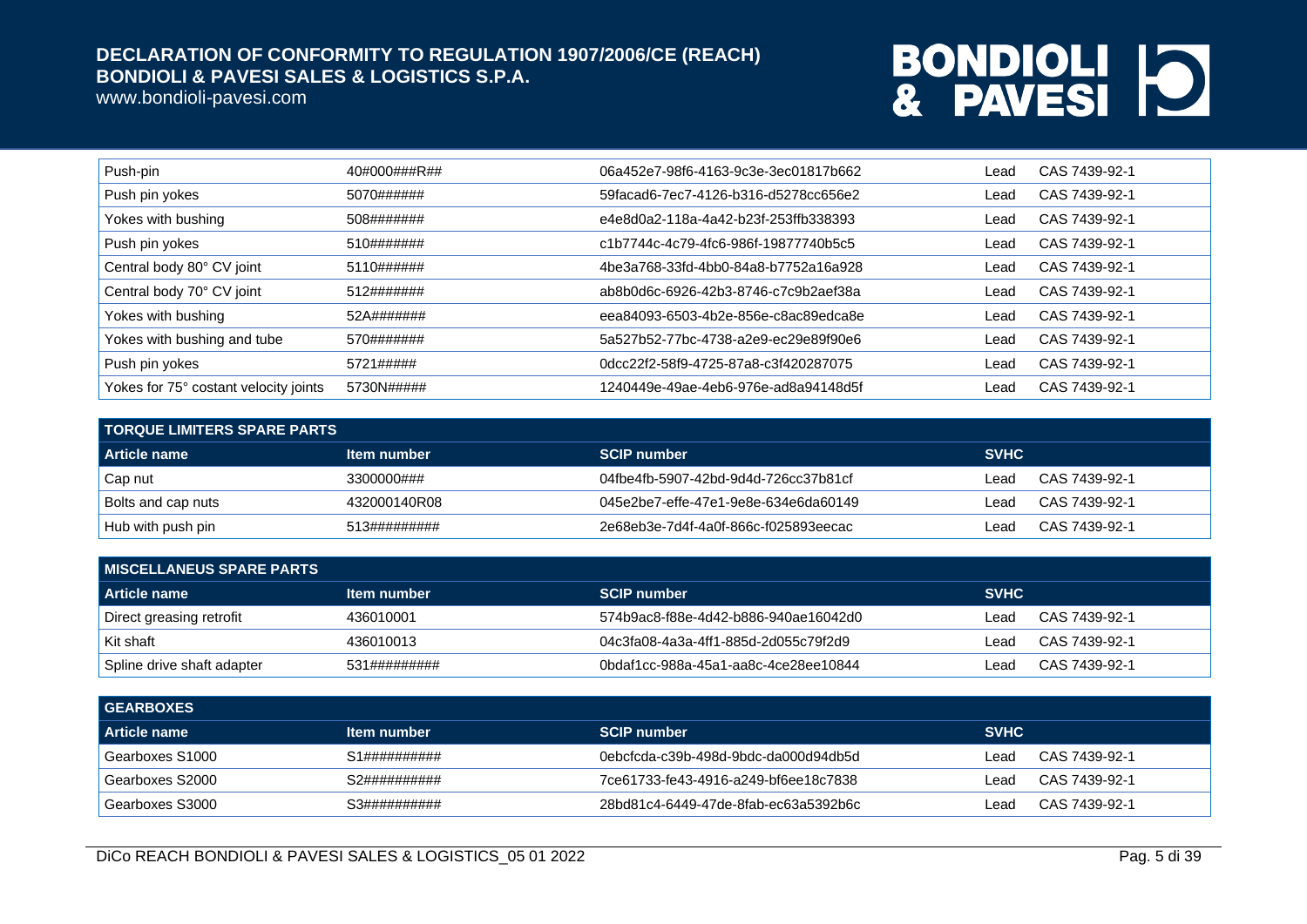www.bondioli-pavesi.com

| Gearboxes S4000 | S4########## | 12df9924-b29a-48bb-9deb-7e537ba27880 | _ead | CAS 7439-92-1 |
|-----------------|--------------|--------------------------------------|------|---------------|
| Gearboxes S5000 | S5########## | 6d5c388a-774a-4515-9e79-b15cc0a60555 | _ead | CAS 7439-92-1 |
| Gearboxes S8000 | S8########## | 968c4036-6d37-4ee4-90eb-876053ea373a | _ead | CAS 7439-92-1 |

| <b>SECONDARY GEARBOXES</b> |               |                                      |             |               |
|----------------------------|---------------|--------------------------------------|-------------|---------------|
| Article name               | Item number   | <b>SCIP number</b>                   | <b>SVHC</b> |               |
| Gearbox subassembly        | 4898354###    | 0fb9899c-99df-4f9b-a0d2-d4df25b1ff74 | ∟ead        | CAS 7439-92-1 |
| Secondary gearbox          | 4908133###### | 88b4f27f-7437-4fb2-a3d8-b5cb662465f4 | ∟ead        | CAS 7439-92-1 |

| <b>CLUTCHS, HUBS AND CRANKS</b> |                    |                                      |             |               |  |
|---------------------------------|--------------------|--------------------------------------|-------------|---------------|--|
| Article name                    | <b>Item number</b> | <b>SCIP number</b>                   | <b>SVHC</b> |               |  |
| Hub for crank arm               | 4908135######      | 5fc70671-a78b-4b45-b21a-0d0147258883 | ∟ead        | CAS 7439-92-1 |  |
| Hub for crank arm               | 4908148######      | 6156b2b7-594a-4735-90c8-f348e6731b63 | Lead        | CAS 7439-92-1 |  |
| Hub for crank arm               | 4908237######      | 5b9a41eb-34ae-4041-9edd-30d35a6beeb7 | Lead        | CAS 7439-92-1 |  |
| Clutch kit with pulley          | 4908506######      | 374810c2-4e16-47be-b7c6-00fd50f77f62 | ∟ead        | CAS 7439-92-1 |  |
| Crank arm                       | 49710#####         | 87d4bb95-91de-4345-be17-d98e70f602ca | Lead        | CAS 7439-92-1 |  |
| Idraulic friction               | 6440######         | b66b4325-83ae-4d84-ad28-b8cba474fcc2 | ∟ead        | CAS 7439-92-1 |  |

| <b>GEARBOXES KITS</b>         |               |                                      |             |               |
|-------------------------------|---------------|--------------------------------------|-------------|---------------|
| Article name                  | Item number   | <b>SCIP number</b>                   | <b>SVHC</b> |               |
| Kit for Gearbox S2070         | 4902070###### | f3de76c2-e82b-4d52-bf80-bfffad3a2d67 | ∟ead        | CAS 7439-92-1 |
| Support kit for Gearbox S2072 | 490207200000R | 906aeaee-8430-4c3d-9a99-b6e718085ae8 | ∟ead        | CAS 7439-92-1 |
| Kit for gearbox S5251         | 4905251###### | f3e0b28a-9fb7-4eac-bb68-1ca0786126f4 | ∟ead        | CAS 7439-92-1 |
| Kit for gearbox S8224         | 4908224###### | 382b12ef-c877-44c9-ad98-6a968a6a7f0b | ∟ead        | CAS 7439-92-1 |
| Kit for gearbox 8488          | 4908488###### | 523d7cbf-7495-4b9a-994a-4bacb0eb6a0b | ∟ead        | CAS 7439-92-1 |
| Plugs spare part kit          | 497000056R    | e2716046-8d94-46fc-b151-8a7e69d2cdaf | ∟ead        | CAS 7439-92-1 |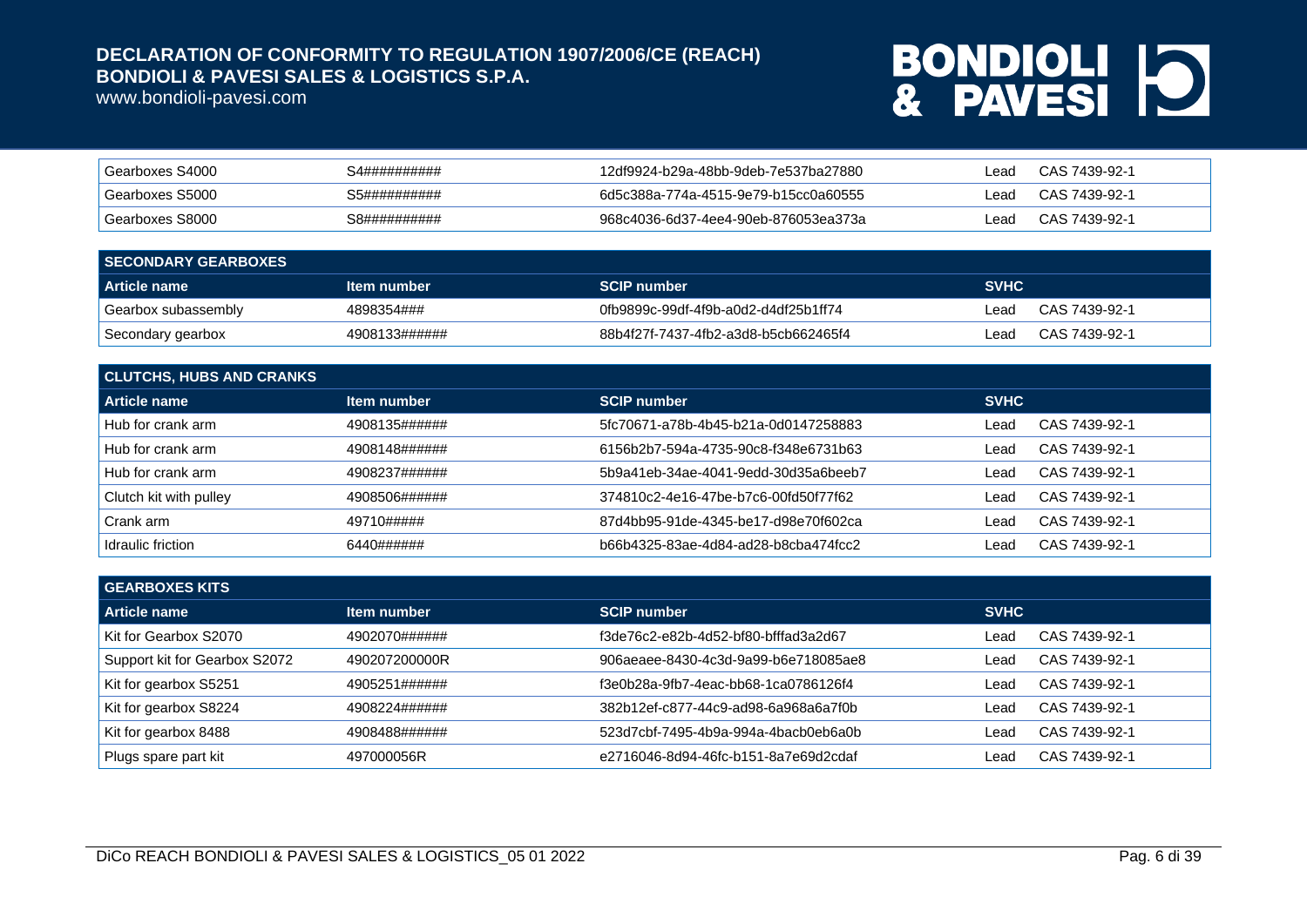www.bondioli-pavesi.com

| <b>COUPLING SYSTEMS</b>      |                |                                      |             |               |
|------------------------------|----------------|--------------------------------------|-------------|---------------|
| Article name                 | Item number    | <b>SCIP number</b>                   | <b>SVHC</b> |               |
| <sup>I</sup> Coupling joints | 488########### | 7162f133-daac-4c3c-9c9e-54c5e2519b1f | Lead        | CAS 7439-92-1 |
| Link shaft                   | 490000002###   | d037afc8-ff79-4fca-89dc-e09cf9c81ddc | Lead        | CAS 7439-92-1 |
| Link shaft                   | 4908409#####   | bd8ecc56-26af-4b85-8b0b-b0d47d58e61f | ∟ead        | CAS 7439-92-1 |
| Link shaft                   | 581#######     | 12297041-2ed9-40fe-8183-baaa2a3ac55b | Lead        | CAS 7439-92-1 |

| <b>GEARBOXES SPARE PARTS</b> |                          |                                      |             |               |  |
|------------------------------|--------------------------|--------------------------------------|-------------|---------------|--|
| Article name                 | Item number              | <b>SCIP number</b>                   | <b>SVHC</b> |               |  |
| Caste nut                    | 29820#####               | d1332711-60c8-4f3b-9267-6327a323b33f | Lead        | CAS 7439-92-1 |  |
| Aluminium plugs              | 373#######               | 3f55fdb9-91bc-49dc-a575-119d14d86c32 | Lead        | CAS 7439-92-1 |  |
| Brass plugs                  | 373####### - Brass plugs | b0b6fd1f-fc9b-46f3-878f-d848e380499d | Lead        | CAS 7439-92-1 |  |
| Steel plugs                  | 373####### - Steel plugs | 656f9396-cfc9-47cc-8a77-da65081d8b4a | Lead        | CAS 7439-92-1 |  |
| Hydraulic fittings           | 377000####               | 870f9c0e-d3e4-46a1-8ac2-73259263b20e | Lead        | CAS 7439-92-1 |  |
| Hydraulic fittings           | 387000####               | e222f093-42cf-4b4f-b667-0a80cac958df | Lead        | CAS 7439-92-1 |  |
| Rotary feedthrough           | DO6K00000M14######       | 8eeb07f7-64e5-4644-b440-8fdfaca3dc76 | Lead        | CAS 7439-92-1 |  |

| <b>GEARBOXES</b> |               |                                      |                       |
|------------------|---------------|--------------------------------------|-----------------------|
| Article name     | Item number   | <b>SCIP number</b>                   | <b>SVHC</b>           |
| Gearboxes S8102  | S8102######## | 059cd5d5-3eef-43da-9f31-f8a7d7ade2f9 | CAS 7439-92-1<br>Lead |
| Gearboxes S5000  | S5#########   | cbe6d805-fdc9-43e6-a9a8-1dde1d474361 | CAS 7439-92-1<br>Lead |
| Gearboxes S3050  | S3050######## | ac38cb77-0ca5-4e48-ba96-9ab724785548 | CAS 7439-92-1<br>Lead |
| Gearboxes S2000  | S20########## | 80189dfd-f37b-4b68-b1d0-18e9ccd228cf | CAS 7439-92-1<br>Lead |
| Gearboxes S8000  | S8########### | 1a444db2-ef53-40d7-95db-a0cd87591473 | CAS 7439-92-1<br>Leac |

| <b>COUPLING</b>       |                |                                      |             |               |
|-----------------------|----------------|--------------------------------------|-------------|---------------|
| Article name          | Item number    | <b>SCIP number</b>                   | <b>SVHC</b> |               |
| <b>Shaft Coupling</b> | 488########### | 7162f133-daac-4c3c-9c9e-54c5e2519b1f | -ead        | CAS 7439-92-1 |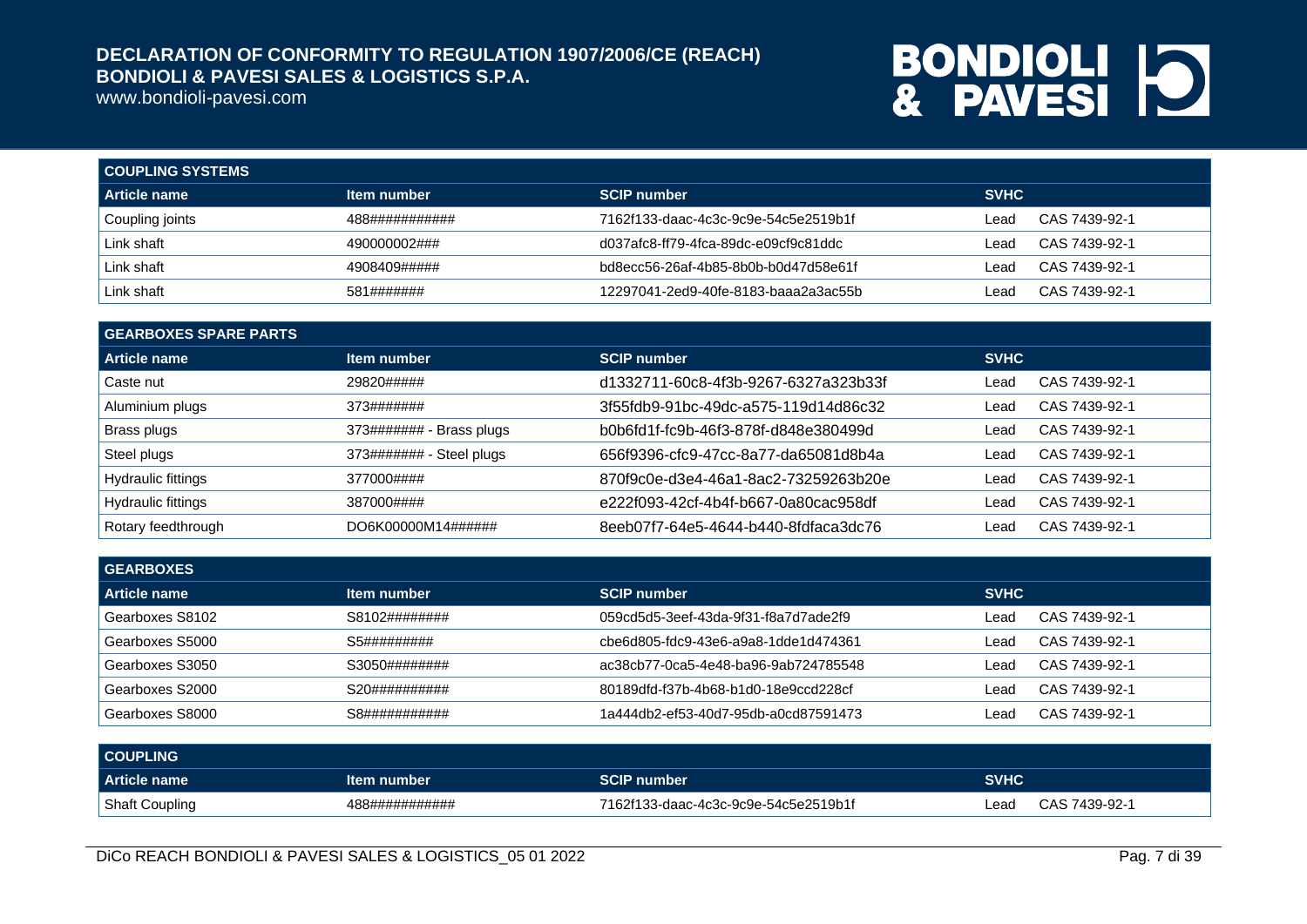www.bondioli-pavesi.com

| <b>GEARBOX SUBASSEMBLIES</b> |                    |                                      |             |               |
|------------------------------|--------------------|--------------------------------------|-------------|---------------|
| Article name                 | <b>Item number</b> | <b>SCIP number</b>                   | <b>SVHC</b> |               |
| Gearbox Subassemblies 49784  | 49784#####         | 5b455db3-6451-477d-b46d-1bc464c18e1b | Lead        | CAS 7439-92-1 |
| Spare Part Kits 49081        | 49081########      | 092fd37e-1a45-4efa-9686-3fda1511732a | Lead.       | CAS 7439-92-1 |

| <b>AXIAL PISTON PUMPS</b> |                      |                                      |             |               |
|---------------------------|----------------------|--------------------------------------|-------------|---------------|
| <b>Article name</b>       | Item number          | <b>SCIP number</b>                   | <b>SVHC</b> |               |
| A <sub>3</sub>            | HPA3##############   | dc2e82e3-b0c2-4792-85fa-7ef4c3d0111e | Lead        | CAS 7439-92-1 |
| A <sub>4</sub>            | HPA4##############   | 6f78307d-954a-41e6-95ca-b06b8fe4424a | Lead        | CAS 7439-92-1 |
| A <sub>6</sub>            | HPA6##############   | 845a4877-c3d9-4bf1-8fa1-2152e9b8b7b0 | Lead        | CAS 7439-92-1 |
| HMA0                      | HMA0###########      | 813f066a-3834-4573-a21c-2e7923488280 | Lead        | CAS 7439-92-1 |
| HMA1                      | HMA1##############   | 161aee37-17c9-488d-a3cf-01d5f6836706 | Lead        | CAS 7439-92-1 |
| HMA <sub>2</sub>          | HMA2##############   | fca0864f-5de2-40fd-ae10-8cdf3a308fa9 | Lead        | CAS 7439-92-1 |
| <b>HMAD</b>               | HMAD##############   | 956b3662-c8f1-489d-a7da-7e002fda95a0 | Lead        | CAS 7439-92-1 |
| HMP0                      | HMPO################ | 11cc8699-f411-4f19-b28b-585df2360bb2 | Lead        | CAS 7439-92-1 |
| HMP1                      | HMP1##############   | 2ed994db-8ad6-4fa9-a179-505e560f76ad | Lead        | CAS 7439-92-1 |
| <b>HMPF</b>               | HMPF##############   | ad668ba2-6af4-44fa-8fbf-4d703445c746 | Lead        | CAS 7439-92-1 |
| <b>HMPL</b>               | HMPL##############   | 1be6ffde-28b5-4469-a838-1dfb0cfb6b39 | Lead        | CAS 7439-92-1 |
| <b>HMPS</b>               | HMPS##############   | 93b82162-0b1c-4a24-9bb4-93a75365ebb8 | Lead        | CAS 7439-92-1 |
| <b>HMPZ</b>               | HMPZ##############   | e9cf2eeb-f240-4373-91e9-155f85ab7c01 | Lead        | CAS 7439-92-1 |
| <b>HMW</b>                |                      | e35d5cc6-7bfd-47d8-9986-123dc4b96663 | Lead        | CAS 7439-92-1 |
| M4AP                      | HP398#############   | 72e7cb01-0687-467c-b4cb-36b75ebf6df8 | Lead        | CAS 7439-92-1 |
| M4PV                      | HP308#############   | a8ecf7e4-db43-4372-8e8c-fabc71670a07 | Lead        | CAS 7439-92-1 |
| M4PV                      | HP309#############   | dcebba9b-4dc2-43ff-aafb-c098956fb54a | Lead        | CAS 7439-92-1 |
| M4PV                      | HP312#############   | 9330949c-0d97-4efd-aca0-df62a7e5dc5d | Lead        | CAS 7439-92-1 |
| M4PV                      | HP314#############   | 35a62ff0-662b-4e1e-8bbb-7699cc07f137 | Lead        | CAS 7439-92-1 |
| M4PV                      | HP349#############   | ca6eab5c-ce7b-4c21-bf4f-ab8fff5cbc52 | Lead        | CAS 7439-92-1 |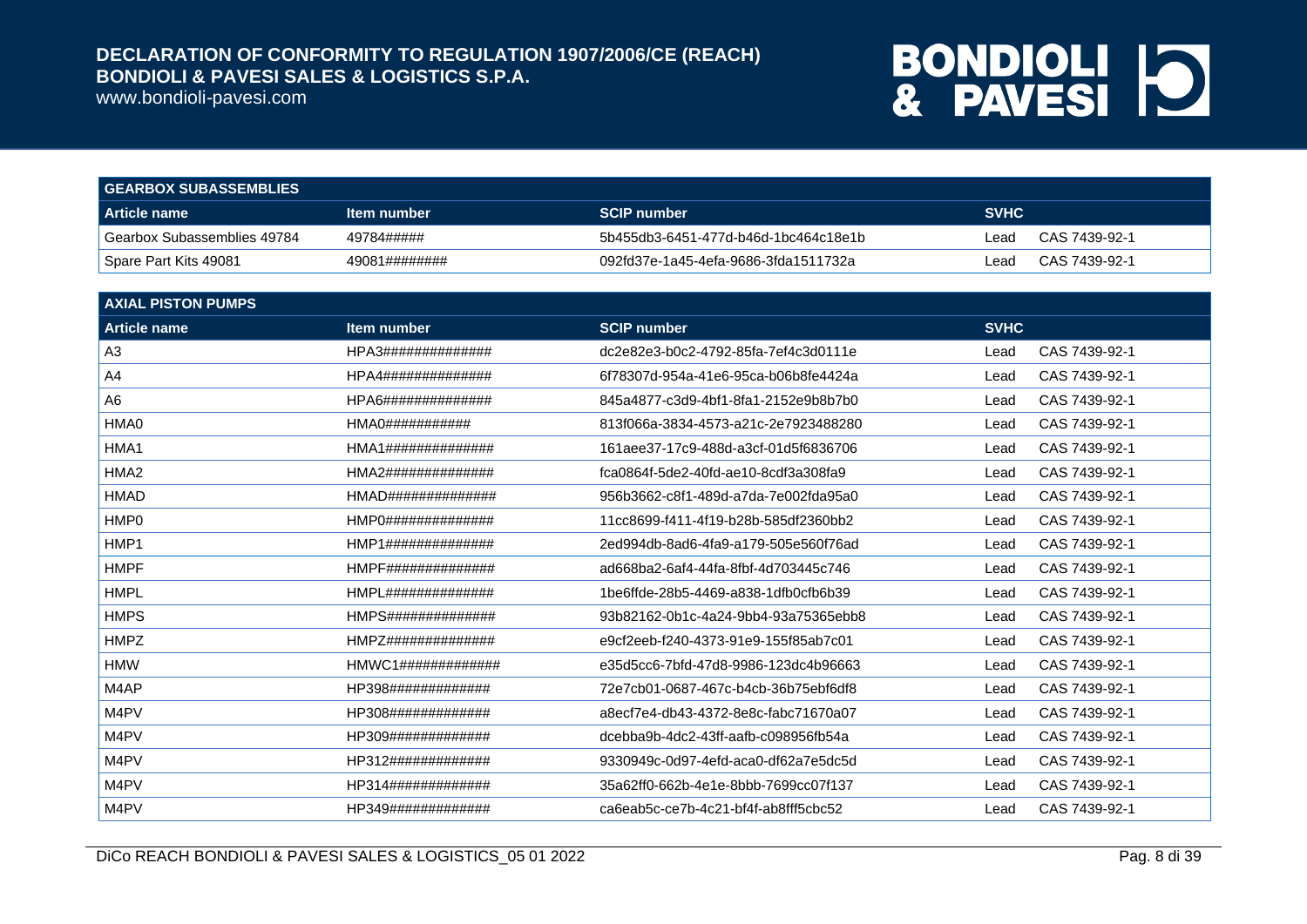www.bondioli-pavesi.com

| M4PV                   | HP354############# | 8a5d99ee-eec3-4db2-b93b-cd5bafc7efbb | Lead | CAS 7439-92-1 |
|------------------------|--------------------|--------------------------------------|------|---------------|
| M4PV                   | HP357############# | 2f66c933-3942-4dc6-b373-69336f01ad6b | Lead | CAS 7439-92-1 |
| M4PV                   | HP360############# | 164bacf9-fc8f-4a28-a907-4ad076a9c7fd | Lead | CAS 7439-92-1 |
| M4PV                   | HP364############# | 38560fcc-d167-491e-97d2-30c20b4a5a58 | Lead | CAS 7439-92-1 |
| M4PV                   | HP390############# | e7476144-094f-4e6d-9eb7-d4b9114a9140 | Lead | CAS 7439-92-1 |
| M4PV                   | HP393############# | 1ac4f029-d194-4e3f-935d-e037936f0186 | Lead | CAS 7439-92-1 |
| M6PV                   | HP307############# | feebcec3-87a1-4101-88f5-9ee25fca44fc | Lead | CAS 7439-92-1 |
| M6PV                   | HP367############# | 565ed5b3-0801-44f9-9328-679c3d157b53 | Lead | CAS 7439-92-1 |
| M6PV                   | HP381############# | 1c41c533-fc5f-4386-80b7-73c692256f0e | Lead | CAS 7439-92-1 |
| <b>NT10</b>            | HP334############# | aad611ad-ec35-4868-9ae9-2dec6d0bf669 | Lead | CAS 7439-92-1 |
| <b>NT10</b>            | HP335############# | 0a56ca60-a227-4578-840d-fcf907457a96 | Lead | CAS 7439-92-1 |
| <b>NT12</b>            | HP319############# | 90787719-1d08-48f2-bbc3-c0f99342feff | Lead | CAS 7439-92-1 |
| P <sub>2</sub>         | HPP2############## | bbdfe916-b9ba-4e84-aa71-8a95b5dc13af | Lead | CAS 7439-92-1 |
| P <sub>4</sub>         | HPP4############## | 8cfd4f7e-239a-42c2-8b11-b1fc3a509e37 | Lead | CAS 7439-92-1 |
| P <sub>5</sub>         | HPP5############## | 2ae69755-ddf0-45e5-8031-01fc5a999da5 | Lead | CAS 7439-92-1 |
| P <sub>6</sub>         | HPP6############## | deeb51c5-6f8b-4fa3-a4b9-69855f29f7cf | Lead | CAS 7439-92-1 |
| P7                     | HPP7############## | 9e02fb16-c4d2-4cc6-82d9-9d185be2752a | Lead | CAS 7439-92-1 |
| P <sub>8</sub>         | HPP8############## | 1d0e49ae-c755-4437-8dd9-54600557375f | Lead | CAS 7439-92-1 |
| P <sub>9</sub>         | HPP9############## | 2d367f35-3a1e-49c7-8cc5-e06f5a6fc02b | Lead | CAS 7439-92-1 |
| <b>Compact Group</b>   | HP304############# | c7f38dbd-27c5-4cae-b67d-24855cc8c27c | Lead | CAS 7439-92-1 |
| <b>Compact Group</b>   | HP305############# | 76419929-721a-41ee-abf9-481921c9da61 | Lead | CAS 7439-92-1 |
| Pumps with belt pulley | HP311############# | 060502cd-0276-46b5-884e-a4b5e4967b96 | Lead | CAS 7439-92-1 |

| <b>AXIAL PISTON MOTORS</b> |                    |                                      |             |               |  |
|----------------------------|--------------------|--------------------------------------|-------------|---------------|--|
| Article name               | Item number        | <b>SCIP number</b>                   | <b>SVHC</b> |               |  |
| l BA                       | HMBF############## | 59a36bd1-7f53-42e1-8eb7-209c063ad27d | ∟ead        | CAS 7439-92-1 |  |
| l BA                       | HPBA############## | aa747230-0592-44cf-a363-813e7d3adc4d | ∟ead        | CAS 7439-92-1 |  |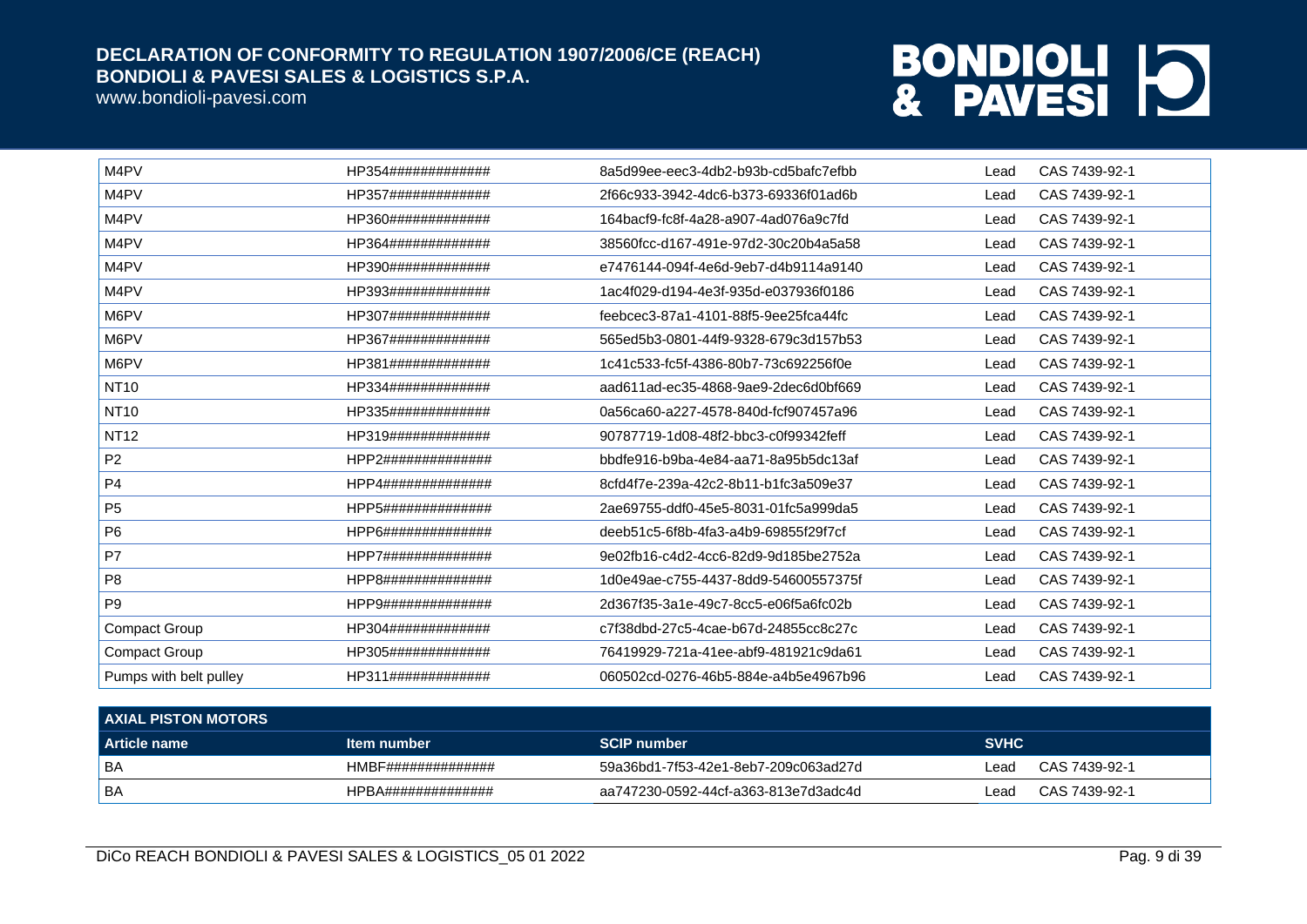www.bondioli-pavesi.com

| M <sub>0</sub>     | HMMO################   | aa40d29f-2dd6-4a30-a6e2-10d38abcd01a | Lead | CAS 7439-92-1 |
|--------------------|------------------------|--------------------------------------|------|---------------|
| M4MF               | HP313#############     | 2683b743-a156-498a-aa0b-d60bbd6d3d68 | Lead | CAS 7439-92-1 |
| M4MF               | HP315#############     | 1e578787-f440-4748-aaeb-47493ccdcf11 | Lead | CAS 7439-92-1 |
| M4MF               | HP355#############     | 868f2cb2-a546-46eb-aa7e-63246a9bcf02 | Lead | CAS 7439-92-1 |
| M4MF               | HP358#############     | cb2258d9-d4b1-4901-a253-3e78bef331e3 | Lead | CAS 7439-92-1 |
| M4MF               | HP361#############     | 07e66630-caae-402a-a5ff-3fa654eaf3ad | Lead | CAS 7439-92-1 |
| M4MF               | HP365#############     | c1a46e74-4046-4f01-920f-b218fb7bf2a1 | Lead | CAS 7439-92-1 |
| M4MF               | HP391#############     | 5f226afb-f3fd-48c3-bf7c-6ca0610b7514 | Lead | CAS 7439-92-1 |
| M4MF               | HP394#############     | 6a087ace-ca7a-470f-957a-64d8cae67eef | Lead | CAS 7439-92-1 |
| M4MV               | HP356#############     | 50918461-2666-4450-bf79-7242c60dd658 | Lead | CAS 7439-92-1 |
| M4MV               | HP359#############     | 1ac48add-0973-4622-946d-b83b53f15341 | Lead | CAS 7439-92-1 |
| M4MV               | HP363#############     | 647a8820-44c8-4485-8796-c518476d043b | Lead | CAS 7439-92-1 |
| M4MV               | HP366#############     | 42650e8b-7ed2-412d-94d5-472c4c8d9227 | Lead | CAS 7439-92-1 |
| M4MV               | HP392#############     | ea6759ec-142f-4210-81e3-02e1ea34b2ac | Lead | CAS 7439-92-1 |
| M5MF               | HP376#############     | 9a82a383-01a8-4e70-8df2-4a9f4b951ce2 | Lead | CAS 7439-92-1 |
| M5MF               | HP386#############     | 6f6d5331-75b2-4426-aa25-b6d53ae398f2 | Lead | CAS 7439-92-1 |
| M5MV               | HP377#############     | 1f77e2b5-48ec-45b3-8395-52d04e7fe6ef | Lead | CAS 7439-92-1 |
| M5MV               | HP387#############     | 81be731f-2427-4e96-a08f-df7abfc8124d | Lead | CAS 7439-92-1 |
| M7                 | HPM7##############     | cf954e18-7873-4779-8454-20a93e51bd28 | Lead | CAS 7439-92-1 |
| M <sub>8</sub>     | HPM8##############     | 9d102d4f-d347-4ed5-adb9-5ec1bdd2a28e | Lead | CAS 7439-92-1 |
| V3                 | $HPV3$ ############### | 0aa5eb0e-71f7-4a1a-88a2-e7ef963a946d | Lead | CAS 7439-92-1 |
| V <sub>4</sub>     | HPV4##############     | 78c33aca-b82f-4cc4-a2e4-17e4fc9934c1 | Lead | CAS 7439-92-1 |
| Bow Thruster motor | HP303#############     | fbb72a04-125b-4c53-921d-aca49bf1cc7f | Lead | CAS 7439-92-1 |
| Cartridge motor    | HP399#############     | bc6b584f-16a2-4c5d-8fab-6b641e1a989e | Lead | CAS 7439-92-1 |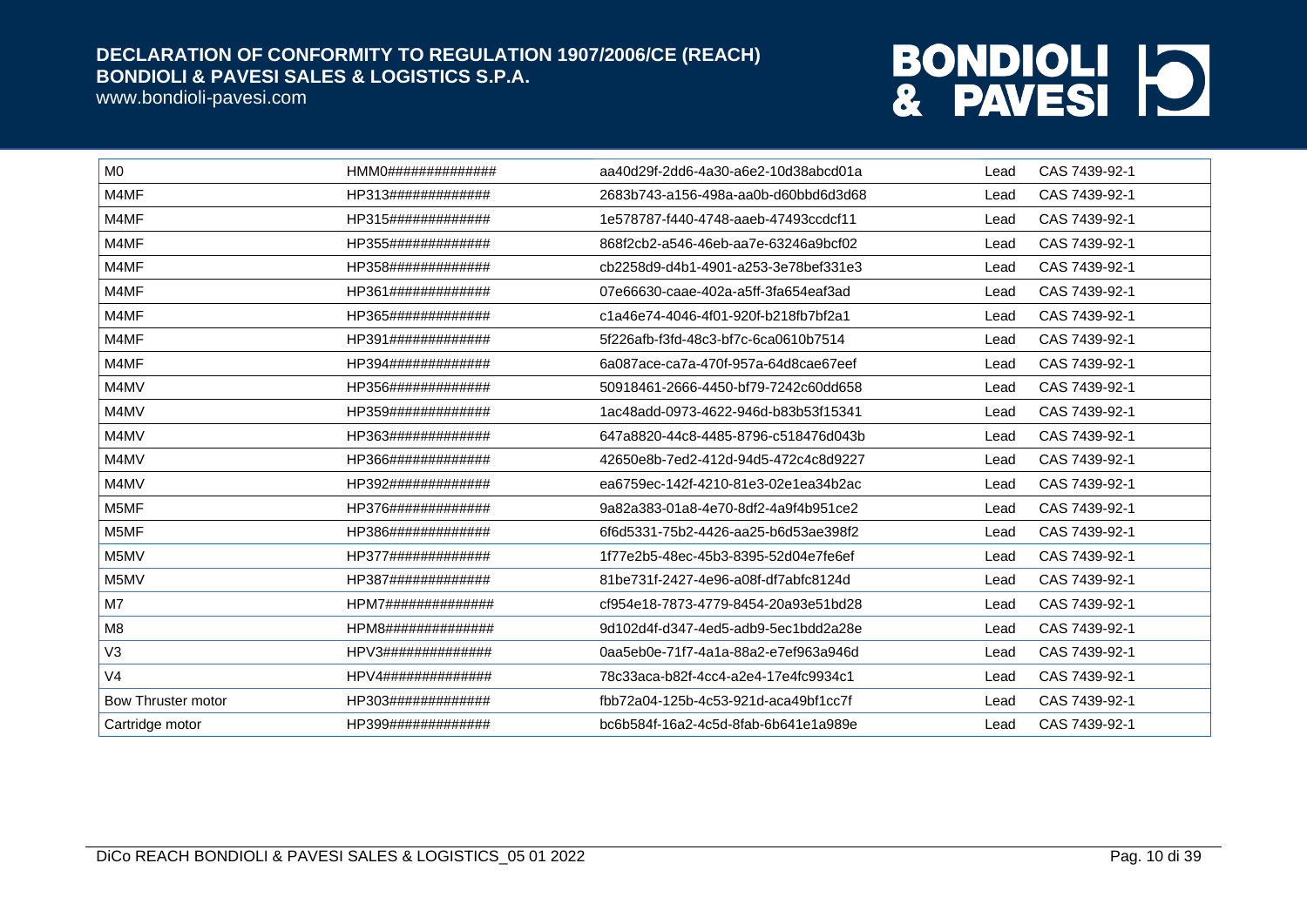www.bondioli-pavesi.com

| <b>COUPLING SYSTEMS</b>                          |                       |                                      |             |               |  |
|--------------------------------------------------|-----------------------|--------------------------------------|-------------|---------------|--|
| Article name                                     | Item number           | <b>SCIP number</b>                   | <b>SVHC</b> |               |  |
| Belt pulley supports                             | HP301#############    | ca549641-df4c-4f2d-b350-52f644b1001e | Lead        | CAS 7439-92-1 |  |
| Bellhousing                                      | HMF26########         | abab044f-8121-48f1-b91a-0cb678900e77 | Lead        | CAS 7439-92-1 |  |
| Hub                                              | HMF25########         | 3df3c8ca-bcaf-4e46-b5b7-5e006014dc6b | Lead        | CAS 7439-92-1 |  |
| Kit hub $+$ nylon flange                         | HMFFM#######          | caf35d3d-5a26-4d49-9132-d97c61231e84 | Lead        | CAS 7439-92-1 |  |
| Kit KAS 42                                       | HMFKAS42S8P40GBH01    | 78f6a308-c76d-4440-a9aa-a4a348258250 | Lead        | CAS 7439-92-1 |  |
| Kit KEA                                          | HMFKE#############    | 40642042-bcc6-4a8d-9697-facf4bbca184 | Lead        | CAS 7439-92-1 |  |
| Kit $SAE + belt$ pulley shaft                    | HMFH4500####          | f15f146d-634a-4c73-98f8-abb265e60763 | Lead        | CAS 7439-92-1 |  |
| PTO rigid coupling systems (4233)<br>series)     | HMFH4233D##           | 0b6c588b-80dd-4333-8fd0-32ce77edde7d | Lead        | CAS 7439-92-1 |  |
| PTO rigid coupling systems (for elect.<br>Motor) | HMFL##############    | 1fbc5206-58ae-4aa8-b17a-ac178b468ddd | Lead        | CAS 7439-92-1 |  |
| PTO Rigid coupling systems (Hub,<br>Sleeve)      | HMFKM#######          | 7e3a61d5-d959-4bd7-aa25-eb3bbd3403af | Lead        | CAS 7439-92-1 |  |
| PTO rigid coupling systems (KPS)                 | HMFKPS############    | 4052c638-ae5a-4adf-8e82-58122b53f42e | Lead        | CAS 7439-92-1 |  |
| Rigid coupling systems _ A series                | $HMFA$ ###########    | 17f2d8c7-a628-45b7-9bc7-e71d459cb5f6 | Lead        | CAS 7439-92-1 |  |
| Rigid coupling systems _ E series                | <b>HMFE##########</b> | 2d2ca525-0177-4b9a-885d-6e791c8e053f | Lead        | CAS 7439-92-1 |  |

| <b>DO VALVES</b> |                      |                                      |             |               |
|------------------|----------------------|--------------------------------------|-------------|---------------|
| Article name     | ltem number.         | <b>SCIP number</b>                   | <b>SVHC</b> |               |
| DO VALVES        | $HMWDO5701\#$ ###### | 1a981c5c-2e60-4da3-8eac-2420ea97b543 | Lead        | CAS 7439-92-1 |

| I ELECTRONIC CONTROL UNITS & TELEHANDLER KIT. |                    |                                      |        |               |  |
|-----------------------------------------------|--------------------|--------------------------------------|--------|---------------|--|
| Article name                                  | ∣ltem number       | SCIP number                          | ∣ SVHC |               |  |
| I ECU SC                                      | HPFF2############# | 8c12f346-c331-4a31-9031-a3037391a67a | ∟ead   | CAS 7439-92-1 |  |
| I ECU SSPRO                                   | HPFFS############# | b24a30b3-1c36-4916-908e-35fde6719456 | ∟ead   | CAS 7439-92-1 |  |
| Telehandler Kit                               | HPFK############## | 6d00c96d-03fa-455b-ae29-ae2dc58b2a23 | _ead   | CAS 7439-92-1 |  |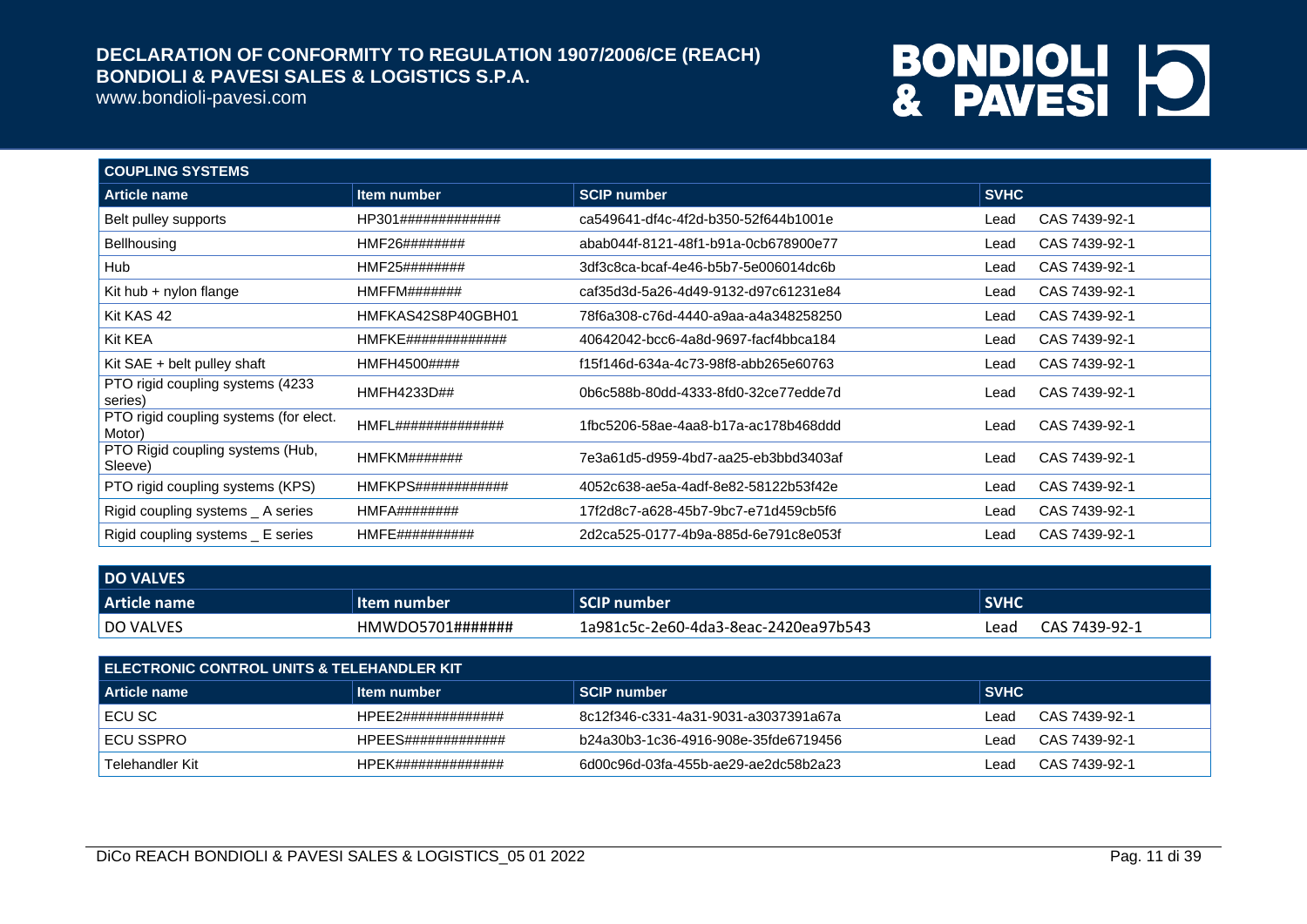www.bondioli-pavesi.com

| <b>FEEDING UNITS</b> |                                 |                                      |             |               |  |
|----------------------|---------------------------------|--------------------------------------|-------------|---------------|--|
| Article name         | Item number                     | <b>SCIP number</b>                   | <b>SVHC</b> |               |  |
| Feeding unit         | HPU00#############              | 30087ef9-9381-40c6-a7d1-a50485ec7ac9 | Lead        | CAS 7439-92-1 |  |
| Feeding unit         | HPUAA#############              | c29d784a-3948-4b9d-877b-3b720603efa7 | Lead        | CAS 7439-92-1 |  |
| Feeding unit         | $HPUAC\#$ ##################### | d4beaf5a-1246-4134-98dc-533ca709e171 | Lead        | CAS 7439-92-1 |  |
| Feeding unit         | HPUCC#############              | 96e5bce2-4455-4bb3-b3b1-5e76de005a8e | Lead        | CAS 7439-92-1 |  |
| Feeding unit         |                                 | fe5c43f3-f0ab-4ba7-88b3-32e0b2a09330 | Lead        | CAS 7439-92-1 |  |
| Feeding unit         | $HPULC$ ##############          | 9ee6ff7b-a48f-4c19-a06b-f7bcb45dde71 | Lead        | CAS 7439-92-1 |  |

| <b>GEAR PUMPS &amp; FLOW DIVIDERS</b> |                     |                                      |             |               |  |
|---------------------------------------|---------------------|--------------------------------------|-------------|---------------|--|
| <b>Article name</b>                   | Item number         | SCIP number                          | <b>SVHC</b> |               |  |
| <b>HPLP</b>                           | HPLP##############  | 1a700412-ed1a-4e5a-af82-31e77d614189 | Lead        | CAS 7439-92-1 |  |
| <b>HPGP</b>                           | HPGP##############  | a3c0e82a-2516-4f42-8127-746ad3798d49 | Lead        | CAS 7439-92-1 |  |
| <b>HPXP</b>                           | HPXP##############  | 1f8dd4bf-a739-46ef-ad1d-116e5ce148ca | Lead        | CAS 7439-92-1 |  |
| <b>HPZP</b>                           | HPZP##############  | 1bb91904-ee7f-4a21-86f2-6d6c2961aca6 | Lead        | CAS 7439-92-1 |  |
| <b>Flow dividers</b>                  | HPL D############## | 8488c833-a7db-42d2-ba5f-170adaad829f | Lead        | CAS 7439-92-1 |  |

| <b>GEAR MOTORS</b> |                    |                                      |                       |  |  |
|--------------------|--------------------|--------------------------------------|-----------------------|--|--|
| Article name       | ∣ltem number       | <b>SCIP number</b>                   | <b>SVHC</b>           |  |  |
| <b>HPLM</b>        | HPLM############## | 483ca70c-1eaa-4fce-9df9-d290fd4b915a | CAS 7439-92-1<br>Lead |  |  |
| <b>HPGM</b>        | HPGM############## | f0091f5b-06fe-4e5f-81a3-5cb5c7f292d9 | CAS 7439-92-1<br>Lead |  |  |
| <b>HPZM</b>        | HP7M############## | 2c9e80c8-706c-4306-8337-e1f56a4828d7 | CAS 7439-92-1<br>_ead |  |  |

| SERVOCONTROLS, GRIPS  |                    |                                      |        |               |  |
|-----------------------|--------------------|--------------------------------------|--------|---------------|--|
| <b>Article name</b>   | Item number        | <b>SCIP number</b>                   | ∣ SVHC |               |  |
| Hydraulic manipulator | HP3HJ############# | 9d3cb57c-1f50-4847-b0f7-d449f6e03f57 | Lead   | CAS 7439-92-1 |  |
| Hydraulic manipulator | HP3HT############# | 283ba018-9670-4a38-9e06-9bd03a61f1d8 | Lead   | CAS 7439-92-1 |  |
| Electronic Joystick   | HPEG############## | 1a5eab8a-91f9-4aa3-8cda-f19901dfa4fe | _ead   | CAS 7439-92-1 |  |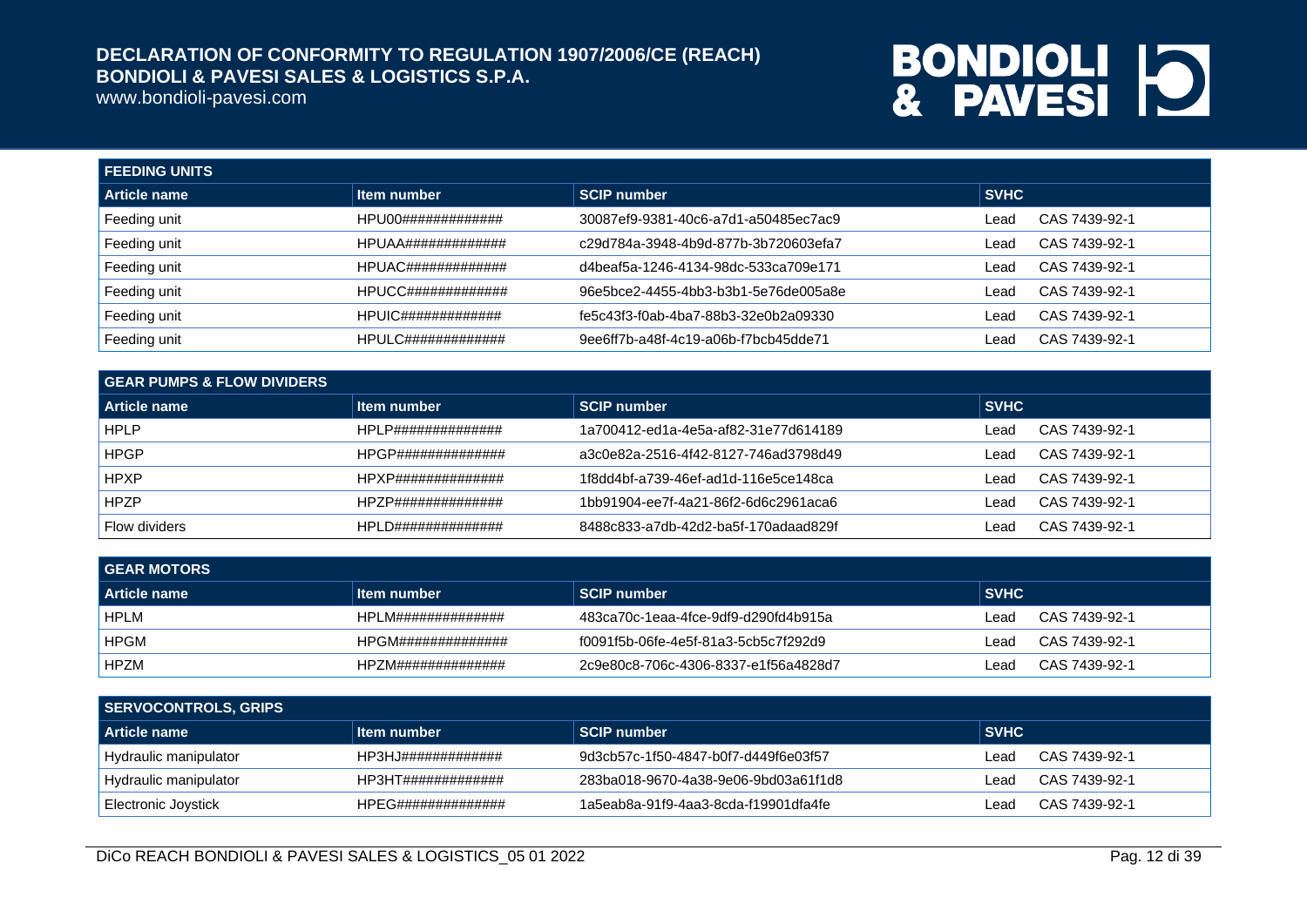www.bondioli-pavesi.com

| <b>Electronic Joystick</b> | HPEJ############## | deb5fa1b-dfa5-4a78-bac5-ab93eaa33c23 | Lead | CAS 7439-92-1 |
|----------------------------|--------------------|--------------------------------------|------|---------------|
| Single axis servo control  | HPCS############## | 744b0cf7-1ea4-405f-b6f5-73914ae47ed0 | Lead | CAS 7439-92-1 |
| Double axis servo control  | HPCJ############## | 58e709ca-8ab6-49f0-a040-928f5e423356 | Lead | CAS 7439-92-1 |
| Three axis servo control   | HPCD############## | 0ccc1803-68ed-47df-9c5c-477dd4d95cd9 | Lead | CAS 7439-92-1 |
| Servo controls with pedal  | HPCF############## | 2f93af2f-a26f-432b-9af7-e6c19f011729 | ead  | CAS 7439-92-1 |
| Grips                      | HPCI############## | 766e56ad-ec34-4c70-a62b-f46d69dde8b1 | _ead | CAS 7439-92-1 |

| <b>SPARE PARTS &amp; ACCESSORIES</b> |                    |                                      |             |               |
|--------------------------------------|--------------------|--------------------------------------|-------------|---------------|
| <b>Article name</b>                  | Item number        | <b>SCIP number</b>                   | <b>SVHC</b> |               |
| Adapter                              | HPC29############# | 43e2a33c-1258-4dc5-8dd4-d8fa63152c34 | Lead        | CAS 7439-92-1 |
| Adapter                              | HPC41############# | a1743e2f-39a8-4cec-9fe2-8dd1b2e1bc5c | Lead        | CAS 7439-92-1 |
| Assembling kit for predisposed pumps | HPLKA############# | ec9f9a95-60cc-4b5c-8725-00a0efc3f1d1 | Lead        | CAS 7439-92-1 |
| <b>Ball joint</b>                    | HP287############# | 785ed7c9-c52b-48ab-8015-a5bfdc79546a | Lead        | CAS 7439-92-1 |
| Bearing                              | HP270############# | 367684ae-49af-4e37-a18d-dae0175b25ee | Lead        | CAS 7439-92-1 |
| <b>Bushing</b>                       | HP214############# | 222f1ebf-28d6-42bf-9270-d9146672725c | Lead        | CAS 7439-92-1 |
| <b>Bushing</b>                       | HP216############# | fd49fb45-3e68-4fee-b287-994d338bf18d | Lead        | CAS 7439-92-1 |
| <b>Bushing</b>                       | HPL21############# | 91075212-3ebe-452d-9716-712de8361c88 | Lead        | CAS 7439-92-1 |
| <b>Bushing</b>                       | HPLS############## | bf81a047-7a6f-433e-9a73-c9a5121369e4 | Lead        | CAS 7439-92-1 |
| Bypass solenoid                      | HP550############# | 8507c971-0a1d-4ccd-abd2-8e26977d0199 | Lead        | CAS 7439-92-1 |
| Cartridge valve                      | HP513############# | 5062f96c-f779-4eae-a2db-21256141c52f | Lead        | CAS 7439-92-1 |
| Cast Iron Housing                    | HPL22############# | 5e49fca0-0b23-412b-8a20-1da2b73a9c69 | Lead        | CAS 7439-92-1 |
| Centering spring                     | HP218############# | bd7fafdb-9fe2-42c0-ac16-9c5cda16ba93 | Lead        | CAS 7439-92-1 |
| Connecting kit                       | HP478############# | aa80a0aa-cd97-4fea-ad1d-dfbaf231bd25 | Lead        | CAS 7439-92-1 |
| Connecting rod                       | HP253############# | 2db6080a-63c1-4e53-bad3-10ac7ec529a3 | Lead        | CAS 7439-92-1 |
| Connector, switch                    | HP554############# | fecef6e9-5fbf-4b57-b7fc-291e133f2441 | Lead        | CAS 7439-92-1 |
| Control group                        | HP411############# | e7a3fe36-9acb-47d6-b87f-91854e3b5dca | Lead        | CAS 7439-92-1 |
| Control group                        | HP413############# | f5a7203b-6ba0-4c01-a4c8-327c445e384d | Lead        | CAS 7439-92-1 |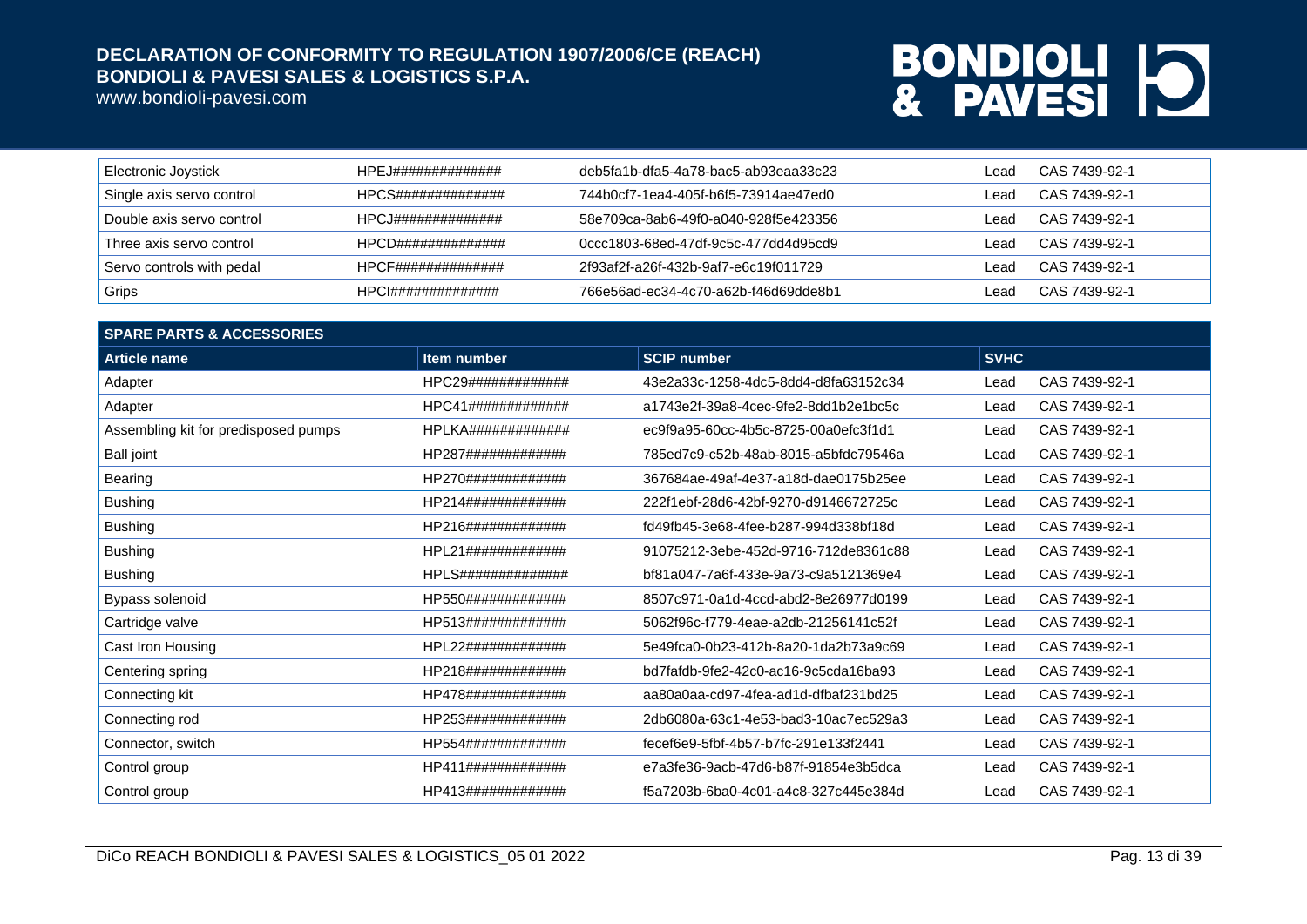www.bondioli-pavesi.com

| Control group                        | HPC44#############  | 9a72df8f-45d5-4e36-9064-0b0996fef055 | Lead | CAS 7439-92-1 |
|--------------------------------------|---------------------|--------------------------------------|------|---------------|
| Conversion kit and other small parts | HPC45#############  | 9192c6c9-6b4b-4343-8b24-1b7e56584b00 | Lead | CAS 7439-92-1 |
| Counter rotation                     | HPC46#############  | c0533c83-2a65-4dfc-9534-2913cbac41e5 | Lead | CAS 7439-92-1 |
| Cover                                | HP414#############  | 714fc7e6-5a96-4bc1-b4e2-3b8506674904 | Lead | CAS 7439-92-1 |
| <b>Cylinder Block</b>                | HP112#############  | 3046ebbe-1e4b-486b-85ac-c58c8aca437e | Lead | CAS 7439-92-1 |
| <b>Cylinder Block</b>                | HP212############   | 5013f8e7-d164-4008-a88f-7238d580448d | Lead | CAS 7439-92-1 |
| <b>Cylinder Block</b>                | HP408#############  | 59fb6bb1-87d0-49df-8c62-51b070a5002b | Lead | CAS 7439-92-1 |
| <b>DU</b>                            | HPL51#############  | c5dffadb-5831-4204-95a3-8e5ea0c9d281 | Lead | CAS 7439-92-1 |
| Ducts and pipe connections           | HP295#############  | 6a99cad2-99b0-4264-ad32-5bd0595058b6 | Lead | CAS 7439-92-1 |
| Electrovalve                         | HP590#############  | 5bc2ec8a-179e-4b4c-851d-e27ba2edfea2 | Lead | CAS 7439-92-1 |
| Electrovalve                         | HPC47#############  | 97ad9d00-70af-49e8-ba0b-5999b941d108 | Lead | CAS 7439-92-1 |
| Electrovalve                         | HP450#############  | 05491128-6b16-4763-b5ef-3dcf30ae7491 | Lead | CAS 7439-92-1 |
| Feeding pump                         | HP446############## | 833b708b-b6d6-40bf-818b-13d4a4dca60a | Lead | CAS 7439-92-1 |
| <b>Filter E084-78</b>                | HMRE08478#          | 7fdf0583-7a90-4ebc-8423-92b309c771e9 | Lead | CAS 7439-92-1 |
| Filter E158-268                      | HMRE158268#         | 30cab836-1e39-4652-9320-3d07f1c94f3f | Lead | CAS 7439-92-1 |
| Filter E198-168                      | HMRE198168#         | 796fde8f-c0ad-479e-8240-3821a7ed2a57 | Lead | CAS 7439-92-1 |
| Filter support                       | HP473#############  | 4508bfe1-0b98-4852-92ba-1e577abc8301 | Lead | CAS 7439-92-1 |
| Flange                               | HP457#############  | 1fab3824-765e-4ba5-845c-6e58ccc2ea63 | Lead | CAS 7439-92-1 |
| Flange                               | HPL20#############  | b97e2613-7939-438a-b85f-5bbb23f68f8b | Lead | CAS 7439-92-1 |
| Flow regulator                       | HP412#############  | 03273e3e-a3f3-48c6-b407-210ed07838dd | Lead | CAS 7439-92-1 |
| Friction servocontrol                | HP432#############  | fff899d4-393e-49bc-9609-bfa951170236 | Lead | CAS 7439-92-1 |
| Grips acc.                           | HPC48#############  | 6ef6cc92-7403-403b-8d97-eeb1d589d584 | Lead | CAS 7439-92-1 |
| Housing assembly M4MF                | HP416#############  | 9c37a445-6c4e-4e35-9f42-525398a14ff9 | Lead | CAS 7439-92-1 |
| Housing assembly M5MV                | HP417#############  | 238eae91-e769-4372-a099-3d9a9c81c25f | Lead | CAS 7439-92-1 |
| Housing assembly P2, M4PV, M6PV      | HP426#############  | efa26f35-9e26-46a9-976b-6653fc8e8f40 | Lead | CAS 7439-92-1 |
| Housing assembly P8                  | HP425#############  | 2fc0162b-f682-4c4c-b5f5-fbf274ee6bd5 | Lead | CAS 7439-92-1 |
| Housing assembly SPECIAL CGS28       | HP424#############  | 1d59bfcb-2312-4374-a943-e90b3dcce3bd | Lead | CAS 7439-92-1 |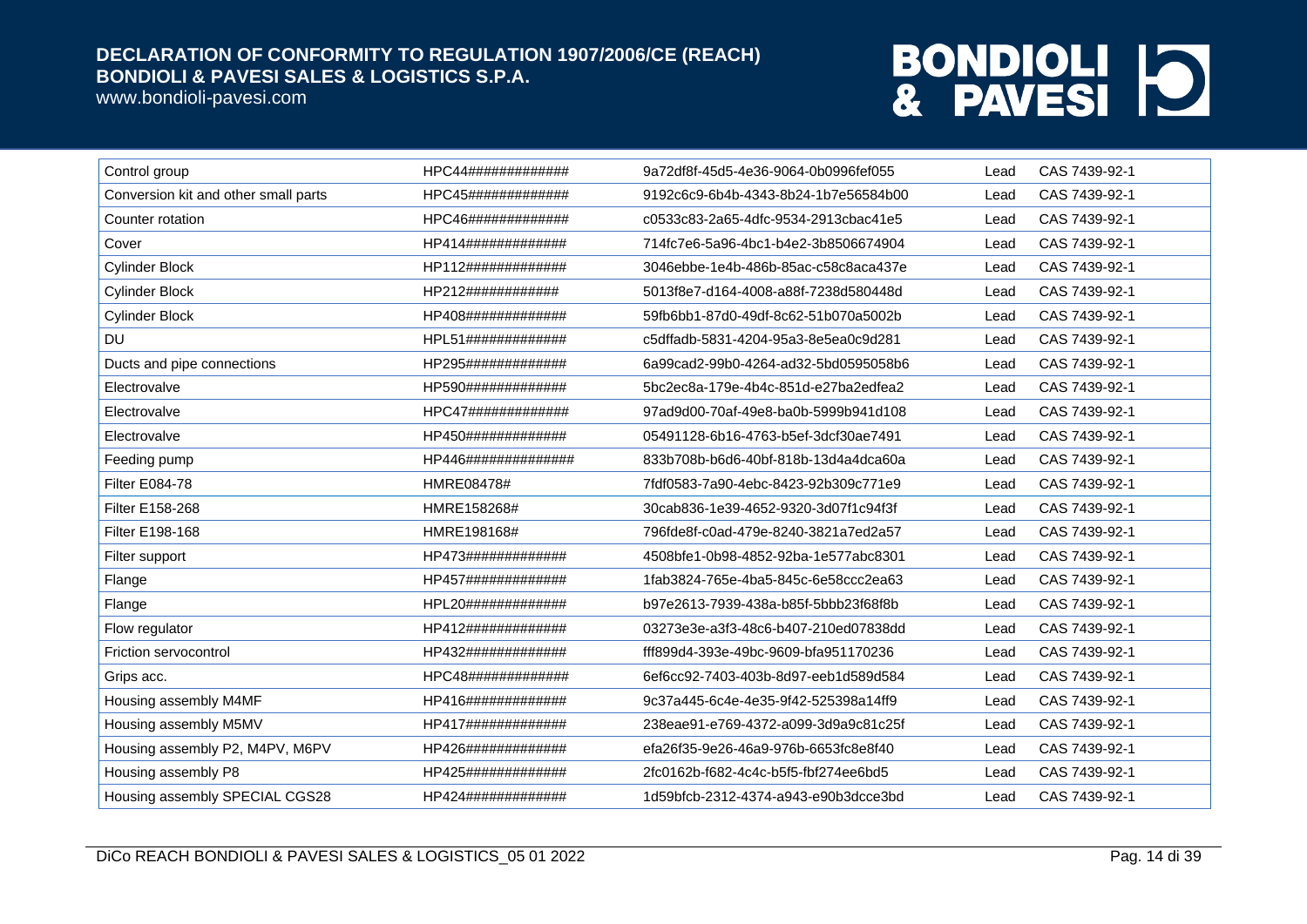www.bondioli-pavesi.com

| Joint                  | HP250#############   | b7d6eae0-e2da-4721-ad79-a70b3c618551 | Lead | CAS 7439-92-1 |
|------------------------|----------------------|--------------------------------------|------|---------------|
| Joint                  | HP576#############   | 816871d9-0143-42b7-8514-700016913fdd | Lead | CAS 7439-92-1 |
| Max. valve             | HP586#############   | 4cdc8c98-7e0b-474e-8fb2-406b98b99695 | Lead | CAS 7439-92-1 |
| Nipples and screws     | HP276#############   | a8cd016e-6fe0-4c37-8982-e0d7bbf7b9cd | Lead | CAS 7439-92-1 |
| Nut                    | HP246#############   | 66306c40-7674-4963-a69c-eec934b16315 | Lead | CAS 7439-92-1 |
| <b>Nut</b>             | HP529#############   | 86cd77f4-4c6d-4ba5-ae94-774fe082652f | Lead | CAS 7439-92-1 |
| Oil seal support       | HP292#############   | 44b27016-3fd6-4dad-8701-5bf29ec6b058 | Lead | CAS 7439-92-1 |
| Orifice, flow limiters | HP290#############   | cb00fc2c-c9ba-444b-ae21-f8e3469cfb9f | Lead | CAS 7439-92-1 |
| Pedal kit              | HP538#############   | 8439268b-92bd-419c-beff-b16baaafa002 | Lead | CAS 7439-92-1 |
| Pin                    | HP261#############   | a88f38dd-feb2-4198-ab12-345a1c1be474 | Lead | CAS 7439-92-1 |
| Pin                    | HP289#############   | cb4691b1-61c3-4efb-932f-b50e4982bf23 | Lead | CAS 7439-92-1 |
| Pin                    | HP574############### | 4cbbcfcd-bc0a-4213-ba3c-786525442f56 | Lead | CAS 7439-92-1 |
| Pin                    | HPC24#############   | 775559df-1361-4b3b-a706-2e347a616cd8 | Lead | CAS 7439-92-1 |
| Piston                 | HP272#############   | 2496425b-7517-4643-9d61-b61d2e90efa5 | Lead | CAS 7439-92-1 |
| Plate                  | HP262#############   | 08bdca5f-c812-4dc7-8695-fcec9d29ef27 | Lead | CAS 7439-92-1 |
| Plate, cond, screw kit | HPL40#############   | 861bf2b7-05cc-4efc-b2d3-3facf760dfc3 | Lead | CAS 7439-92-1 |
| Plug                   | HP293#############   | 57bcfb1f-646f-4fbd-ab3f-54fd89598b57 | Lead | CAS 7439-92-1 |
| Plug                   | HP580#############   | 53fb6eab-ed68-45d7-bdd4-706d153aac08 | Lead | CAS 7439-92-1 |
| Pred. Z43              | HP454#############   | 94883c36-c20a-41f2-99ca-392b7b847d93 | Lead | CAS 7439-92-1 |
| Pressure reducer       | HP451#############   | 7c50fa80-ea21-4dc9-973e-271ef008389a | Lead | CAS 7439-92-1 |
| Pressure reducer       | HP591#############   | c435dad6-a48c-4342-8254-3188e8d85d07 | Lead | CAS 7439-92-1 |
| Regulator group        | HP467#############   | dbffbabd-709f-4dca-b41a-6f995f8da026 | Lead | CAS 7439-92-1 |
| Regulator group        | HPC42#############   | 8e73889b-d882-4d3b-9459-64cdc8e4bea6 | Lead | CAS 7439-92-1 |
| Reinforced ring        | HPL29#############   | 26102c41-8878-4ea3-a356-08acdedfdd2d | Lead | CAS 7439-92-1 |
| Resin-coated sensor    | HP55401300##         | 78f1b6ed-f7aa-4c93-94c2-19d1e1ecff93 | Lead | CAS 7439-92-1 |
| Retrofitting spring    | HP407#############   | fd04a4f4-d68e-431b-a252-106886dabe85 | Lead | CAS 7439-92-1 |
| Roller cage            | HP430#############   | 0eee0f81-17c8-48c7-b42b-9e31765fb54c | Lead | CAS 7439-92-1 |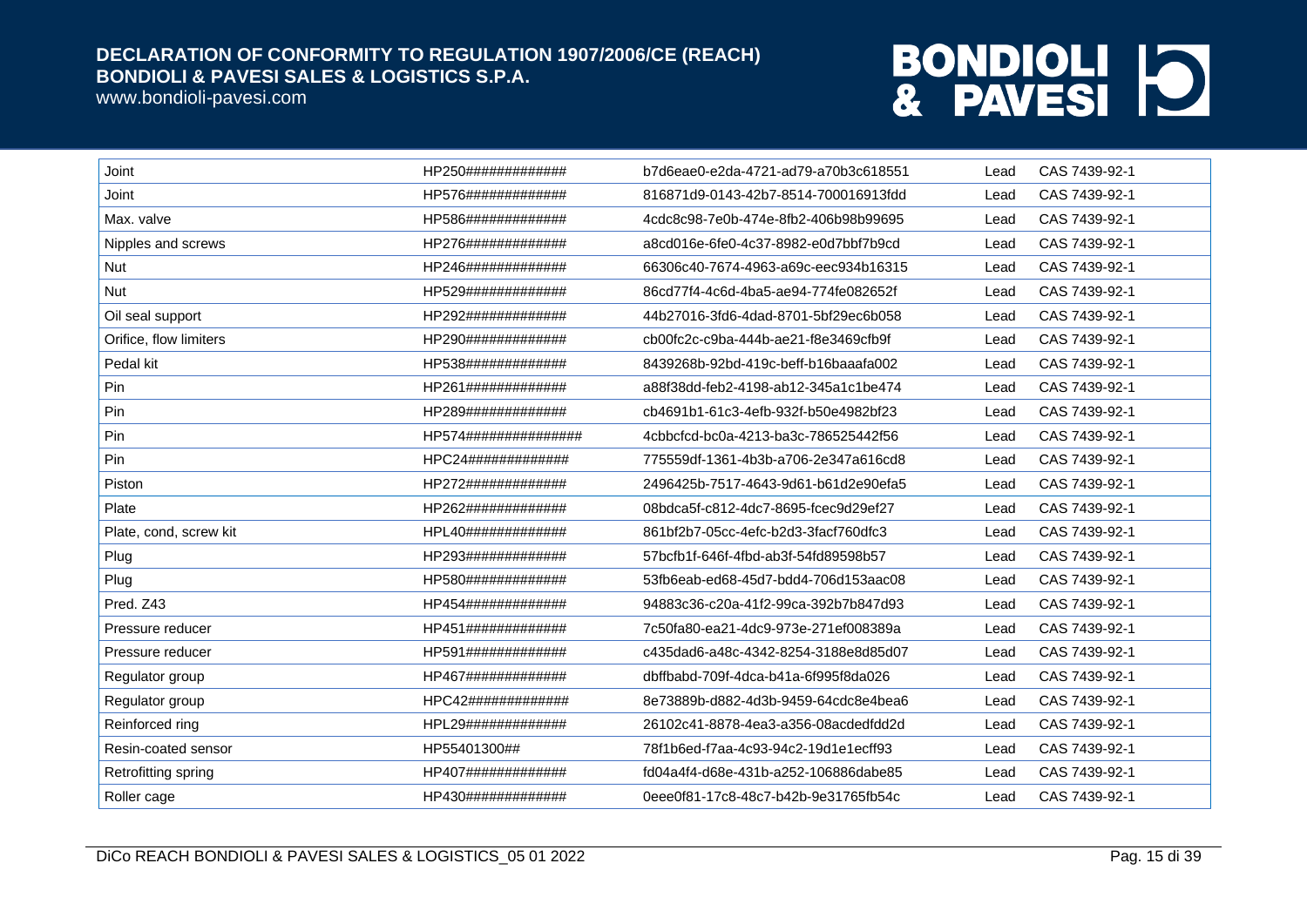www.bondioli-pavesi.com

| Rotating group                         | HP466############# | 7cdd11fa-b5c8-4b0c-81fd-71451c7161e2 | Lead | CAS 7439-92-1 |
|----------------------------------------|--------------------|--------------------------------------|------|---------------|
| SAE A pred                             | HP455############# | 79187148-7d46-4af7-b05d-8a82bef56ad1 | Lead | CAS 7439-92-1 |
| SAE B pred                             | HP456############# | 5c3023a4-ce11-4968-a4df-81205d1c9482 | Lead | CAS 7439-92-1 |
| SAE C pred                             | HP458############# | ee874a77-aa96-43c0-92ab-5f283f1500ec | Lead | CAS 7439-92-1 |
| Screw                                  | HP251############# | 78b8129c-60aa-4e65-8dcc-e786e2db3993 | Lead | CAS 7439-92-1 |
| <b>Screw</b>                           | HP298############# | 8bf33035-1dfd-416f-bf98-2196590f2667 | Lead | CAS 7439-92-1 |
| Screw                                  | HP593############# | a41f74bb-bebd-4b31-9fd8-dc8a58ffe958 | Lead | CAS 7439-92-1 |
| Seal kit                               | HP486############# | f0407780-5f22-48ef-ac23-cb40c6dee0df | Lead | CAS 7439-92-1 |
| Seal kit                               | HPL48############# | 29d5cc0f-5607-47b6-b663-6eb4194e2b8f | Lead | CAS 7439-92-1 |
| Sensor                                 | HP442############# | 628f16f8-ff62-4233-8f75-374c96e63a79 | Lead | CAS 7439-92-1 |
| Sensor                                 | HPE50############# | 073816e0-515b-4e9e-a8da-15d14b8e01a1 | Lead | CAS 7439-92-1 |
| Sensor                                 | HPE55############# | bc55e0ee-710d-489d-90bb-f981c5396c92 | Lead | CAS 7439-92-1 |
| Servo flow reducer                     | HP472############# | 1eb11511-e6a3-4c50-8bb3-3d8ef646ecf2 | Lead | CAS 7439-92-1 |
| Servo group                            | HP471############# | 6c223ad5-9d9b-41a3-85c9-cb25e61aa55f | Lead | CAS 7439-92-1 |
| Servo piston                           | HP441############# | 33c156bd-4097-4ab0-b3dc-caa9f15166c0 | Lead | CAS 7439-92-1 |
| Servo piston P6                        | HPS13######        | 16aa0016-060e-4a58-a35e-4029fc126fe8 | Lead | CAS 7439-92-1 |
| Shaft                                  | HP404############# | 7bffd4df-fcae-4782-ab39-bb2caebbbff5 | Lead | CAS 7439-92-1 |
| <b>Small Parts</b>                     | HP243############# | 168f551f-e9c3-4926-8aa8-309cb7cd074e | Lead | CAS 7439-92-1 |
| <b>Small Parts</b>                     | HP499############# | f70b57cd-8d89-499c-9494-909d96b58605 | Lead | CAS 7439-92-1 |
| <b>Small Parts</b>                     | HPL00############# | dc3f091b-0b1e-4e4e-8052-d563da04144a | Lead | CAS 7439-92-1 |
| Spare Parts for HM products_HMW series | HMW26############# | 59814cf4-2880-42ce-b8b4-e8e536a92549 | Lead | CAS 7439-92-1 |
| Spare Parts for HM products_HMW series | HMW27############# | 49664e3f-0196-4197-9a21-f037e1320d0c | Lead | CAS 7439-92-1 |
| Spare Parts for HM products_HMW series | HMW29############# | f72bac64-17ad-4e4c-a52b-50ffb89ea19a | Lead | CAS 7439-92-1 |
| Swashplate                             | HP438############# | f961efae-0531-4188-9d70-5821ea286f8f | Lead | CAS 7439-92-1 |
| Swashplate pusher                      | HP470############# | 90a6955f-a900-4bc2-bb6e-93e3c3b9d4c3 | Lead | CAS 7439-92-1 |
| Swashplate roller bearing              | HP409############# | 2cdb4c2a-6666-4a35-b0aa-f520e87aa602 | Lead | CAS 7439-92-1 |
| Ultrasonic sensor                      | HPE5U#########     | 8b3c783c-a31b-438e-bdf7-d5a1098c42da | Lead | CAS 7439-92-1 |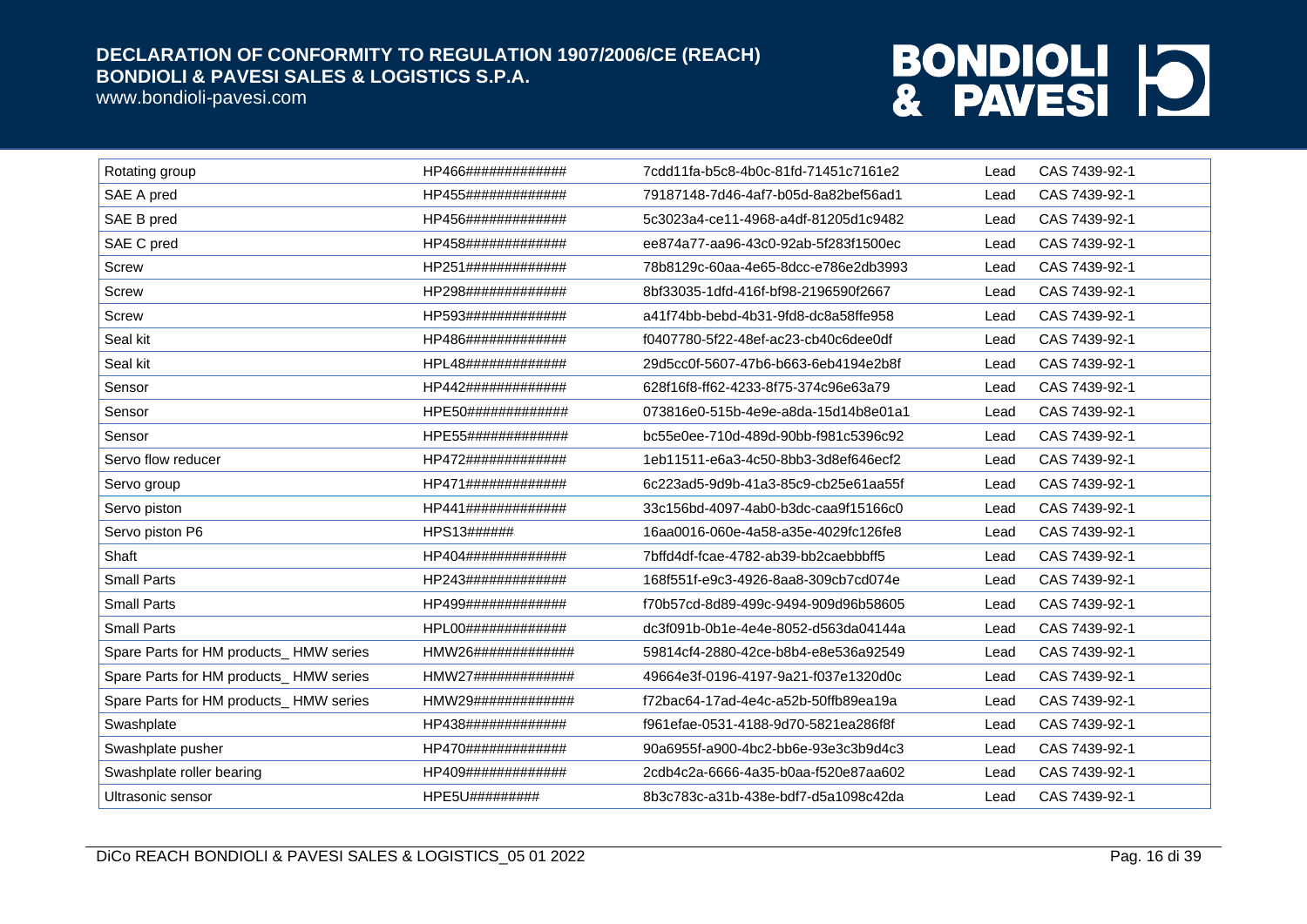www.bondioli-pavesi.com

| Valve       | HP481############# | 1706f08f-ed01-4442-8831-9b7fbe3785e5 | Lead | CAS 7439-92-1 |
|-------------|--------------------|--------------------------------------|------|---------------|
| Valve       | HPL59############# | b88a4f1e-6b1c-4e9e-975f-c2ff871040d6 | Lead | CAS 7439-92-1 |
| Valve plate | HP264############# | 67d7ef59-b5f5-4f10-9656-ef03e7154b88 | Lead | CAS 7439-92-1 |
| Valve plate | HP434############# | 2f004185-df14-4feb-8456-94b9a6152688 | Lead | CAS 7439-92-1 |
| Valve plate | HP435############# | 76758083-500b-4ef0-80bc-66bbaab7d1fb | Lead | CAS 7439-92-1 |
| Valve Plate | HP164############# | 5111af0c-88b8-4029-b20b-a7e0035e4259 | Lead | CAS 7439-92-1 |
| Valve plate | HPS03######        | 4f2169cd-7b22-444e-a889-95ea2ea900ba | Lead | CAS 7439-92-1 |
| Valve Plate | HPWP2############# | 4287f37a-4887-4c56-8ede-43cc3f9ff062 | Lead | CAS 7439-92-1 |
| Valve plug  | HP482############# | 9381db68-9fd4-4647-8cd1-a656f6a34a99 | Lead | CAS 7439-92-1 |

| <b>COMPLETE PRODUCTS</b>                                |                               |                                      |             |               |
|---------------------------------------------------------|-------------------------------|--------------------------------------|-------------|---------------|
| <b>Article name</b>                                     | <b>Item number</b>            | <b>SCIP number</b>                   | <b>SVHC</b> |               |
| Complete product - bywire valves -<br><b>BW05</b>       | DO6D04############            | 033f8c98-c1f9-44c6-a037-130fae7045ca | Lead        | CAS 7439-92-1 |
| Complete product - bywire valves -<br><b>BW14</b>       | $DO6D1X\#4\#4\#4\#4\#4\#4\#4$ | 0a134768-26da-4c54-9075-4fc4397a38f5 | Lead        | CAS 7439-92-1 |
| Complete product - bywire valves -<br><b>BW05</b>       | DO6D40############            | 4fe28a04-a35d-4291-9bb1-3d54cd3bf77b | Lead        | CAS 7439-92-1 |
| Complete product - bywire valves -<br>BW05              | DO6D5T############            | b44b3a31-120a-4ada-946c-15a4eb3445bb | Lead        | CAS 7439-92-1 |
| Complete product - bywire valves -<br>BW05              | DO6D5X#############           | 2d8c3dd1-bfff-4bab-8005-ec4bdc3ddfc1 | Lead        | CAS 7439-92-1 |
| Complete product - bywire valves -<br><b>BW05</b>       | DO6D44############            | 6e0fc597-bac7-4d06-b3d2-b26f5dbe244d | Lead        | CAS 7439-92-1 |
| Complete product - bywire valves -<br><b>BW10</b>       | DO6D09#############           | 118a80b1-db9a-4070-bfe2-7e487382d336 | Lead        | CAS 7439-92-1 |
| Complete product - bywire valves -<br><b>BW16</b>       | DO6D95############            | edd23eff-3172-42e6-af8d-2515d36b1103 | Lead        | CAS 7439-92-1 |
| Complete product - bywire valves -<br><b>PRESSPAPER</b> | DO6D9E############            | fa888def-1eec-4c1c-8c45-35da46fbb82a | Lead        | CAS 7439-92-1 |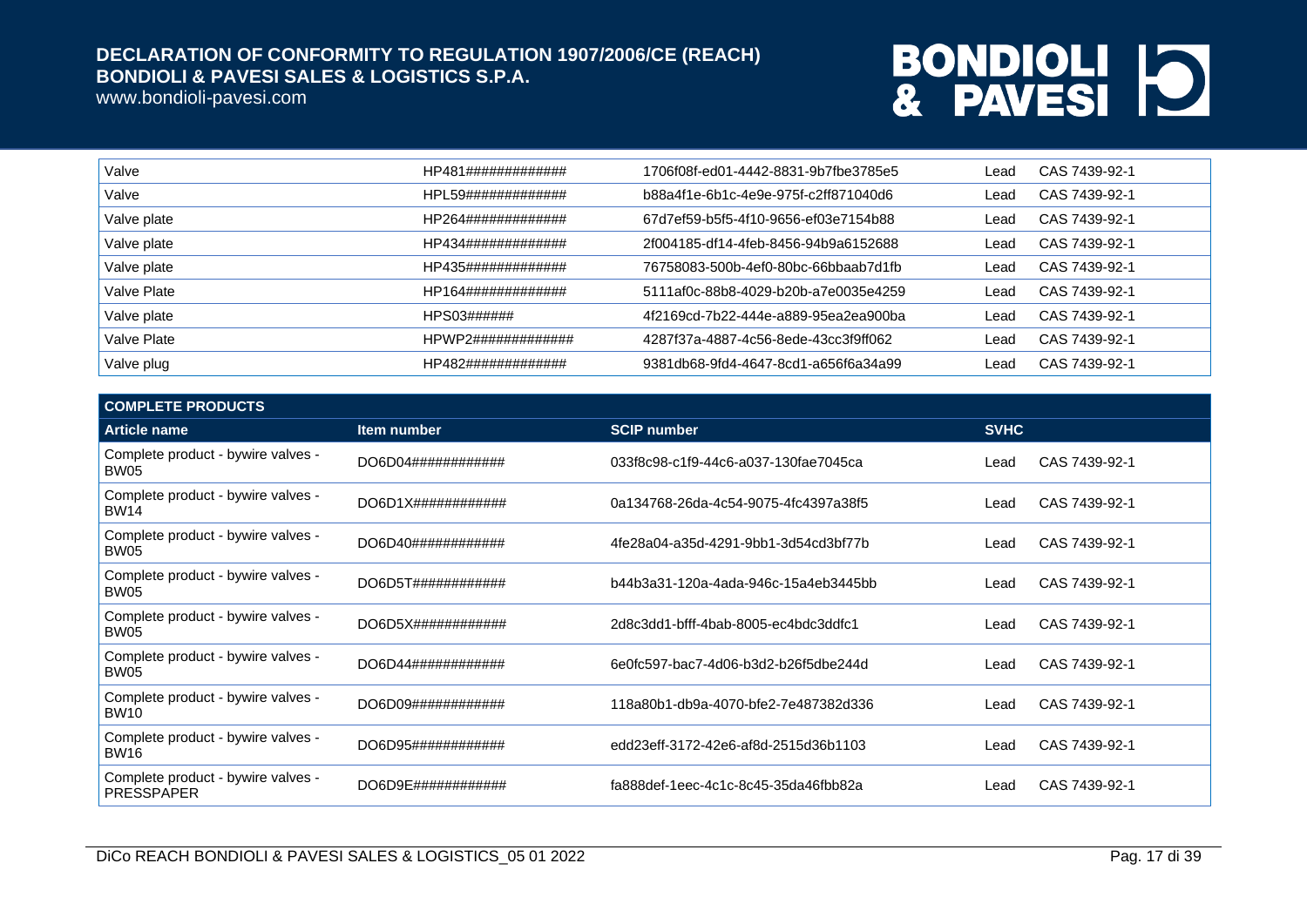www.bondioli-pavesi.com

| Complete product - bywire valves -<br><b>FAN DRIVE</b> | DO6DF2############           | b50f154f-d05a-4515-b0a8-ac7ad2c63cff | Lead | CAS 7439-92-1 |
|--------------------------------------------------------|------------------------------|--------------------------------------|------|---------------|
| Complete product - bywire valves -<br>mixed BW         | DO6D10############           | fda0799b-ec2d-4291-840e-0ffd2ebfeee4 | Lead | CAS 7439-92-1 |
| Complete product - bywire valves -<br>mixed BW         | DO6D45############           | 6a483681-8a23-4b71-825f-08861a61c03a | Lead | CAS 7439-92-1 |
| Complete product - bywire valves -<br>mixed BW         | DO6D5E############           | 850765ae-cefc-4150-9706-a00e9d58e157 | Lead | CAS 7439-92-1 |
| Complete product - bywire valves -<br>mixed BW         | DO6D5P############           | b3f32b17-0033-4fc1-b68b-3bac46e3aba4 | Lead | CAS 7439-92-1 |
| Complete product - bywire valves -<br>mixed BW         | DO6D9P#############          | ba59121d-f631-4e6c-b05e-f6e1e14155d8 | Lead | CAS 7439-92-1 |
| Complete product - bywire valves -<br>special          | DO6DE5############           | 00970764-5e3a-4747-a4cf-de1409655e77 | Lead | CAS 7439-92-1 |
| Complete product - bywire valves -<br>mixed BW         | DO6D94############           | 676e7f74-769d-4fdf-80e1-ab9f23dc7394 | Lead | CAS 7439-92-1 |
| Complete product - bywire valves -<br>mixed BW         | DO6D49############           | e9d6dfca-a449-454a-9f2f-bb89f50d7ca6 | Lead | CAS 7439-92-1 |
| Complete product -<br>conventional Valves - DNC65      | DO6D65############           | c05d1e9b-2245-416a-914c-dd269f387e59 | Lead | CAS 7439-92-1 |
| Complete product -<br>conventional Valves - ML         | DO6DE#############           | cb140d44-9e29-4416-a889-059b14cc2e6e | Lead | CAS 7439-92-1 |
| Complete product -<br>conventional Valves - DNC75      | DO6D75############           | c60a8e9f-211b-4c78-b9ad-7e1e3af9aa88 | Lead | CAS 7439-92-1 |
| Complete product -<br>conventional Valves - DNC160     | DO6D97############           | da05bae1-5da4-42bd-b93b-0f1f2418df9f | Lead | CAS 7439-92-1 |
| Complete product -<br>conventional Valves - LSC90      | DO6D9L############           | ed7ecc4c-50b2-4b19-bcbf-ddf32ea89805 | Lead | CAS 7439-92-1 |
| Complete product -<br>conventional Valves - MDT        | $DO6DC\#4\#4\#4\#4\#4\#4\#4$ | e3567fbc-db0a-4a2e-ba39-994e26201052 | Lead | CAS 7439-92-1 |
| Complete product -<br>conventional Valves - DNC35      | DO6D35############           | e22d7505-a7b7-4f3e-a03e-24148cdaf4c0 | Lead | CAS 7439-92-1 |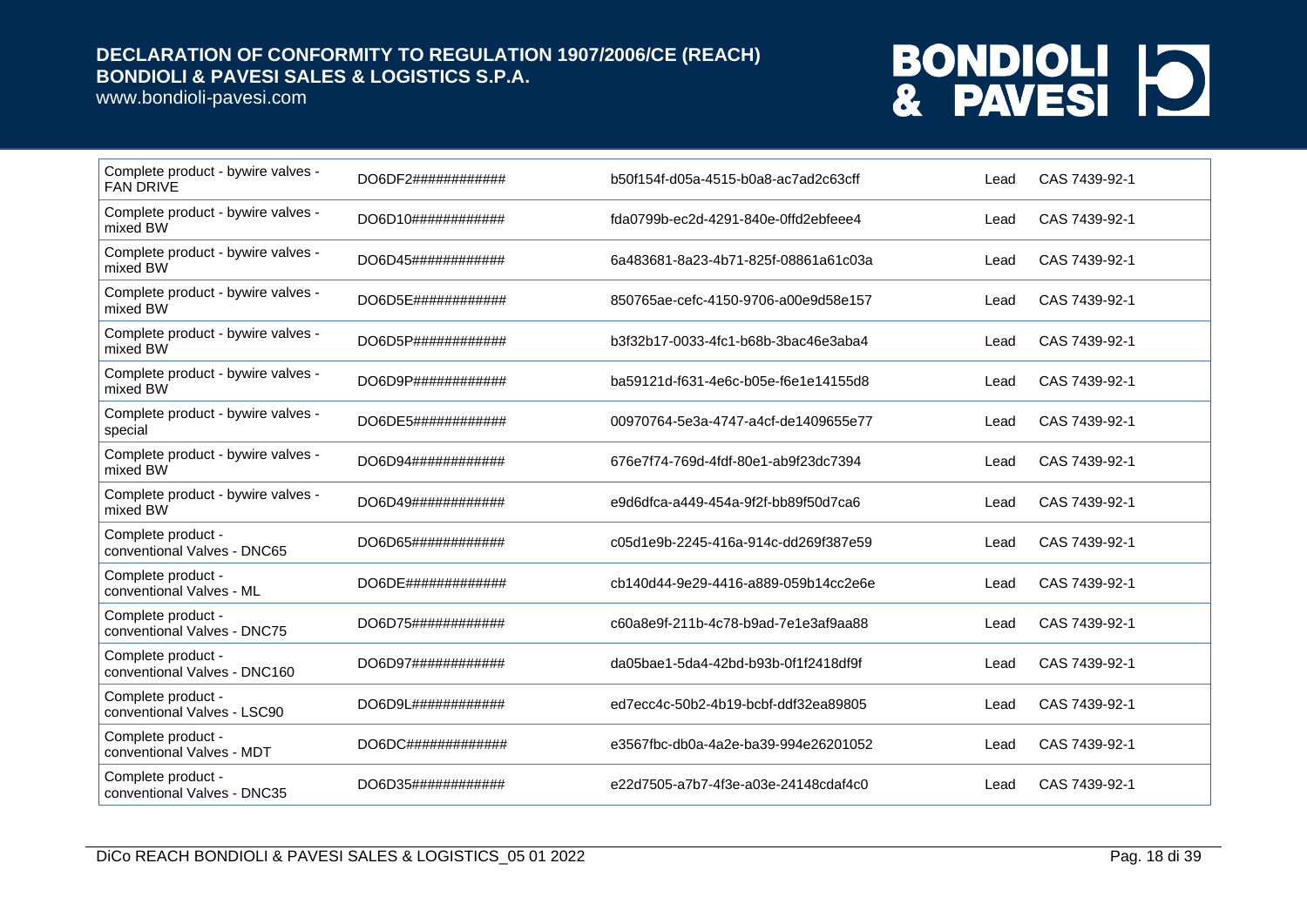www.bondioli-pavesi.com

| Complete product -<br>conventional Valves - DN85          | DO6DR#############     | 6d1ad957-6bff-4b3b-9512-17aa4f581c91 | Lead | CAS 7439-92-1 |
|-----------------------------------------------------------|------------------------|--------------------------------------|------|---------------|
| Complete product -<br>conventional Valves - LSM85         | DO6DS#############     | 2c541b7f-7159-43c1-b154-993c4a59adf3 | Lead | CAS 7439-92-1 |
| Complete product -<br>conventional Valves - DN            | DO6DV#############     | 147bee77-df85-4e7e-9a42-e4aceab7aa60 | Lead | CAS 7439-92-1 |
| Complete product -<br>conventional Valves - flow diverter | DO6DT#############     | 49c28322-b410-4a28-aa14-11b630e5aef1 | Lead | CAS 7439-92-1 |
| Complete product -<br>conventional Valves - DN90FC        | DO6DG#############     | f5a495ca-b74c-4352-80e3-11067c7b2a62 | Lead | CAS 7439-92-1 |
| Complete product -<br>conventional Valves - DNS           | DO6DJ#############     | 6032ecc8-755b-4586-8236-8c6867b8f991 | Lead | CAS 7439-92-1 |
| Complete product -<br>conventional Valves - DN            |                        | 275769f6-af7e-445d-ae10-07343ef00452 | Lead | CAS 7439-92-1 |
| Complete product -<br>conventional Valves - DN90FC        | DO6DL#############     | 850ce480-4f0e-4f14-8fa8-527d7b8c73e7 | Lead | CAS 7439-92-1 |
| Complete product -<br>conventional Valves - DL            |                        | e1f84f85-8719-4a92-b6a5-35edd2c18559 | Lead | CAS 7439-92-1 |
| Complete product -<br>conventional Valves - DN46          | $DO6DZ$ ############## | af2f1beb-9082-46cc-bba5-6cfc7b9091d0 | Lead | CAS 7439-92-1 |
| Complete product -<br>conventional Valves - DN45          | DO6DN#############     | 2cc5106d-1c2e-4b07-90cb-3bd9a276ed76 | Lead | CAS 7439-92-1 |
| Complete product -<br>conventional Valves - DNS           | DO6DY#############     | d1e6be50-d5f4-466d-ad88-0e34646980a6 | Lead | CAS 7439-92-1 |

| I SPARE PARTS                                   |                    |                                      |             |               |  |
|-------------------------------------------------|--------------------|--------------------------------------|-------------|---------------|--|
| Article name                                    | Item number        | <b>SCIP number</b>                   | <b>SVHC</b> |               |  |
| Spare parts - sections / inlet moduls -<br>BW05 | DO6DC5T########### | 35e63192-73d0-49ac-a5e0-ddaa70af9822 | ∟ead        | CAS 7439-92-1 |  |
| Spare parts - sections / inlet moduls -<br>BW05 | DO6DF5E########### | 67b63e87-c5c3-4ba2-96cc-f007e7de3cca | ∟ead        | CAS 7439-92-1 |  |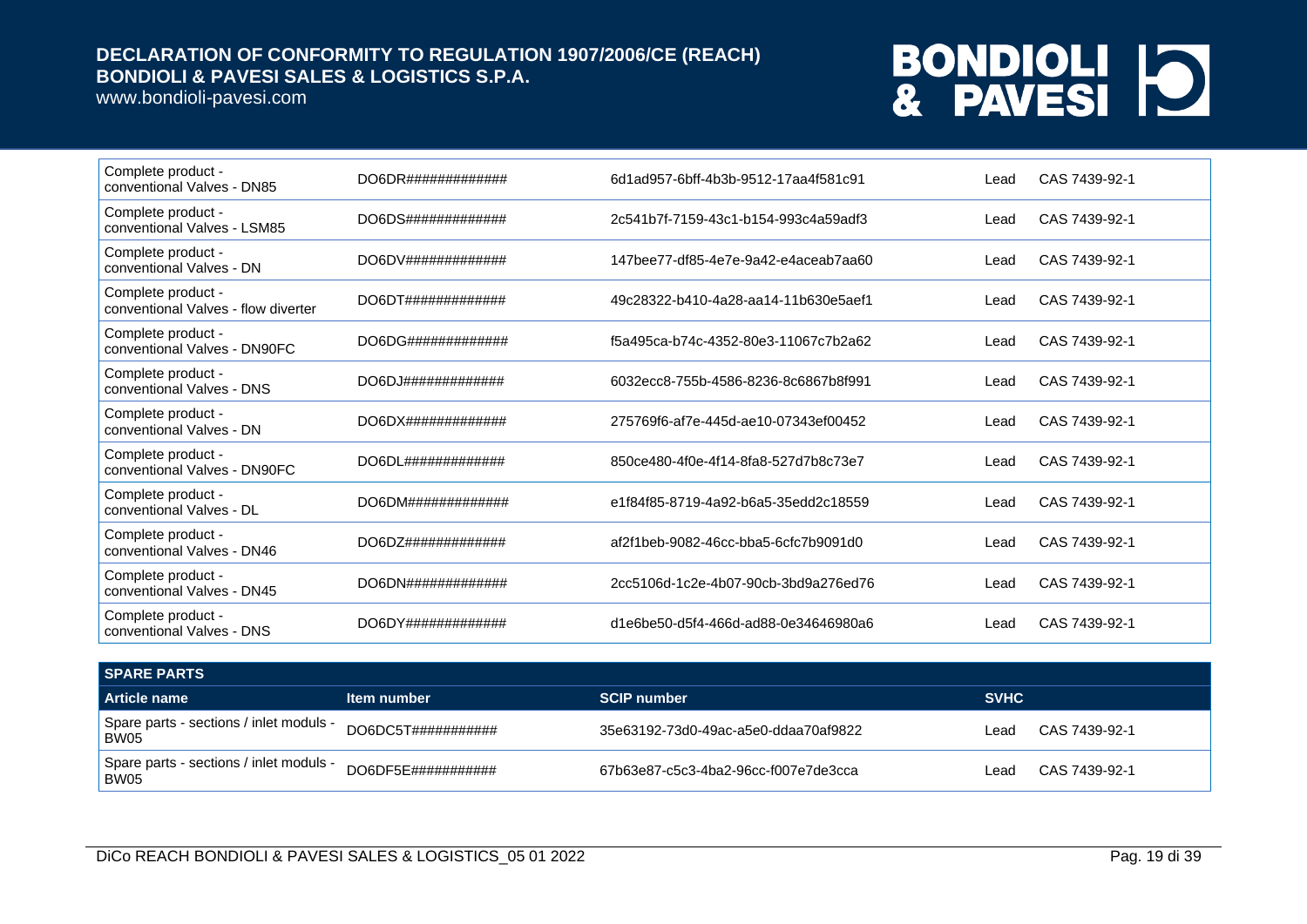www.bondioli-pavesi.com

| Spare parts - sections / inlet moduls -<br><b>BW05</b> | DO6DZ5E###########  | c6b61fb4-b7cb-4203-b8c9-16945d0a71e1 | Lead | CAS 7439-92-1 |
|--------------------------------------------------------|---------------------|--------------------------------------|------|---------------|
| Spare parts - sections / inlet moduls -<br><b>BW05</b> | DO6DF5T###########  | cfeb648e-f239-44ee-bab0-ffced0e87203 | Lead | CAS 7439-92-1 |
| Spare parts - sections / inlet moduls -<br><b>BW05</b> | DO6DC5E###########  | b7f164f9-f639-4851-bc73-4db459679a4b | Lead | CAS 7439-92-1 |
| Spare parts - sections / inlet moduls -<br><b>BW05</b> | DO6DA5P###########  | fc5cbbbf-153d-4373-a5a1-47a9c8a3b81c | Lead | CAS 7439-92-1 |
| Spare parts - sections / inlet moduls -<br><b>BW05</b> | DO6DC5P###########  | 3a9adf89-18f2-4a25-bc31-7e87c792f440 | Lead | CAS 7439-92-1 |
| Spare parts - sections / inlet moduls -<br><b>BW05</b> | DO6DA5E###########  | 82b2bc6b-060b-41f9-8b6b-e34a0f5625c0 | Lead | CAS 7439-92-1 |
| Spare parts - sections / inlet moduls -<br><b>BW05</b> | DO6DA5R###########  | c17457d1-2823-4e0c-8f91-681bf748f927 | Lead | CAS 7439-92-1 |
| Spare parts - sections / inlet moduls -<br><b>BW05</b> | DO6DB4P###########  | 930c3892-f9c3-41ef-8466-c2db5353a409 | Lead | CAS 7439-92-1 |
| Spare parts - sections / inlet moduls -<br><b>BW05</b> | DO6DP4P###########  | cb4c8f27-562b-493b-839b-67008a7696ec | Lead | CAS 7439-92-1 |
| Spare parts - sections / inlet moduls -<br><b>BW05</b> | DO6DF5G###########  | 20db35cc-e563-436d-8af2-668bd8e0c32c | Lead | CAS 7439-92-1 |
| Spare parts - sections / inlet moduls -<br><b>BW05</b> | DO6DE9P###########  | ba6d30c7-b317-4fe6-829c-ba9d26144ba8 | Lead | CAS 7439-92-1 |
| Spare parts - sections / inlet moduls -<br><b>BW05</b> | DO6DE5T###########  | e53f17e5-ff76-4642-a8db-2f933478f689 | Lead | CAS 7439-92-1 |
| Spare parts - sections / inlet moduls -<br><b>BW05</b> | DO6DE5X###########  | 974c8864-33f9-4c4f-b822-88b7cd7f03c5 | Lead | CAS 7439-92-1 |
| Spare parts - sections / inlet moduls -<br><b>BW05</b> | DO6DE9E###########  | cd2eb832-2568-493a-8464-5a0f9ded1b79 | Lead | CAS 7439-92-1 |
| Spare parts - sections / inlet moduls -<br><b>BW05</b> | DO6DE9X############ | 5d0a5cac-01ec-4572-b99e-231caec0e515 | Lead | CAS 7439-92-1 |
| Spare parts - sections / inlet moduls -<br><b>BW05</b> | DO6DY5R###########  | 294deda2-b99c-454a-bd8c-f5e76d6861de | Lead | CAS 7439-92-1 |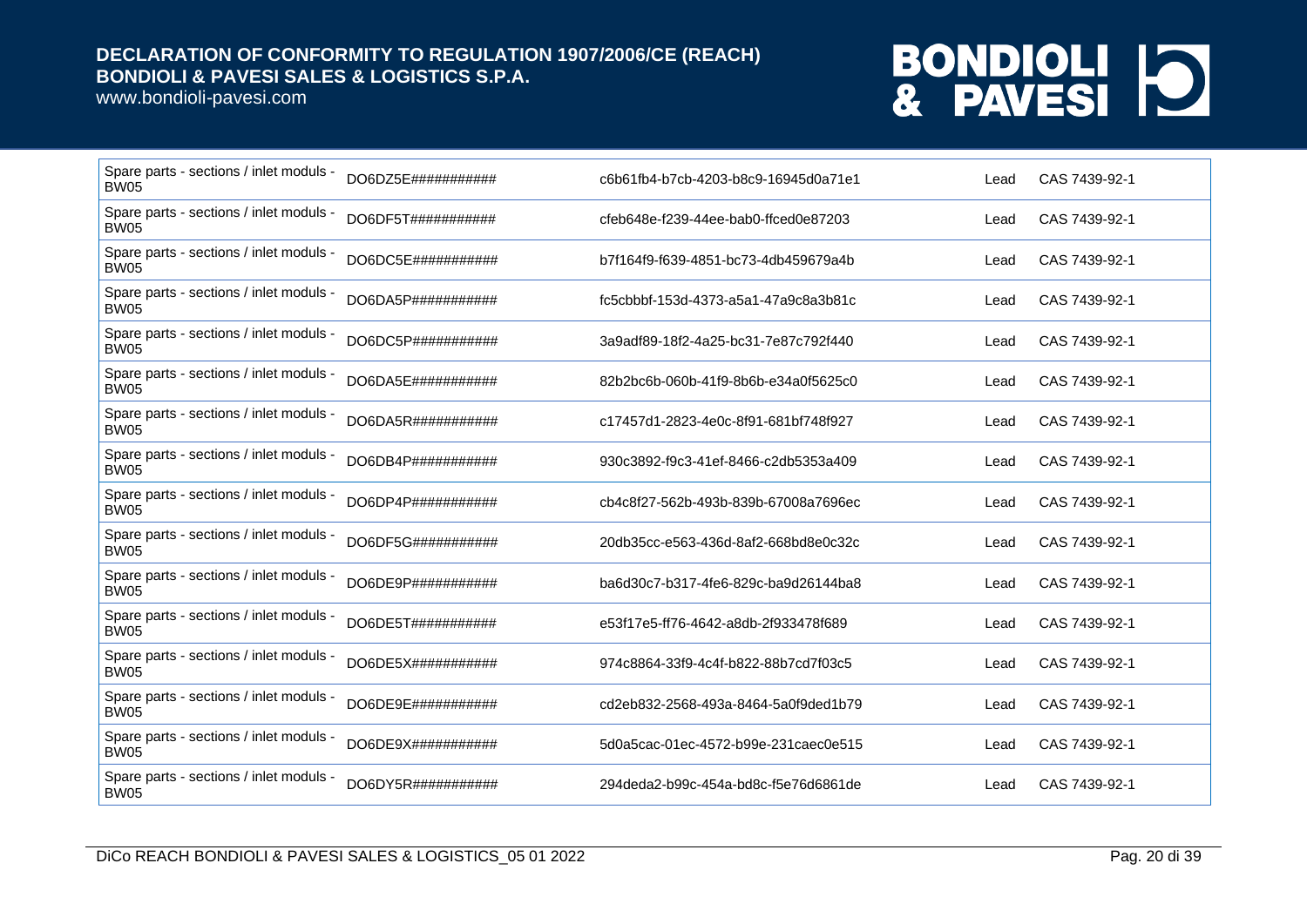www.bondioli-pavesi.com

| Spare parts - sections / inlet moduls -<br><b>BW05</b>   | DO6DZ5R###########  | aaf91f20-aa2c-4071-9cdd-16b3a80d95ca | Lead | CAS 7439-92-1 |
|----------------------------------------------------------|---------------------|--------------------------------------|------|---------------|
| Spare parts - sections / inlet moduls -<br><b>BW05</b>   | DO6DF5P###########  | 38604e5d-b17f-4364-9c40-e9e59007f71c | Lead | CAS 7439-92-1 |
| Spare parts - sections / inlet moduls -<br><b>BW05</b>   | DO6DE5P###########  | 3bed462a-6155-4b0a-9f06-786835893553 | Lead | CAS 7439-92-1 |
| Spare parts - sections / inlet moduls -<br><b>BW05</b>   | DO6DE5R###########  | 064ecac2-c1d3-41ad-8c6c-189c2c9ccd1b | Lead | CAS 7439-92-1 |
| Spare parts - sections / inlet moduls -<br><b>BW05</b>   | DO6DE5G###########  | 3d547adc-d5e1-499b-8fd2-3239315a694c | Lead | CAS 7439-92-1 |
| Spare parts - sections / inlet moduls -<br><b>BW05</b>   | DO6DE5T###########  | e53f17e5-ff76-4642-a8db-2f933478f689 | Lead | CAS 7439-92-1 |
| Spare parts - sections / inlet moduls -<br><b>BW10</b>   | DO6DZ9E###########  | 18f946ed-5ebc-48a6-a5cb-8c7709b736c8 | Lead | CAS 7439-92-1 |
| Spare parts - sections / inlet moduls -<br><b>BW10</b>   | DO6DB5P###########  | c695c15d-433a-4675-a68c-64aa8fbdc895 | Lead | CAS 7439-92-1 |
| Spare parts - sections / inlet moduls -<br><b>BW10</b>   | DO6DB9P###########  | 9a61ce00-42db-4ea4-9d61-74ee1a9b422e | Lead | CAS 7439-92-1 |
| Spare parts - sections / inlet moduls -<br><b>BW10</b>   | DO6DA9E###########  | d391231c-a527-409d-9daf-2ccdfde76f8c | Lead | CAS 7439-92-1 |
| Spare parts - sections / inlet moduls -<br><b>BW10</b>   | DO6DP9P###########  | 0dc7f22a-8f4a-4f88-b4d4-36d7b9d784a0 | Lead | CAS 7439-92-1 |
| Spare parts - sections / inlet moduls -<br>DNC65         | DO6DB50###########  | 9fd7b7c2-af4c-48f6-8233-8b16964fba0b | Lead | CAS 7439-92-1 |
| Spare parts - sections / inlet moduls -<br>LSC90         | DO6DB9L############ | 906f940e-0ff4-49ce-b090-a603f16a57f9 | Lead | CAS 7439-92-1 |
| Spare parts - sections / inlet moduls -<br><b>DNC100</b> | DO6DC10############ | 4e5fa641-a99f-4af9-a876-2ce42b1af7b4 | Lead | CAS 7439-92-1 |
| Spare parts - sections / inlet moduls -<br>DNC65         | DO6DH65###########  | 529e815e-9d84-497c-a63c-8d50afea84de | Lead | CAS 7439-92-1 |
| Spare parts - sections / inlet moduls -<br><b>DNC160</b> | DO6DE97###########  | aa7de41b-5cba-4e20-bb11-2c8b42acdf33 | Lead | CAS 7439-92-1 |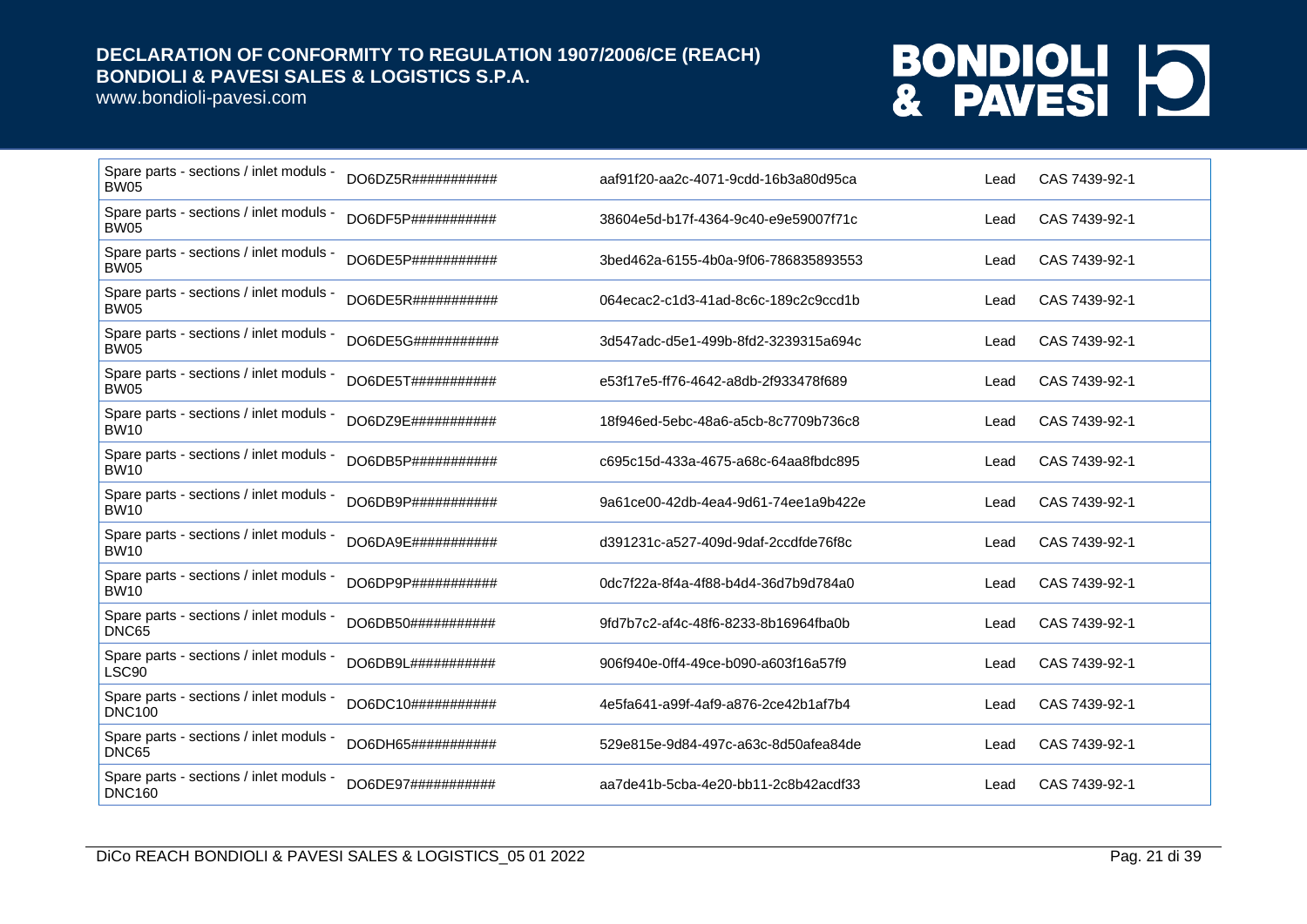www.bondioli-pavesi.com

| Spare parts - sections / inlet moduls -<br>DNC35         | DO6DF35###########        | c7e1f6df-bc92-47a5-be84-0f2a3d08a91c | Lead | CAS 7439-92-1 |
|----------------------------------------------------------|---------------------------|--------------------------------------|------|---------------|
| Spare parts - sections / inlet moduls -<br>DNC35         | DO6DB35###########        | c7878c46-410c-4364-b1e5-9f4097eed6cb | Lead | CAS 7439-92-1 |
| Spare parts - sections / inlet moduls -<br>DNC35         | DO6DA35###########        | 6212797a-aa5c-4e5d-bdc8-b6135ac2000e | Lead | CAS 7439-92-1 |
| Spare parts - sections / inlet moduls -<br><b>DNC100</b> | DO6DB10############       | 6adecedb-9f54-4262-a9ac-20bf978ccb1a | Lead | CAS 7439-92-1 |
| Spare parts - sections / inlet moduls -<br>DNC35         | DO6DE35###########        | 8f691993-e6a9-4f08-8506-d565577e5fdd | Lead | CAS 7439-92-1 |
| Spare parts - sections / inlet moduls -<br>LSC90         | DO6DA9L###########        | c43c1cd0-5c64-45ee-af0d-967e2872abf0 | Lead | CAS 7439-92-1 |
| Spare parts - sections / inlet moduls -<br>DNC35         | DO6DC35###########        | b4462e96-3ec8-4e05-b025-36f131721993 | Lead | CAS 7439-92-1 |
| Spare parts - sections / inlet moduls -<br>DNC65         | DO6DZ65###########        | 313daf0e-154a-49a8-b8d7-2746a6e2ad45 | Lead | CAS 7439-92-1 |
| Spare parts - sections / inlet moduls -<br>DNC65         | DO6DC65###########        | 8ca0fbcc-0663-49a4-8c17-d96534220804 | Lead | CAS 7439-92-1 |
| Spare parts - sections / inlet moduls -<br><b>BW14</b>   | DO6DE10############       | 23aa1ca1-f42e-4c04-a6aa-de4d6fb03838 | Lead | CAS 7439-92-1 |
| Spare parts - sections / inlet moduls -<br>mixed BW      | DO6D99E###########        | 507e09b0-ae4b-477e-abbe-92c4684d89d4 | Lead | CAS 7439-92-1 |
| Spare parts - sections / inlet moduls -<br>DNC65         | DO6DA50############       | 819efb24-6ebe-4773-8cf0-0bddadae3f62 | Lead | CAS 7439-92-1 |
| Spare parts - sections / inlet moduls -<br>DNC65         | DO6DF65###########        | a8c2090e-cc01-43d1-acc0-4c716a5b3407 | Lead | CAS 7439-92-1 |
| Spare parts - sections / inlet moduls -<br>DNC65         | DO6DT65###########        | a5964dbe-3fa2-4886-876f-ae697a137df4 | Lead | CAS 7439-92-1 |
| Spare parts - sections / inlet moduls -<br><b>BW14</b>   | $DO6DE1X\#44444444444444$ | afb394ef-9384-4e4f-b8e7-3053db75d1e1 | Lead | CAS 7439-92-1 |
| Spare parts - sections / inlet moduls -<br>DNC75         | DO6DE75###########        | c7d2a140-c533-47f1-ae20-2094b002e0ce | Lead | CAS 7439-92-1 |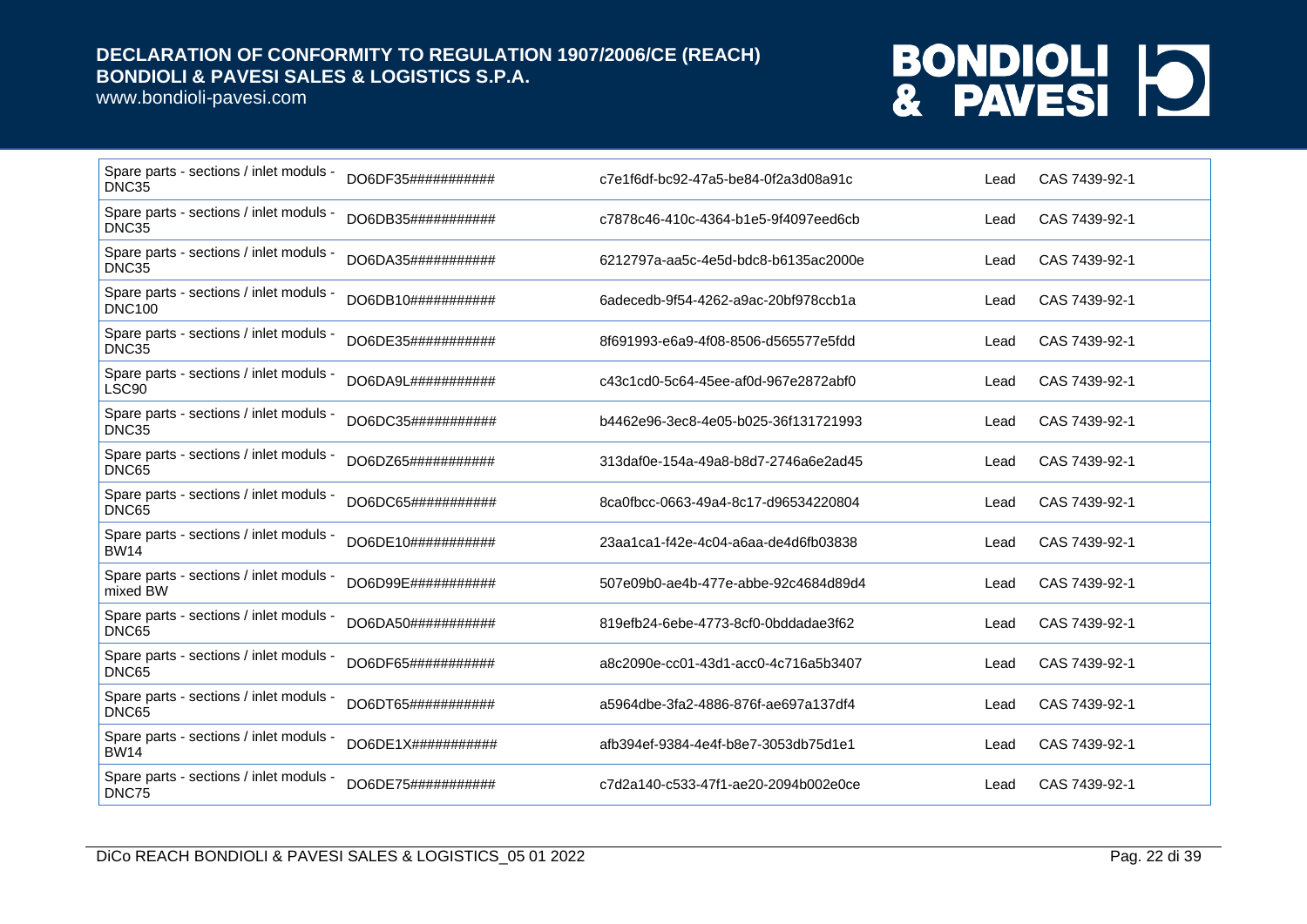www.bondioli-pavesi.com

| Spare parts - sections / inlet moduls -<br><b>DNC160</b>          | DO6DF97########### | a5085e87-951e-4bbe-9863-3d9df3dc4f5c | Lead | CAS 7439-92-1 |
|-------------------------------------------------------------------|--------------------|--------------------------------------|------|---------------|
| Spare parts - sections / inlet moduls -<br><b>DNC100</b>          | DO6DF10########### | d323a878-91e1-441e-9cdb-2af36f07ff0c | Lead | CAS 7439-92-1 |
| Spare parts - sections / inlet moduls -<br>DNC65                  | DO6DE65########### | 976e98af-1335-446b-80f0-8ba2a2c877cf | Lead | CAS 7439-92-1 |
| Spare parts - sections / inlet moduls -<br>LSC90                  | DO6DE9L########### | 78de393f-45e9-4b60-85da-ad4bb574a320 | Lead | CAS 7439-92-1 |
| components for distributors -<br>sections / inlet moduls - DNC160 | DO6DA97########### | c2a43470-d6f9-452c-824a-dab62bc59c45 | Lead | CAS 7439-92-1 |
| components for distributors -<br>sections / inlet moduls - BW10   | DO6DD9E########### | dbe96af4-c163-45f6-9289-11b1c5ca92e6 | Lead | CAS 7439-92-1 |
| components for distributors -<br>sections / inlet moduls - BW05   |                    | ff38249e-2dfb-43e0-9a9d-150992420941 | Lead | CAS 7439-92-1 |
| components for distributors -<br>sections / inlet moduls - BW05   | DO6DE5E########### | 3dd51492-b384-4b46-ac45-cd669e672b6c | Lead | CAS 7439-92-1 |
| components for distributors -<br>sections / inlet moduls - BW05   | DO6DD5E########### | 3f42cd8a-9ea2-48e9-899d-500c2f8168f3 | Lead | CAS 7439-92-1 |
| components for distributors -<br>sections / inlet moduls - DNC120 | DO6DA92########### | 48f0a5ba-6e8e-4ff8-b810-b3ebec5f866f | Lead | CAS 7439-92-1 |
| components for distributors -<br>sections / inlet moduls - BW05   | DO6DF############# | ff38249e-2dfb-43e0-9a9d-150992420941 | Lead | CAS 7439-92-1 |

| COMPONENTS FOR COMPLETE PRODUCT AND VALVE |                    |                                      |             |               |  |
|-------------------------------------------|--------------------|--------------------------------------|-------------|---------------|--|
| Article name                              | Item number        | <b>SCIP number</b>                   | <b>SVHC</b> |               |  |
| Appendix                                  | DO20############## | 8871d624-5441-4e83-b9f4-17fd3c77e672 | _ead        | CAS 7439-92-1 |  |
| Hexagonal shaft                           | DO203############# | c69847d8-0bc7-4b67-b631-c1c779e060fa | _ead        | CAS 7439-92-1 |  |
| Actuation appendix                        | DO207############# | e0661157-0903-45e9-9535-7d82b8f30329 | Lead        | CAS 7439-92-1 |  |
| Rod                                       | DO208############# | 69f4e238-1331-4445-9f0c-1428db463a8f | _ead        | CAS 7439-92-1 |  |
| Hexagonal bar                             | DO209############# | cfff30b7-63b3-40dc-ada7-f77e24bebb89 | _ead        | CAS 7439-92-1 |  |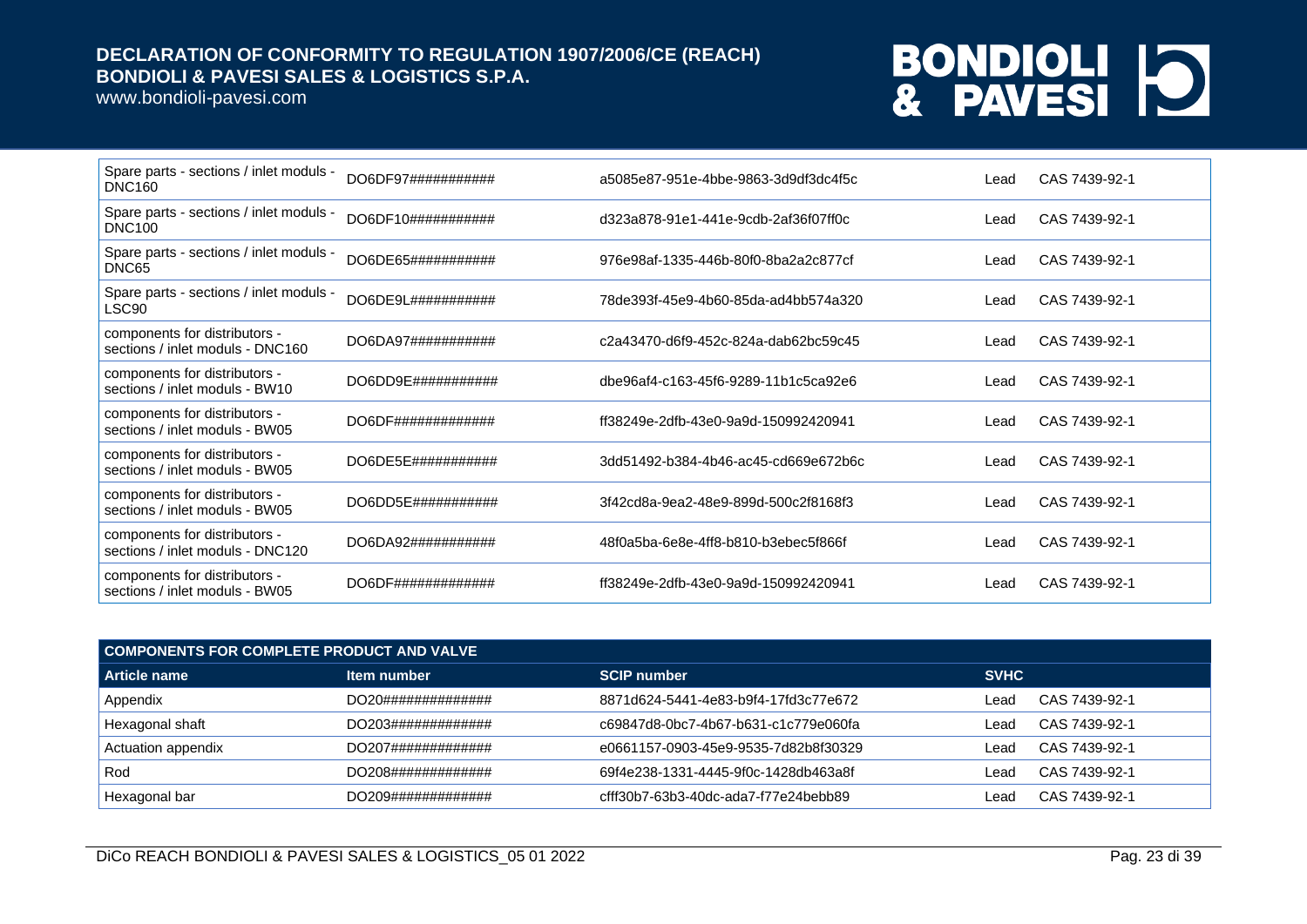www.bondioli-pavesi.com

| Ceh Block                          | DO211############# | 1784aaf7-6c17-4cf8-952e-abb2858a7a45 | Lead | CAS 7439-92-1 |
|------------------------------------|--------------------|--------------------------------------|------|---------------|
| Rough Ceh Block                    | DO21102400117      | 59d62b70-4db7-4d1a-8014-5d4cc964b5f0 | Lead | CAS 7439-92-1 |
| Spool control bush                 | DO215############# | 9d2e80d5-8672-4c83-8d31-1c3430e503f4 | Lead | CAS 7439-92-1 |
| <b>Bush</b>                        | DO2153028          | 5b48e127-4184-4803-b76e-adf6b534d8d1 | Lead | CAS 7439-92-1 |
| <b>Bush</b>                        | DO2153058          | 548bd118-2417-4fad-a8b5-a389d5b18753 | Lead | CAS 7439-92-1 |
| Bush for pneumatic actuator        | DO2153064          | f10e8c72-f03d-4721-a721-7f1a50f3c681 | Lead | CAS 7439-92-1 |
| Kit emergency bush                 | DO2153071          | 0fdf84ed-fc5c-4ba7-96d5-65d2f0b50a79 | Lead | CAS 7439-92-1 |
| Bush M-F M8 BW05                   | DO2153080          | dcee0ec1-c5b1-4d2a-9b90-f2ea0ce3ba5a | Lead | CAS 7439-92-1 |
| <b>Bush</b>                        | DO21599999901      | 810e2582-6890-40b1-896f-a2e0a817c851 | Lead | CAS 7439-92-1 |
| Spacer Intentional Lever           | DO217############# | fa652c82-d1e4-4686-af98-6ad6acccf1aa | Lead | CAS 7439-92-1 |
| Cap                                | DO220############# | f957d89b-e9c8-41d2-ae70-2ee66c1f74cf | Lead | CAS 7439-92-1 |
| Check nut brass                    | DO229############# | 95f9542a-bba7-4f5b-b8c5-7ee2ee855aec | Lead | CAS 7439-92-1 |
| Cartridge body                     | DO233############# | 1fecd2a8-0279-4e6c-bd1e-c6c821d56735 | Lead | CAS 7439-92-1 |
| Screw nut holder body              | DO233020232        | e248e766-3c20-422c-a283-e1ba2a34cf3d | Lead | CAS 7439-92-1 |
| Actuation block body               | DO23305########### | 6eb512dd-d21f-4134-87d0-107d0564b99b | Lead | CAS 7439-92-1 |
| Power block hydraulic remote 3-way | DO2330500019       | 2b680f05-374b-4b2b-861c-1b369e1f4505 | Lead | CAS 7439-92-1 |
| Fr bloch for erv mdt               | DO2330500035       | 96d07855-c354-4451-b912-5a5b107dba77 | Lead | CAS 7439-92-1 |
| VL body                            | DO2330503814       | 26f9871d-d0c3-42da-b49f-8a982c0cd93d | Lead | CAS 7439-92-1 |
| Shuttle valve body                 | DO23308########### | a63f80fb-3e26-48c8-811d-fef2d1f30e62 | Lead | CAS 7439-92-1 |
| Nipple body                        | DO233080########## | eddc0c61-c669-4618-b958-7b7d33d9ab75 | Lead | CAS 7439-92-1 |
| Male - female body                 | DO2330800######### | e1b54a12-9533-4884-96bc-0b525064fd3e | Lead | CAS 7439-92-1 |
| Check valve body                   | DO2330800049       | e1889f11-ed42-4c10-893c-5a3bfcca6d15 | Lead | CAS 7439-92-1 |
| Body for manual regulation kit     | DO2330800103       | 3bc50291-64d3-4878-ba58-8630953e10f1 | Lead | CAS 7439-92-1 |
| Body block side shift lock device  | DO2330800106       | 6db1ab90-d6c2-4fc3-a19a-11c434fe6087 | Lead | CAS 7439-92-1 |
| Slider                             | DO236############# | fd73e016-4714-4d1e-82e4-5f03c9edd90b | Lead | CAS 7439-92-1 |
| Kit cursor + restrictor            | DO23601########### | f14505d9-318a-4dcf-8d23-92551f45dcc6 | Lead | CAS 7439-92-1 |
| Flap ring                          | DO238############# | 6fbfbe36-4b05-4416-809b-f83276d07cd6 | Lead | CAS 7439-92-1 |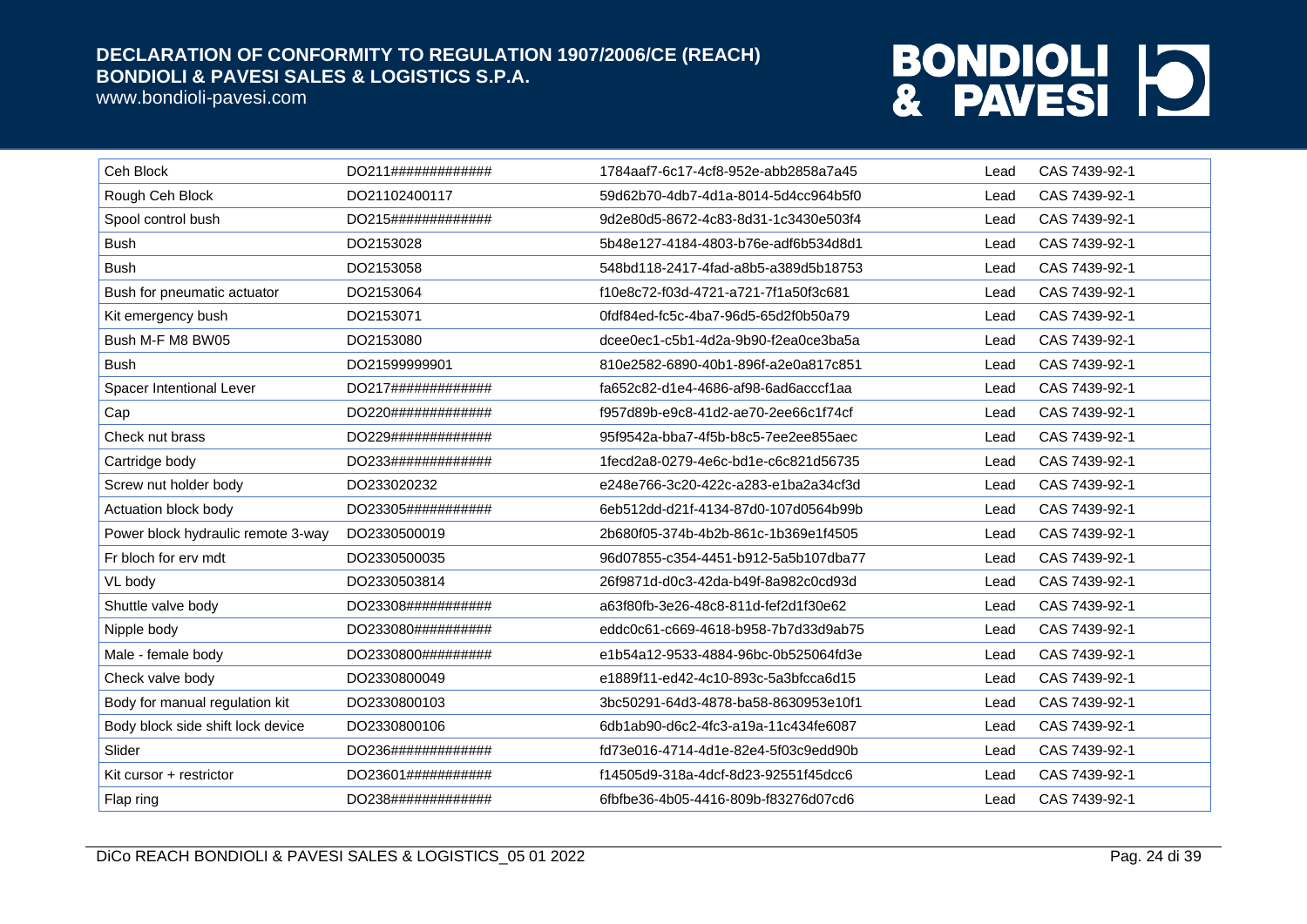www.bondioli-pavesi.com

| <b>Disc</b>                | DO239############# | 3acc5a54-d378-4966-a738-5bd535f12186 | Lead | CAS 7439-92-1 |
|----------------------------|--------------------|--------------------------------------|------|---------------|
| Spacer for spool control   | DO240############# | 46ab8eeb-121b-4af7-b046-2bc8cc5223f7 | Lead | CAS 7439-92-1 |
| Spacer                     | DO2400############ | b817187e-a4f9-46a7-8071-4020d4405573 | Lead | CAS 7439-92-1 |
| Spacer                     | DO2400N5002        | 0fe6c771-21de-40e5-a762-8f9bcaa97c04 | Lead | CAS 7439-92-1 |
| Spacer                     | DO240990055        | 0069661a-f558-491e-916b-3b726411ced1 | Lead | CAS 7439-92-1 |
| Spacer                     | DO240990056        | 0349f859-f85f-4b81-97b0-bd8fb52950cf | Lead | CAS 7439-92-1 |
| Filter                     | DO244002           | 970ef17e-83c4-43d3-828a-7ace05560b85 | Lead | CAS 7439-92-1 |
| Spring retainer            | DO246############# | 192cfc92-a9c6-453c-aa99-7e009dd885a8 | Lead | CAS 7439-92-1 |
| Spring retainer            | DO24606########### | e71acc5a-6f20-4160-b947-fc65ea6601d2 | Lead | CAS 7439-92-1 |
| Valve seat vb              | DO24802001         | f3d92f53-9973-4a09-a382-01bfec694410 | Lead | CAS 7439-92-1 |
| <b>Fulcrum</b>             | DO249############# | 8c6f4a65-a1e9-42b2-a885-e7569cd3acf3 | Lead | CAS 7439-92-1 |
| Electric valve             | DO25103003         | b242c85f-e74c-436b-813d-808e7acccfc9 | Lead | CAS 7439-92-1 |
| Retaining nut              | DO252############# | e86f31e5-b20c-4067-93ae-36c5a4bd52ac | Lead | CAS 7439-92-1 |
| Retaining nut              | DO25203########### | 9124286b-7f4a-4993-86c6-ebbbb81412b7 | Lead | CAS 7439-92-1 |
| Retaining nut              | DO2520303######### | 8e734ca8-582b-493a-b3d1-e8bf8fd139ec | Lead | CAS 7439-92-1 |
| Grub screw                 | DO253############# | 4ce4b644-6cc9-4ebe-8c40-33a0b9a469d2 | Lead | CAS 7439-92-1 |
| Regulation screw           | DO2531############ | 448faa6f-7203-4649-a72c-b642f7d1f153 | Lead | CAS 7439-92-1 |
| Grain                      | DO25311########### | f992824a-407a-4afa-b723-2da58d1a7a73 | Lead | CAS 7439-92-1 |
| Actuator lever             | DO257############# | 1112bf2f-c26e-4e38-863b-ab02a1d23d02 | Lead | CAS 7439-92-1 |
| <b>Tcf sleeve</b>          | DO25901007         | cba58d57-f1e6-48fa-a035-9b137678ca6e | Lead | CAS 7439-92-1 |
| Hand grip                  | DO260############# | 3e4b37ff-c4d1-4bdb-8d77-895e8b973a48 | Lead | CAS 7439-92-1 |
| Hand grip                  | DO2600############ | bdbe1457-0dd8-4787-b6b3-fb827c0ad3cf | Lead | CAS 7439-92-1 |
| Nipple male/female         | DO264############# | 28d8acb3-4222-4a37-ac1a-b2af44742c59 | Lead | CAS 7439-92-1 |
| Shutter                    | DO267############# | 69e908be-e8fa-44ad-bc5d-bc5650890ab9 | Lead | CAS 7439-92-1 |
| <b>Brass Shutter</b>       | DO26702########### | 1bcc6527-1f64-49e4-8448-04c656555b9d | Lead | CAS 7439-92-1 |
| Shutter                    | DO267K############ | c84cb57c-9bc9-4354-8606-20187922afa9 | Lead | CAS 7439-92-1 |
| <b>Threaded Restrictor</b> | DO269############# | c60e2247-474b-433d-93c5-3e0f2fcfd8e4 | Lead | CAS 7439-92-1 |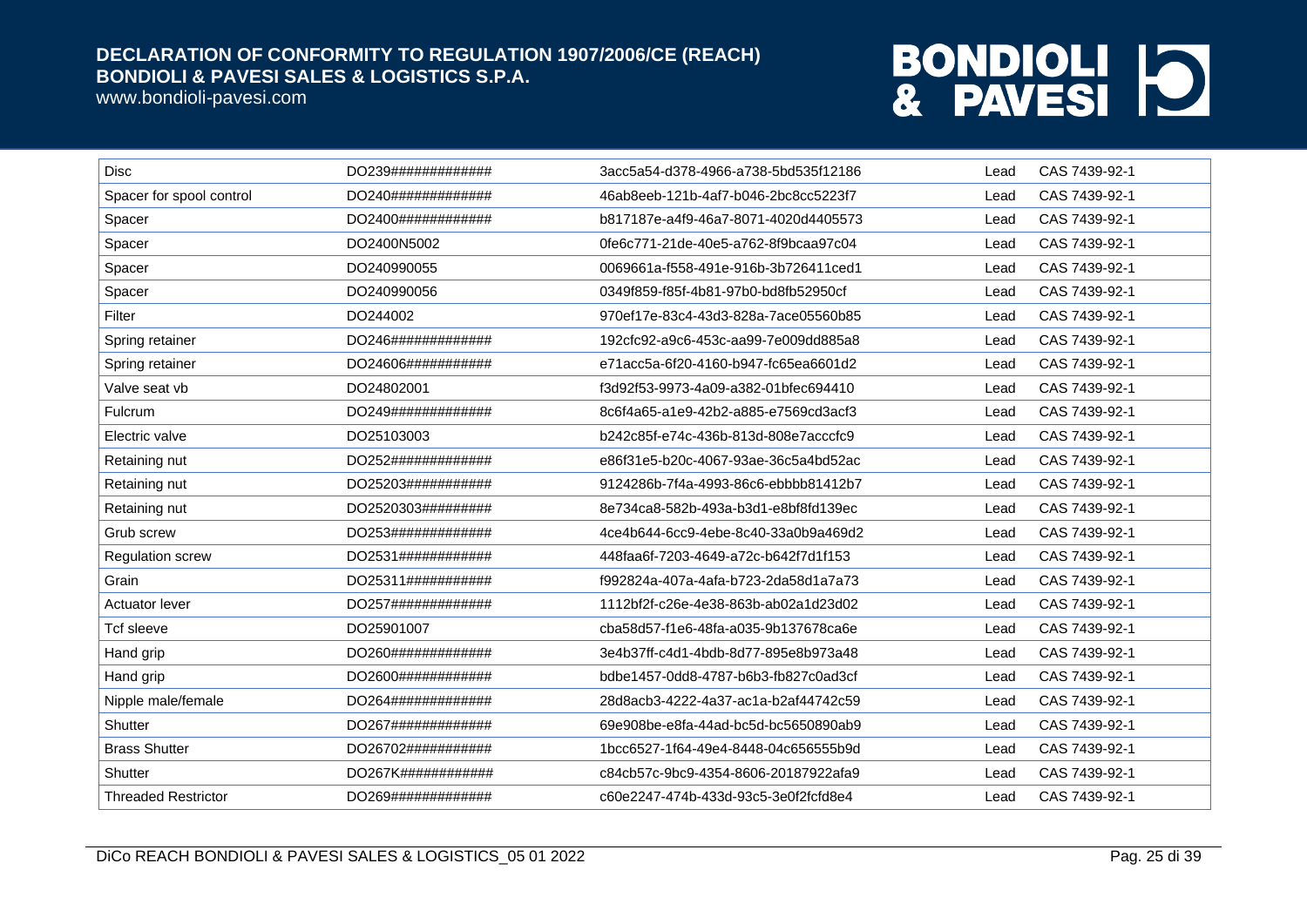www.bondioli-pavesi.com

| Internal Restrictor plug         | DO26905########### | 5429c1ea-4bf8-41b6-92dc-d0bb7460b30b | Lead | CAS 7439-92-1 |
|----------------------------------|--------------------|--------------------------------------|------|---------------|
| <b>Brass threaded Restrictor</b> | DO26906########### | 93d81d3b-f576-44da-afdf-8adfe3795222 | Lead | CAS 7439-92-1 |
| Emergency kit pin                | DO270############# | 4c7adae8-df63-4b32-937a-54522b754e4e | Lead | CAS 7439-92-1 |
| Pin for emergency lever          | DO2700############ | 06b8ebd0-6df7-4dc0-ac1e-be3ebf2260f0 | Lead | CAS 7439-92-1 |
| Flow setting pin                 | DO27002012         | 235d4343-da01-499e-a033-b826c61e4964 | Lead | CAS 7439-92-1 |
| Dn - closing pin                 | DO27099006         | 0fe33f8f-a739-469e-b96d-0deb390c8e92 | Lead | CAS 7439-92-1 |
| Plate                            | DO271############# | 02d5ed79-3293-4a77-ac91-1946cbe67b34 | Lead | CAS 7439-92-1 |
| Plate                            | DO27104034         | 81a8c984-3a4a-4547-b08a-cc1a6a929cbc | Lead | CAS 7439-92-1 |
| VBD/VBS piston                   | DO27301########### | 4dfbdef9-d9c9-420c-ae9c-44586da72b8c | Lead | CAS 7439-92-1 |
| Spool control piston             | DO27302########### | 68a371ef-c036-4a18-acfb-1dea738a7ccd | Lead | CAS 7439-92-1 |
| Piston for electro hydraulics    | DO27303########### | d6910c30-5a57-447a-8639-139f23fee2ed | Lead | CAS 7439-92-1 |
| Lever holder raw                 | DO275############# | 3236f499-e235-446d-8ae8-01627ea5d265 | Lead | CAS 7439-92-1 |
| M14x1 internal spring holder     | DO27602010         | fd65537a-21e4-49b9-aba4-61b59d28989a | Lead | CAS 7439-92-1 |
| Spool control cover              | DO277############# | 87a58e08-9ef2-4405-806e-825b50202b26 | Lead | CAS 7439-92-1 |
| Spool control cover              | DO2779############ | 6e64da48-78dc-462b-a635-3669f05cc9b7 | Lead | CAS 7439-92-1 |
| Spring holder                    | DO279############# | be7fef5a-9036-40e4-ab7e-07fa27da761a | Lead | CAS 7439-92-1 |
| Extension                        | DO280019904        | 8ad9e697-e05d-4733-9ada-e42701645e32 | Lead | CAS 7439-92-1 |
| Extension                        | DO280020101        | dc44ae27-5986-4bc9-af76-f8c529ddd8c3 | Lead | CAS 7439-92-1 |
| Lever holder pin                 | DO281############# | 6ce97927-515a-4362-8679-79c160049b88 | Lead | CAS 7439-92-1 |
| Adapter                          | DO282############# | 9488d388-863e-48ea-b311-d126e4f18a0b | Lead | CAS 7439-92-1 |
| Washer                           | DO283############# | 6dc0fc49-ac0a-456a-abc5-21a1ead61f85 | Lead | CAS 7439-92-1 |
| Washer                           | DO283011           | 84033b05-94b9-4007-98e7-5d3b526dcac9 | Lead | CAS 7439-92-1 |
| Valve shutter                    | DO287############# | ea6134db-c3b4-4219-9e4a-a49e02342ddf | Lead | CAS 7439-92-1 |
| Pin                              | DO288############# | bf47c499-fbe6-4eaf-98ca-0c472201716b | Lead | CAS 7439-92-1 |
| Sphere holder                    | DO289############# | 2bafd33f-f2b9-4ae7-8c76-83b1525c6991 | Lead | CAS 7439-92-1 |
| Spool                            | DO292############# | d329d783-984c-407f-8d5b-9f94f936c0c7 | Lead | CAS 7439-92-1 |
| Kit spool DNM35/MD1              | DO2921CC########## | 7ef4cb70-1772-4318-9066-e1b2c2c6f28a | Lead | CAS 7439-92-1 |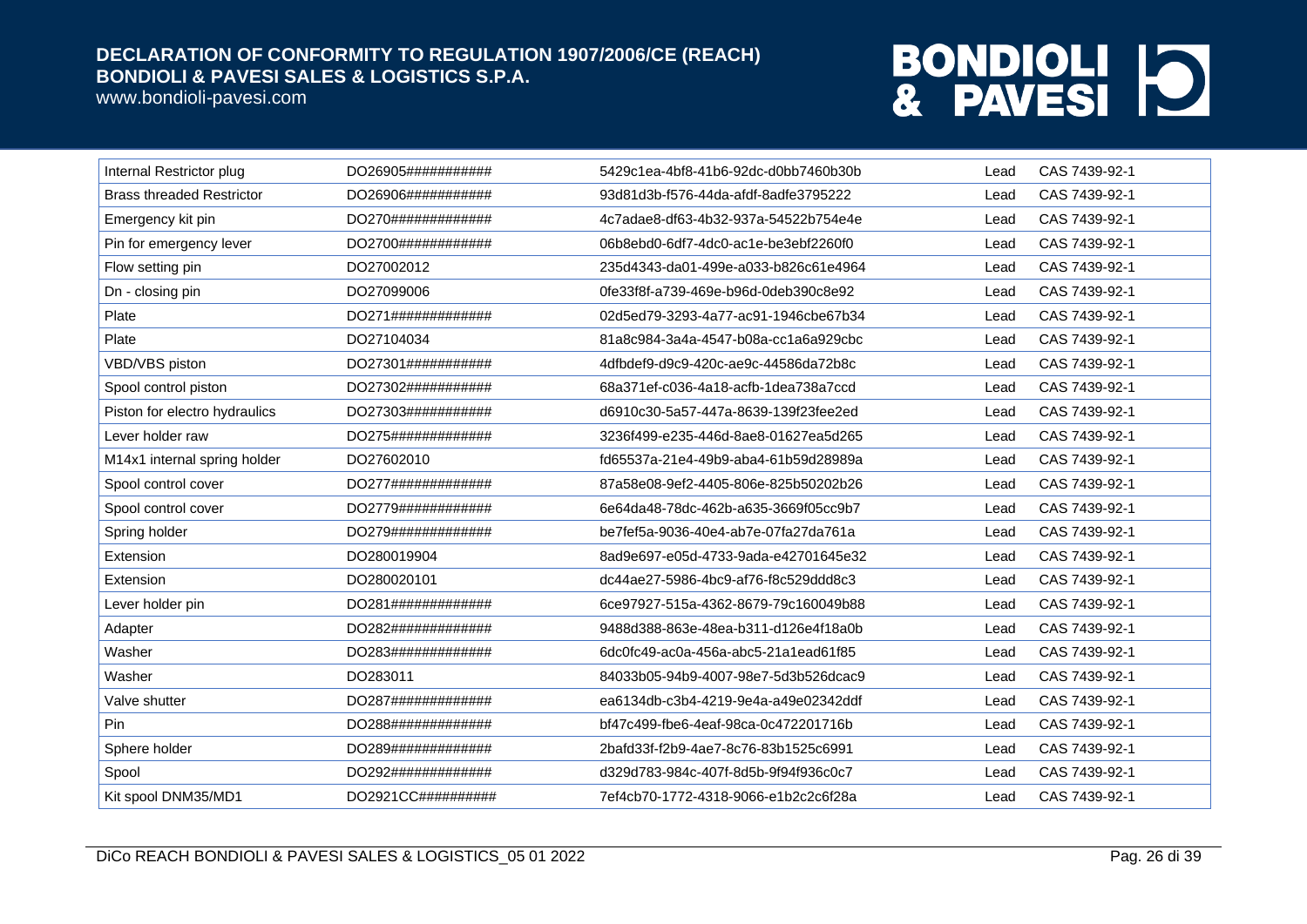www.bondioli-pavesi.com

| DNM35 serial spool 1X                         | DO2921CN01X01      | d4d02f3d-12a6-423a-93f6-b449af60b9b1 | Lead | CAS 7439-92-1 |
|-----------------------------------------------|--------------------|--------------------------------------|------|---------------|
| Kit spool BW14                                | DO29221X########## | d6d03703-a51f-4bcf-89c5-e254ed742ef4 | Lead | CAS 7439-92-1 |
| Kit spool BW10                                | DO29229E########## | 9239f269-5d56-49f7-9c95-cc8da88739bf | Lead | CAS 7439-92-1 |
| Kit proportional spool LSC100                 | DO29229P########## | 6082377c-2122-4bf0-b4b1-df46e7f30a03 | Lead | CAS 7439-92-1 |
| Kit spool BW14                                | DO2925L########### | 7a35e4a1-77cf-46ae-9ab4-369b206b2bc1 | Lead | CAS 7439-92-1 |
| Kit kick out spool MD                         | DO2925S########### | d2df80ce-2908-470e-b470-c011ae577991 | Lead | CAS 7439-92-1 |
| DN46 spool kick out                           | DO2926S401004      | fac9fbf5-0926-4c83-84ff-85ed16bfd34f | Lead | CAS 7439-92-1 |
| Check valve plug                              | DO295############# | a77210a2-5a84-4707-9930-5d6edc86c29e | Lead | CAS 7439-92-1 |
| Plug                                          | DO2950############ | e29066ec-363f-4d28-8812-068e92997734 | Lead | CAS 7439-92-1 |
| Plug                                          | DO29501########### | ab9a6b9e-dab1-44c1-8343-3184ff4c583e | Lead | CAS 7439-92-1 |
| Upper plug erv DNC65                          | DO29501120006      | 2c5fe047-0fd7-47ff-9fff-7aed3bd58966 | Lead | CAS 7439-92-1 |
| Spring holder plug                            | DO29506########### | be9c5ec9-5f81-4b84-8c48-52fcafbe1b96 | Lead | CAS 7439-92-1 |
| Minimum pressure valve plug 1 1/16-<br>12 UNF | DO29506116004      | 548812fc-58ac-40e6-83dd-76cbb0d0f6f6 | Lead | CAS 7439-92-1 |
| Fan drive check valve plug                    | DO29506180028ZN    | a7c4db79-421f-4602-b9d1-ba0f5717725e | Lead | CAS 7439-92-1 |
| M18x1 fan drive spring holder plug            | DO29506181008ZN    | caf73e9d-7fca-4d59-87a5-3461a7d87c9c | Lead | CAS 7439-92-1 |
| Spring holder plug                            | DO29507########### | 189dd943-6797-45ac-9f4f-001500f4cbcb | Lead | CAS 7439-92-1 |
| Plug for DNS M18x1.5                          | DO29507180001      | 4a812d79-d4e7-4025-9c07-50f6a1844e97 | Lead | CAS 7439-92-1 |
| Fulcrum holder plug M30x1                     | DO29507301002      | d76f0049-de0a-4787-bc73-a8ab87b8228f | Lead | CAS 7439-92-1 |
| Plug relief valve                             | DO29508########### | cb1e040a-a57b-4e7a-92b2-ab9db2ba8eae | Lead | CAS 7439-92-1 |
| Plug relief valve                             | DO29509########### | d752e68f-796d-4b0a-a57e-9607327677c4 | Lead | CAS 7439-92-1 |
| Spool control plug                            | DO29599########### | 1ece9824-c05a-4503-b15f-803024eea220 | Lead | CAS 7439-92-1 |
| Internal shuttle plug BW05 LS                 | DO29599000001      | 4a2b04e8-3aaa-4280-9720-5a6753769cd4 | Lead | CAS 7439-92-1 |
| DN simple plug                                | DO29599005         | 80e02323-1613-4da3-9a67-d5711abe4e63 | Lead | CAS 7439-92-1 |
| Plug 1/2"Gas                                  | DO29599019         | 4120e991-db6f-4e16-a791-56ab0c296e4b | Lead | CAS 7439-92-1 |
| Plug for electro hydraulics P. 40-42-<br>46   | DO29599020         | 4a3ccf16-ba8d-46e2-bb15-d7b4d43870af | Lead | CAS 7439-92-1 |
| RF plug for DN                                | DO29599022         | 805a11a9-a0ce-4515-a7f2-f5e90b290368 | Lead | CAS 7439-92-1 |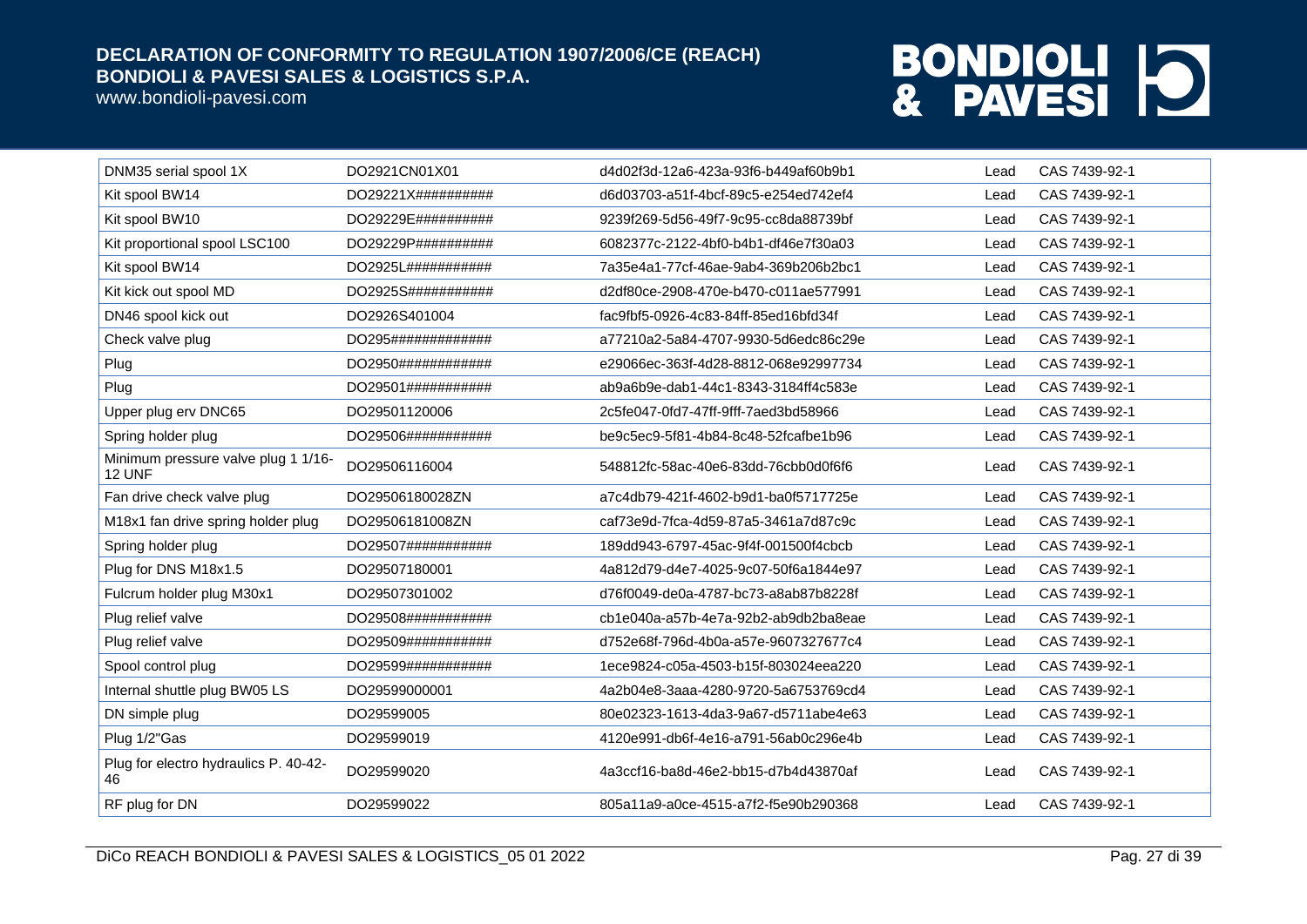www.bondioli-pavesi.com

| Piston holder plug                          | DO2959903######### | 34291997-a418-4170-bfdd-22c73829a9d6 | Lead | CAS 7439-92-1 |
|---------------------------------------------|--------------------|--------------------------------------|------|---------------|
| Plug M8x1                                   | DO29599030001      | 4be771d9-e837-4037-b102-1c21fd7edeca | Lead | CAS 7439-92-1 |
| M8x1drilled sphere holder plug              | DO29599030005      | 0b37ba7e-44a2-4a6c-8f68-0f606f924e62 | Lead | CAS 7439-92-1 |
| Ports separation plug BW05                  | DO2959906003       | a6e9c76f-64f7-47be-830e-043bfef8a6bb | Lead | CAS 7439-92-1 |
| Plug with spacer cylinder Ø15mm<br>L.25mm   | DO29599061         | bb74679c-cec9-429d-a685-da9439b5ce5b | Lead | CAS 7439-92-1 |
| Plug for regulation kit BW05RF              | DO295991800003     | 8c279961-e82f-48db-a08f-2a3d61997e29 | Lead | CAS 7439-92-1 |
| Plug with hole Ø8mm                         | DO29599180003      | acba53d4-fc23-4200-ac9e-d22c3b264bb8 | Lead | CAS 7439-92-1 |
| Body for manual actuator LSC100             | DO295992200001     | fc2ade2a-a2a7-4bc7-9f59-f4e2432c2754 | Lead | CAS 7439-92-1 |
| Plug relief valve                           | DO295K############ | 01b2ec22-495a-4ead-9169-26119e01f938 | Lead | CAS 7439-92-1 |
| Plug PCE                                    | DO295KKK########## | 902f3573-918a-4bcf-9031-3448bc744550 | Lead | CAS 7439-92-1 |
| M20x1.5 Plug for over center                | DO295KKKK00020     | e74766be-4d0e-480f-baac-44a0b5bb47d9 | Lead | CAS 7439-92-1 |
| Cap screw, flat head, M6x10                 | DO298046010        | 4d52033a-c702-4d07-b016-36b18fd2ccd2 | Lead | CAS 7439-92-1 |
| M8x16 screw                                 | DO298048016        | 131b2f5c-bf9c-414b-bccc-88f4b500903d | Lead | CAS 7439-92-1 |
| Register screw                              | DO298KM12######### | 94509627-cd18-4366-9e56-fdb83fbf130d | Lead | CAS 7439-92-1 |
| Solenoid valve 3 way                        | DO313############# | a0f0c2f5-95e2-4880-a494-7886328ec41e | Lead | CAS 7439-92-1 |
| Short Column 1/4"G (L. Hexagon<br>20mm)     | DO32301401401      | cbc6ed7a-d689-49d0-8600-5833698756d4 | Lead | CAS 7439-92-1 |
| Grub Screw 5924 M10x1x45<br>DIN.913 ZINK    | DO34021039         | 7ef64c59-1f61-45f2-a6d7-13f82b0fbded | Lead | CAS 7439-92-1 |
| Minipress 1/4"G seal                        | DO345090005        | 955c0c45-d5e0-4f02-8686-85636b212c41 | Lead | CAS 7439-92-1 |
| Nipple                                      | DO349############# | 3ea52fd4-6d54-4757-8655-388348fa5619 | Lead | CAS 7439-92-1 |
| Nipple M14x1.5 DIN EN ISO 8434-1<br>L serie | DO36002062M1401    | 2b2f3de9-764a-4cb3-b862-9d01ba69969c | Lead | CAS 7439-92-1 |
| Plug                                        | DO385############# | f268dd9c-49b2-4ab8-b23b-d8d7d1a8a80e | Lead | CAS 7439-92-1 |
| Pipe flexible                               | DO387############# | f382a92a-d1ca-4acc-ba49-6454a0a16541 | Lead | CAS 7439-92-1 |
| Pressure Gauge                              | DO393############# | c05b5aca-6cd7-40d8-a90f-20a7e6decbc1 | Lead | CAS 7439-92-1 |
| block                                       | DO4K###A########## | 8a3dfe30-4aa0-4e20-ad85-039ae192642b | Lead | CAS 7439-92-1 |
| <b>Block</b>                                | DO4K###S########## | be7e3029-41e2-466d-afac-085cb7b1134b | Lead | CAS 7439-92-1 |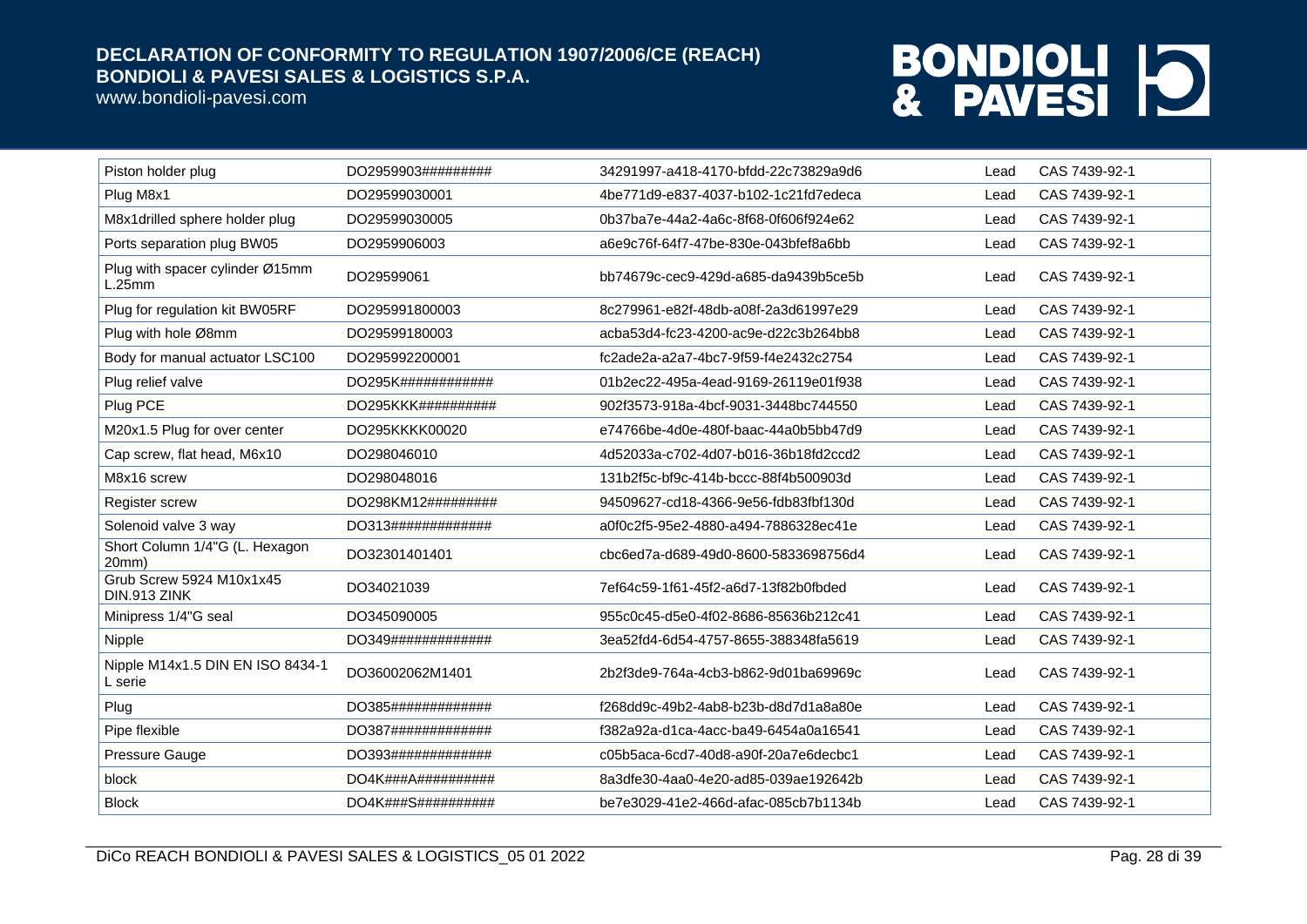www.bondioli-pavesi.com

| Main relief valve block | $DO4K01EAG\#4\#4\#4\#4\#4$    | 55378b32-2a99-4e7f-a8e5-630c1baae953 | Lead | CAS 7439-92-1 |
|-------------------------|-------------------------------|--------------------------------------|------|---------------|
| Limit switch valve body | DO4K01KSG38#######            | 11031236-b41a-4ec0-bdc2-fa3d30ccf024 | _ead | CAS 7439-92-1 |
| Block T 3/8"G           | DO4K01SAG38001                | 4b591db5-3ac9-4c59-934f-91aa2e6d7ef0 | Lead | CAS 7439-92-1 |
| BW10 inlet body         | DO4WA9F#4#4#4#4#4#4           | 6cfed043-afb8-4009-9d05-ff495bf7432e | _ead | CAS 7439-92-1 |
| BW05 plate              | DO4WZ5E## # # # # # # # # # # | 03e93c0a-9301-4b1f-bfdd-e78824c0c1f8 | _ead | CAS 7439-92-1 |

| <b>KIT FOR COMPLETE PRODUCT</b>                        |                    |                                      |             |               |  |
|--------------------------------------------------------|--------------------|--------------------------------------|-------------|---------------|--|
| <b>Article name</b>                                    | Item number        | <b>SCIP number</b>                   | <b>SVHC</b> |               |  |
| Electro-Hydraulic Control kit                          | DO515############# | 0cbc135a-8775-4d2f-bb05-fe9ef88ebf40 | Lead        | CAS 7439-92-1 |  |
| Electro-Hydraulic Control kit                          | DO51540010######## | 68a539c1-e486-4b8a-aa40-d9fa85cabb8e | Lead        | CAS 7439-92-1 |  |
| Electro-Hydraulic Control kit                          | DO5154601######### | 7ea479f6-40d5-4ca5-8e0c-11b7a0eba936 | Lead        | CAS 7439-92-1 |  |
| Compensator kit                                        | DO518############# | e98dd5d7-a093-44f7-b84a-8381a6b75df6 | Lead        | CAS 7439-92-1 |  |
| Plug kit M22x1.5 screw selector                        | DO51822########### | 3e61bd96-d308-49ae-8ef1-57e33c24feba | Lead        | CAS 7439-92-1 |  |
| Kit restrictor prop.                                   | DO51899########### | bd4efd2b-cef6-45c7-ba45-f249bf1c597c | Lead        | CAS 7439-92-1 |  |
| Carry-over nipple                                      | DO531############# | 942261c8-5b6e-4435-beb0-30a7cf51909f | Lead        | CAS 7439-92-1 |  |
| Kit filter cartridge                                   | DO53201            | 4e7b8597-4234-477a-9ea6-b33dc6c319ba | Lead        | CAS 7439-92-1 |  |
| Cavity plug for replace the electric<br>control        | DO533############# | 3386e206-63c6-48bf-9fc3-f9cd0eb6ac4e | Lead        | CAS 7439-92-1 |  |
| lever kit                                              | DO535############# | 96760f9c-113e-471c-84b6-feff18bf7a60 | Lead        | CAS 7439-92-1 |  |
| vnr kit                                                | DO536############# | 5e000804-833a-4f9f-a988-6e28a692fe59 | Lead        | CAS 7439-92-1 |  |
| By-pass kit electric hydraulic                         | DO5374004001       | f51f163d-fef7-411e-865a-1913923a7179 | Lead        | CAS 7439-92-1 |  |
| Intentional lever                                      | DO540############# | 967dc076-d2f2-4603-9b58-ab6294453a8f | Lead        | CAS 7439-92-1 |  |
| Kit camshaft $+$ rod end M8 $+$ spring<br>for Joystick | DO55408004         | 0ded6e15-f0be-4deb-880d-4b58b1ee7e54 | Lead        | CAS 7439-92-1 |  |
| Joystick                                               | DO555############# | 84a2c601-09de-4cc2-839b-34aeda6265b8 | Lead        | CAS 7439-92-1 |  |
| microswitch                                            | DO560############# | 4e5e6b09-e516-48b2-a706-3325da028505 | Lead        | CAS 7439-92-1 |  |
| microswitch                                            | DO561############# | 3a6977cf-8396-4086-a608-05933b453f74 | Lead        | CAS 7439-92-1 |  |
| <b>Restrictor kit</b>                                  | DO563############# | e50127a9-2fb4-49e3-8bf9-7a6d65722612 | Lead        | CAS 7439-92-1 |  |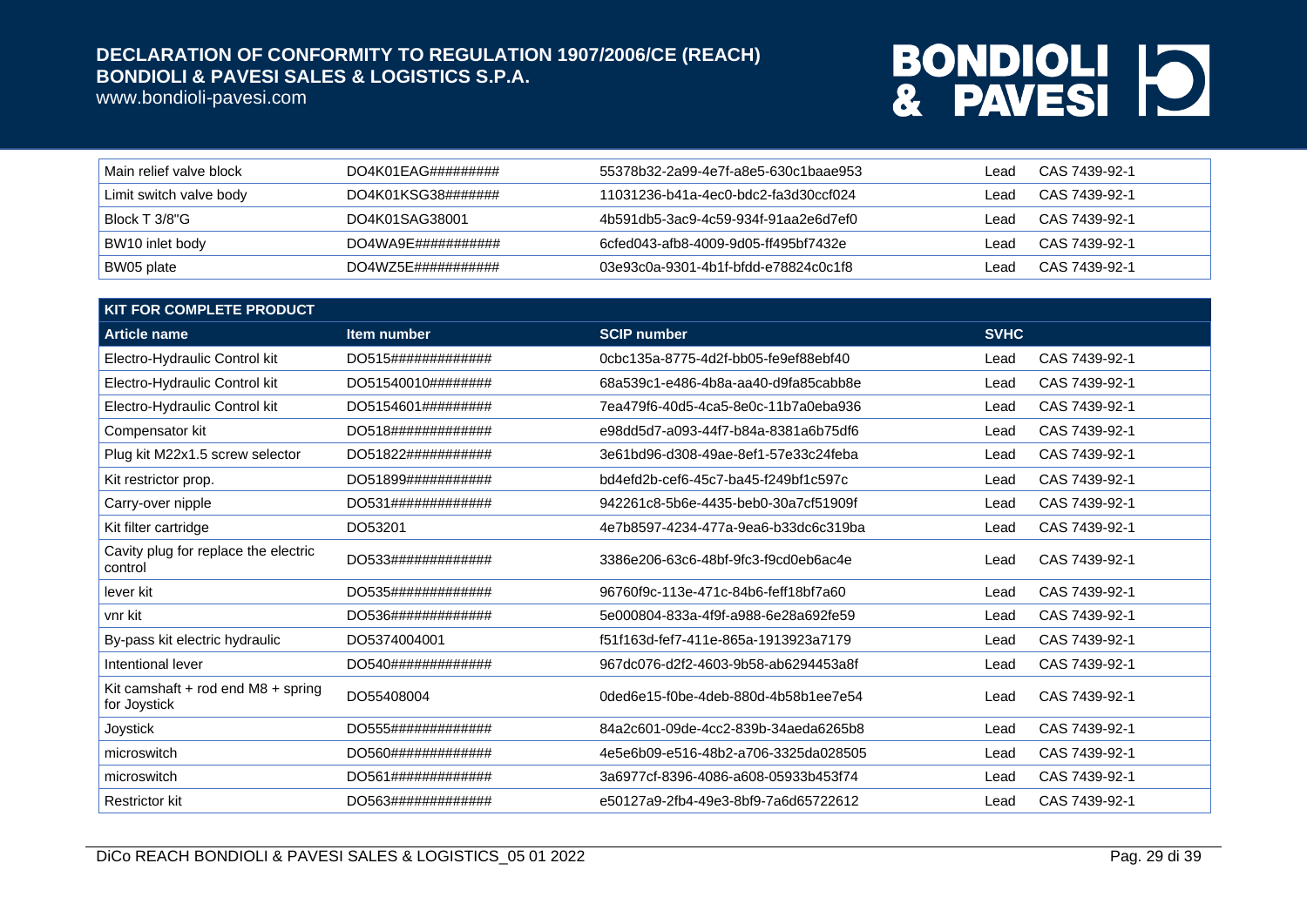www.bondioli-pavesi.com

| Plate kit                                             | DO564############# | 271146b9-2d84-420a-b57c-cffb4c385489 | Lead | CAS 7439-92-1 |
|-------------------------------------------------------|--------------------|--------------------------------------|------|---------------|
| Lever holder kit                                      | DO570############# | 6244ef19-422c-4147-9f73-def3dabee089 | Lead | CAS 7439-92-1 |
| Kit spool control cover with<br>microswitch           | DO575370604        | f5ca8202-ceca-4a23-9773-25e6a156c9b3 | Lead | CAS 7439-92-1 |
| Spool control kit                                     | DO580############# | 31ff494d-e4b3-4f06-8b9f-80a546e372f4 | Lead | CAS 7439-92-1 |
| Bonden plug kit                                       | DO587############# | d19cdd09-8887-452c-afd4-c2a0f877b33a | Lead | CAS 7439-92-1 |
| Shuttle valve                                         | DO587300001        | fd4d83ae-e145-4824-b4cd-2dc46bc60970 | Lead | CAS 7439-92-1 |
| Plug kit 3 way compensator                            | DO587318########## | 4244c6da-4a9b-4961-9c2c-864e6e5be98b | Lead | CAS 7439-92-1 |
| pce plug kit                                          | DO587320002        | 66d927ef-ca0d-4816-b4a6-2a8722a245d0 | Lead | CAS 7439-92-1 |
| Kit plug for PCE                                      | DO587334002        | 56504716-0bd5-4cfd-8bd5-dbb571995585 | Lead | CAS 7439-92-1 |
| Replacement vbd kit                                   | DO587S34########## | 78f32778-e757-44a5-9619-4e5bfffb9916 | Lead | CAS 7439-92-1 |
| Plug kit                                              | DO587S34001        | c4b02de2-0d0f-4dd0-b640-d4f5222714bd | Lead | CAS 7439-92-1 |
| stroke limiter / actuator                             | DO588############# | 37e231ec-941a-4c26-a4f3-0a42cc8a9655 | Lead | CAS 7439-92-1 |
| Kit compensator + restrictor                          | DO5882############ | 23923135-6ba7-4042-a2a9-26bf354650a8 | Lead | CAS 7439-92-1 |
| Kit compensator + restrictor                          | DO5883############ | 77a02298-1dcc-4a8f-8429-c9e39262a42a | Lead | CAS 7439-92-1 |
| Kit plug PCE080 M24x1.5                               | DO58868            | 3fa9e5dc-3b6d-4801-8146-d39e535ac15e | Lead | CAS 7439-92-1 |
| Kit plug                                              | DO588K############ | 7d982201-fda6-4b56-9b0f-0e01ffaec8e2 | Lead | CAS 7439-92-1 |
| stroke limiter / actuator                             | DO588KKKK######### | cfed1e74-cbe1-4891-bffa-ee96ae5c0185 | Lead | CAS 7439-92-1 |
| Kit nipple                                            | DO589############# | a1ae0e83-7916-4e0b-a76b-95c9e04a8242 | Lead | CAS 7439-92-1 |
| Check valve kit                                       | DO596############# | 55f2a1ff-a5d7-4504-922b-9a462d5c5085 | Lead | CAS 7439-92-1 |
| Over center kit                                       | DO596M20########## | 68e9c419-85b6-42ba-b818-0db9d79378d2 | Lead | CAS 7439-92-1 |
| <b>Regulation kit</b>                                 | DO597R4########### | 3764df75-ea5a-4bbf-9e6e-d468c71b57dd | Lead | CAS 7439-92-1 |
| Kit electric proportional actuator                    | DO598############# | 2ab321be-69d4-4322-8a4d-d928da0217f4 | Lead | CAS 7439-92-1 |
| Kit spare part (plate + screw +<br>$sphere + spring)$ | DO59900010R        | 95eaaf56-33f9-4bf1-8fda-e864e7dbd782 | Lead | CAS 7439-92-1 |
| Kit pneumatic control                                 | DO5XG############# | 7607d3e6-31a0-4353-bdd9-9996c9008763 | Lead | CAS 7439-92-1 |
| Kit CEH                                               | DO5XH############# | 79bcbe28-4f4d-4bfc-8a9b-5e5fa6e69657 | Lead | CAS 7439-92-1 |
| Kit cable drive with block for terv                   | DO5XC############# | 8c88aeba-4f0c-47ab-a755-019984144002 | Lead | CAS 7439-92-1 |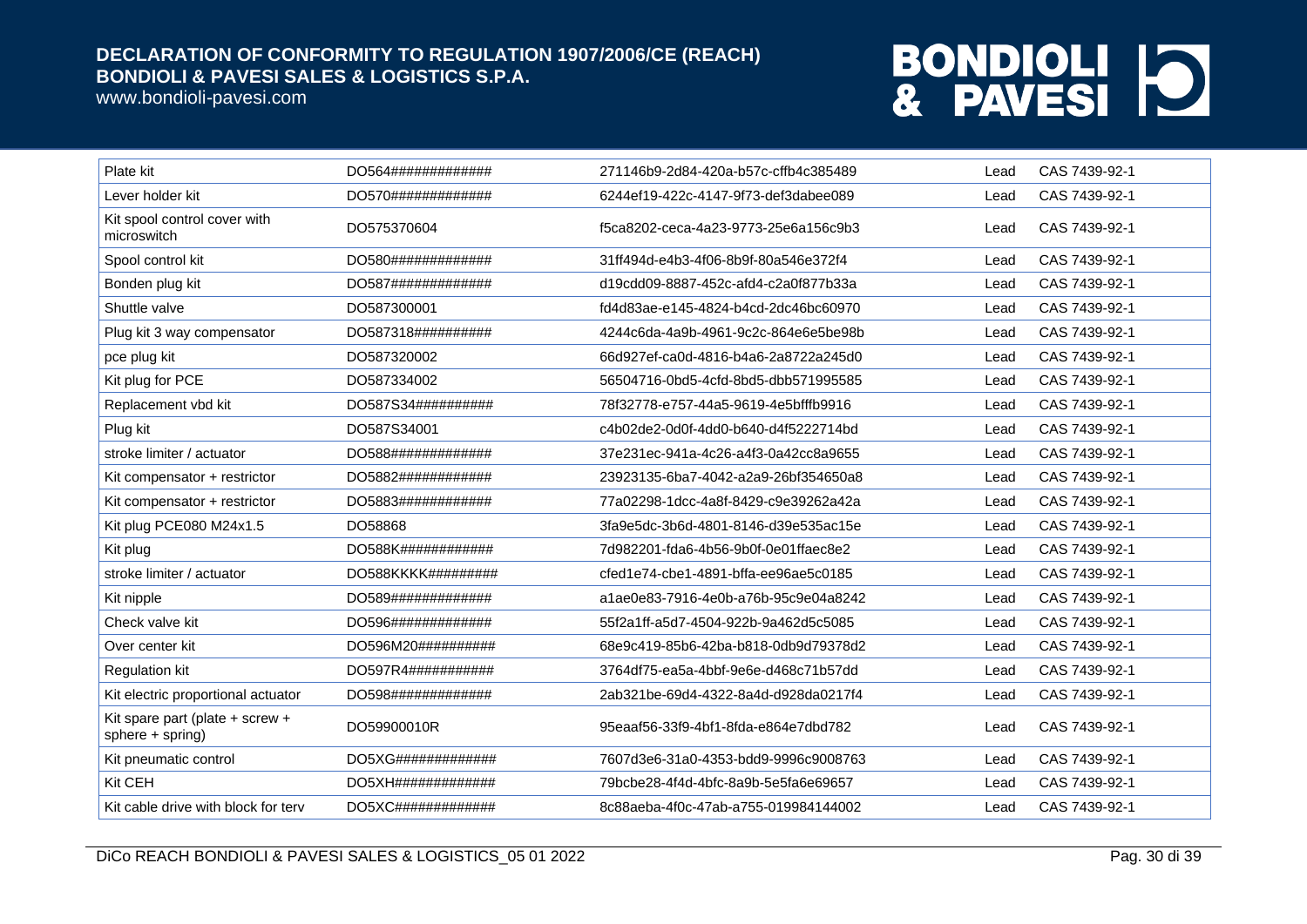www.bondioli-pavesi.com

| Double effect pneumatic spool<br>control | DO5XG65402001      | b678d353-2c2b-41a7-bcf4-26e4d69d8069 | Lead | CAS 7439-92-1 |
|------------------------------------------|--------------------|--------------------------------------|------|---------------|
| Kit CEH                                  | DO5XM############# | 4dfc6dfc-1aca-410d-8b16-4a68d36662eb | Lead | CAS 7439-92-1 |
| Sphere actuator                          | DO5XB############# | 605857bc-5a8a-424d-a0f6-41e9a1e03d4b | Lead | CAS 7439-92-1 |
| Sphere actuator                          | DO5XA############# | 049cdfe4-5b3d-4cee-a5ae-0767d4abd87b | Lead | CAS 7439-92-1 |
| kit on-off actuator                      | DO77############## | f0341fb9-20c2-4bff-8222-3bf59086413c | Lead | CAS 7439-92-1 |
| Spool position sensor                    | DO73273299######## | f394562a-f401-475f-950f-2512cee2565c | Lead | CAS 7439-92-1 |
| Pilot                                    | DO770############# | bbb6df58-a035-4dd0-9419-157867506aeb | Lead | CAS 7439-92-1 |
| Kit TCF                                  | DO745############# | 6a288cf3-8160-400b-b7fb-41f5bb34a55d | Lead | CAS 7439-92-1 |

| <b>VALVE</b>               |                                 |                                      |             |               |
|----------------------------|---------------------------------|--------------------------------------|-------------|---------------|
| <b>Article name</b>        | Item number                     | <b>SCIP number</b>                   | <b>SVHC</b> |               |
| Cartridge valve PCE        | DO5KPW# # # # # # # # # # # #   | b34429fc-a874-45a2-bd5d-622c19a12769 | Lead        | CAS 7439-92-1 |
| Cartridge                  | DO5KD#############              | c8524093-5913-489e-948a-73e154336ebb | Lead        | CAS 7439-92-1 |
| Cartridge                  | $DO5KPA$ #############          | 592b1c37-769a-4dc7-88c2-b6ce3c659be6 | Lead        | CAS 7439-92-1 |
| Cartridge valve PCE        | DO5KPY# # # # # # # # # # # # # | cd5b7cf2-9162-4360-aa1e-5b09bab1b8c9 | Lead        | CAS 7439-92-1 |
| Valve PSP10                | DO5KPM############              | db15c22f-4d75-4d8d-bdc4-87d794886146 | Lead        | CAS 7439-92-1 |
| Compensated bleeding valve | DO5KFG############              | b2d94f25-2f4c-439d-acbc-4629c8a80100 | Lead        | CAS 7439-92-1 |
| Cartridge valve PCE        | DO5KPK#444444444444444          | eceb200f-9505-45ee-a591-b708a4a1f63e | Lead        | CAS 7439-92-1 |
| Valve PCE                  | DO5KPZ############              | 2af780e1-fdeb-4cb4-a3e5-4ddad2182e46 | Lead        | CAS 7439-92-1 |
| Valve PCF                  | DO5KPB############              | be0702f6-9b82-40a2-8562-0db15f054a30 | Lead        | CAS 7439-92-1 |
| Electro-valve SPA08        | DO5KS#############              | 61f78b83-8f93-446d-8cb3-aa981c7a1577 | Lead        | CAS 7439-92-1 |
| Kit compensator RF1        | $DO5KLPRF$ ###########          | 94b6a19d-77f6-4c7c-8cbd-c6183ab1bdf8 | Lead        | CAS 7439-92-1 |
| Valve PSS08                | DO5KPH# # # # # # # # # # # # # | d974b301-6a5b-441d-aaa2-756006839449 | Lead        | CAS 7439-92-1 |
| Cartridge valve PCE        | $DO5KPX$ #####################  | 8e4335f5-3a09-43cb-984a-a6414a234072 | Lead        | CAS 7439-92-1 |
| Valve FCC10320             | $DO5KFC\#4\#4\#4\#4\#4\#4\#4$   | 1f72557f-9c3a-47d6-9b28-7e22db036fad | Lead        | CAS 7439-92-1 |
| Valve FSC10430             | DO5KFE############              | 63a84f00-36ab-4a7c-9585-fe9f5c5e9b0a | Lead        | CAS 7439-92-1 |
| Valve FCM                  | $DO5KFA$ #############          | 23b694c9-0a61-4f8a-83f1-4d3cf42ec384 | Lead        | CAS 7439-92-1 |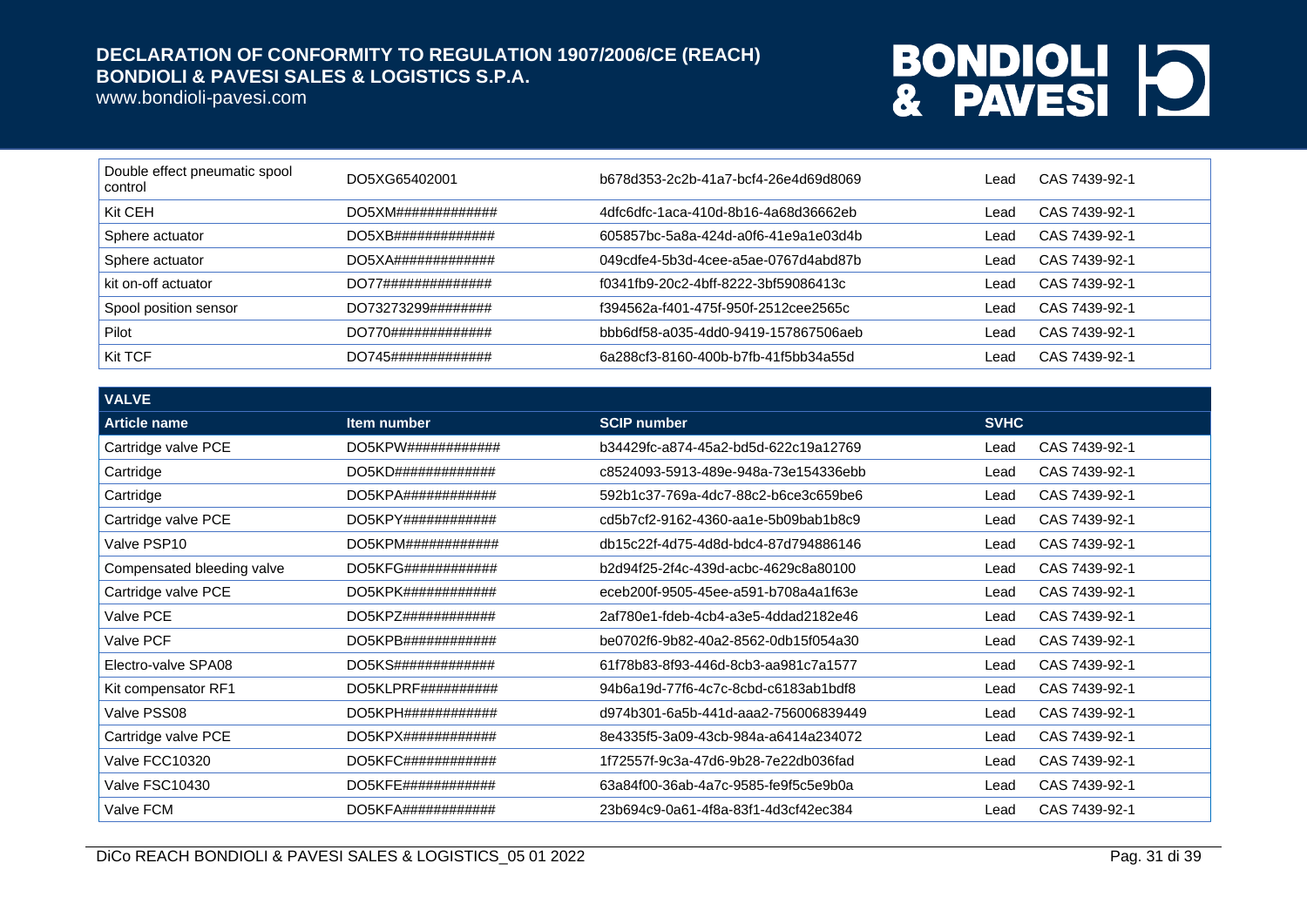www.bondioli-pavesi.com

| Cartridge PSU                                    | DO5KPL############      | 545e7b39-1592-43e9-8777-55bb79f05ff1 | Lead | CAS 7439-92-1 |
|--------------------------------------------------|-------------------------|--------------------------------------|------|---------------|
| Cartridge PRD                                    | $DO5KPD$ #############  | 5df5b424-d0ff-4f5a-8e9d-2ded2e4af8eb | Lead | CAS 7439-92-1 |
| Valve FSC10320                                   | $DO5KFB$ #############  | 7c4a73f9-408b-408e-bd44-ce91f3c4cbb4 | Lead | CAS 7439-92-1 |
| Valve FCU08220                                   | $DO5KFD$ #############  | 9a5480cc-a0b7-46f7-a313-35edc66762e0 | Lead | CAS 7439-92-1 |
| Relief valve                                     | DOVPD##############     | 6b2371b4-cc14-4f72-b640-7d4bf0676981 | Lead | CAS 7439-92-1 |
| Check valve                                      | DOWBH##############     | bb2da3b9-6891-46e0-bfa8-0bb7991981c9 | Lead | CAS 7439-92-1 |
| Differential cartridge 180 BAR                   | DOWMFC06R018001         | aed42a5e-3b79-4c97-9fe3-dde477e272a9 | Lead | CAS 7439-92-1 |
| Solenoid directional valve WS08                  | DO7KSGH###########      | 82613aab-6f67-45c4-a8a0-9a429c6b865e | Lead | CAS 7439-92-1 |
| Electric valve FP-22-PD                          | DO7KSGFP##########      | 0c2302ec-37fb-4c1b-a9ef-5edf9c5ceb80 | Lead | CAS 7439-92-1 |
| Valve (SPA) - (SPC) - (SCC) - (SCA)<br>$-$ (SCC) | DO7KSBAA##########      | cc518fd2-32e5-4185-87e5-254dcdc8bc64 | Lead | CAS 7439-92-1 |
| 3/2 solenoid directional valve                   | DO7KSDHD##########      | c193e097-32d5-4763-a0d3-39ba566d9f38 | Lead | CAS 7439-92-1 |
| Relief valve PCDA                                | $DOWLP$ ##############  | c7a4642e-7567-4c5b-b32d-e02a491a58ed | Lead | CAS 7439-92-1 |
| Valve VPP                                        | $DOWPP$ ##############  | 73c545e2-664a-475a-964e-17e2dc40332c | Lead | CAS 7439-92-1 |
| Unidirectional valve                             | $DOVUS\#$ ############# | 6ee47884-2c54-4d05-86d6-ebf714c40fb2 | Lead | CAS 7439-92-1 |
| Relief valve DNC65-DN85                          | DOWLDC06G025001         | 8d03d0b6-b1e5-41f2-b825-f5eddfe93857 | Lead | CAS 7439-92-1 |
| Cartridge SV08 - SV12 - SV16                     | DO7KSBHY##########      | 06a47c97-0c45-41dd-997e-a27dde1cdc9b | Lead | CAS 7439-92-1 |
| 2 way valve TT-S2A-00                            | DO7KSBTN000100001       | 69b3492e-b4e1-4533-a850-504e87ad6ab0 | Lead | CAS 7439-92-1 |
| Over-center valve                                | $DOVFC$ ##############  | 23a34953-9d51-431b-97f9-d846b5f0ea06 | Lead | CAS 7439-92-1 |
| Pressure reducing/relieving DR08                 | $DO7KPEHD$ ###########  | 729396b6-aa8a-4a4d-af4b-037c90fa4077 | Lead | CAS 7439-92-1 |
| Over center valve                                | DO7K0CFP##########      | b5a22f08-00cf-49c5-b275-ff737b25c102 | Lead | CAS 7439-92-1 |
| Electro valve EE PRB                             | DO7KPCTN##########      | e434231c-4a94-4c41-b718-594beea2a2f6 | Lead | CAS 7439-92-1 |
| Electro proportional valve                       | DO7KRFTN##########      | 039006cb-e791-47d5-8d2b-114c862fb360 | Lead | CAS 7439-92-1 |
| Electric valve SV12-21P-0-N                      | DO7KPLHY##########      | bec30148-744b-4eea-bc36-fdb839128515 | Lead | CAS 7439-92-1 |
| Pressure relief valve PDB08P                     | DO7KPDHD000060001       | 3588c775-e9df-4f1f-b671-d976d119f3d7 | Lead | CAS 7439-92-1 |
| Priority unloading pilot operated                | DO7KPG0C080030001       | 922e78c6-794d-49f2-a928-1bfb1edcfd23 | Lead | CAS 7439-92-1 |
| Flow regulator valve                             | DOVRF###############    | e530c34d-8216-4552-ab5b-1b827aca42b6 | Lead | CAS 7439-92-1 |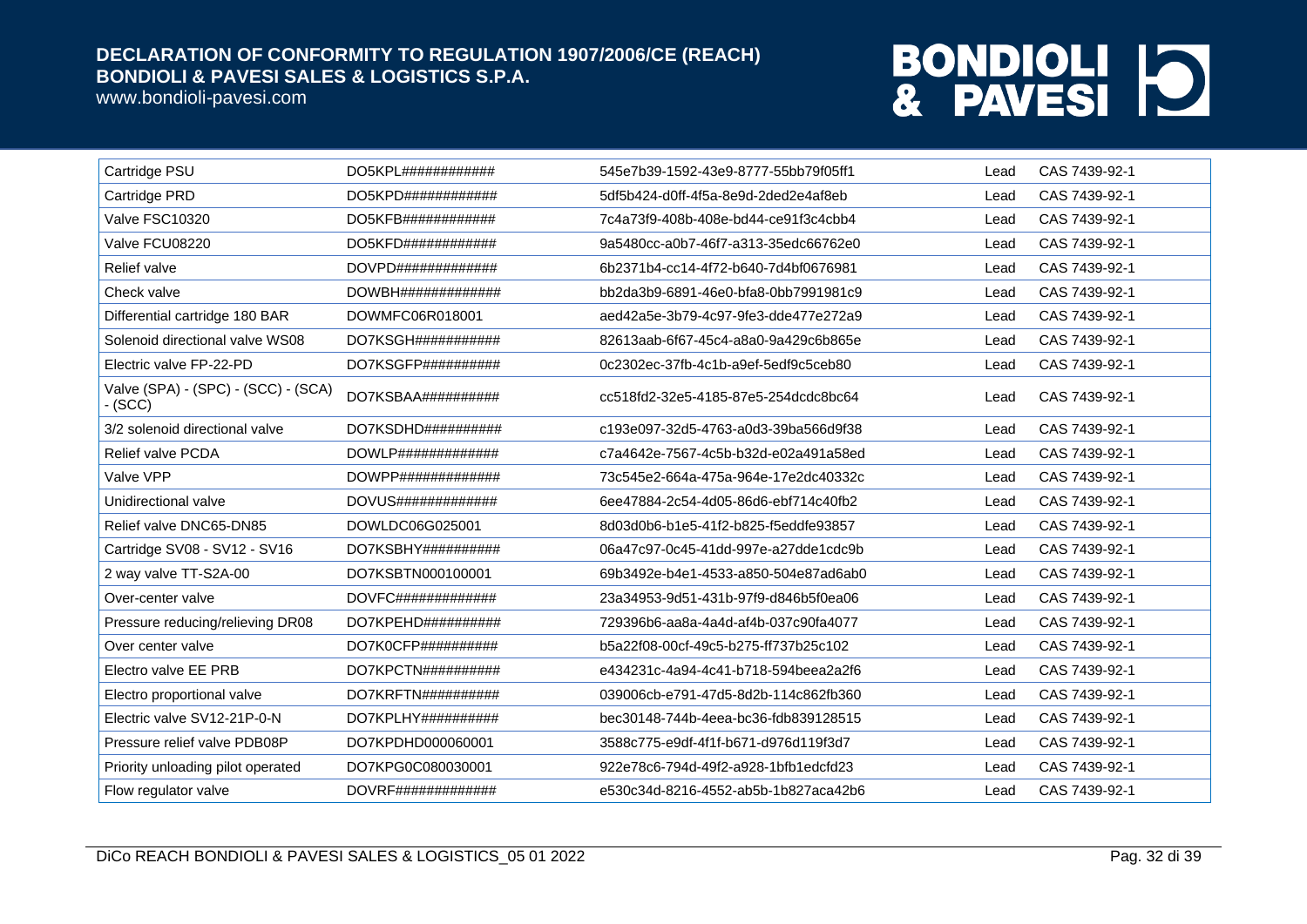www.bondioli-pavesi.com

| Valve FX61914C01                   | DO7KDBFP000001          | 90f5f825-0f5d-4645-a48c-5124f9e43d50 | Lead | CAS 7439-92-1 |
|------------------------------------|-------------------------|--------------------------------------|------|---------------|
| Check valve 7/8"14UNF              | DO7KDAHY000060001       | a1370c7a-99d4-4947-862a-65f8c996b883 | Lead | CAS 7439-92-1 |
| <b>Relief valve</b>                | $DOWPC\#$ ############# | 215f3ca7-3ee8-4abf-a779-294c8179feb5 | Lead | CAS 7439-92-1 |
| Pressure reducing valve            | DOWRP#############      | b0baf41a-0181-477a-821e-866099ce0e18 | Lead | CAS 7439-92-1 |
| <b>VNR</b>                         | DOVNR#############      | 608724bc-296a-4217-9732-8c4ac782181f | Lead | CAS 7439-92-1 |
| manual flow regulator              | DOWSR#############      | 30583992-e4a6-41bf-b6e3-77a72344d0c3 | Lead | CAS 7439-92-1 |
| Check valve block                  | DOVBHDE###########      | dc2620be-faf5-436e-a055-880b33cfc38d | Lead | CAS 7439-92-1 |
| Valve for DN                       | DOVBHLPM20170           | 2dcb0611-ed66-4c5f-bb57-fb04fd253be7 | Lead | CAS 7439-92-1 |
| VLB (150 BAR) relief valve 3/8"G   | DOVBHLP038060SE         | 4fce2bec-4637-4733-9e87-6b9154462fb3 | Lead | CAS 7439-92-1 |
| Flow limiter valve                 | $DOVLP$ ##############  | 2668c02c-9cc3-4dc7-93ac-e44dfd132d1f | Lead | CAS 7439-92-1 |
| Relief valve                       | DOWPD############       | 4bf3ed04-ad21-4316-9f68-4c400f9a5962 | Lead | CAS 7439-92-1 |
| Check valve                        | DOWUS#############      | 58be3deb-f731-487c-9747-d474c3610879 | Lead | CAS 7439-92-1 |
| Cross relief valve VCRB1           | $DOVPDPP012\#$ ######## | 2d6037c6-5c98-4731-ad9a-4059404fd35b | Lead | CAS 7439-92-1 |
| Compensated bleeding valve         | DOWFC#############      | dbb45bbb-3ddc-44d1-8c17-c6426b8ab22d | Lead | CAS 7439-92-1 |
| In line relief valve               |                         | ff1ceacd-0331-48ac-ba51-c8241b40669f | Lead | CAS 7439-92-1 |
| Check valve                        | DOVBH##############     | f0511d90-d07c-458e-a40c-3255842526bf | Lead | CAS 7439-92-1 |
| Solenoid valve                     | DO74005CE6NC12          | d77912b7-4300-4308-b80a-5eed92cdd6f1 | Lead | CAS 7439-92-1 |
| Cartridge valve TS10               | DO7KPAHY##########      | f616c5b0-e593-4420-b1a6-e608fabcad09 | Lead | CAS 7439-92-1 |
| <b>Proportional Cartridge</b>      | DO7KRFHY##########      | af364e71-9315-4476-b3c3-e5ca9f526b8a | Lead | CAS 7439-92-1 |
| Electric valve 3 way               | DO7KSD5TKKK#######      | ab49c4c4-6dd7-470b-a00f-328b6fe9ff44 | Lead | CAS 7439-92-1 |
| Valve SP12                         | $DO7KSPHY$ ##########   | 94191bcd-bf75-4bc8-baa0-00ba377056f8 | Lead | CAS 7439-92-1 |
| Valve electro-proporz. TS38 - TS08 | DO7KPEHY##########      | 8d836f59-4f48-4a7a-8f52-623a9dffd2d7 | Lead | CAS 7439-92-1 |
| Electric valve FP-22-CS            | DO7KSCF###########      | dbc0c94b-886d-42f9-a9ae-874f42950d3f | Lead | CAS 7439-92-1 |
| Flow regulator valve               | DOVRF##############     | e530c34d-8216-4552-ab5b-1b827aca42b6 | Lead | CAS 7439-92-1 |
| electric valve 2 way               | DO8KS#############      | f24cb0b0-13ba-4183-9968-37d4fc1d5f26 | Lead | CAS 7439-92-1 |
| electric valve 2 way               | DO8KA#############      | 39bcab92-f17e-4abe-ab2b-e14fafa6d1e7 | Lead | CAS 7439-92-1 |
| <b>VRF02CS Flow restrictor</b>     | DOVSR00S3401            | 1f96574b-79f7-40ed-82cf-bc5f3f52b687 | Lead | CAS 7439-92-1 |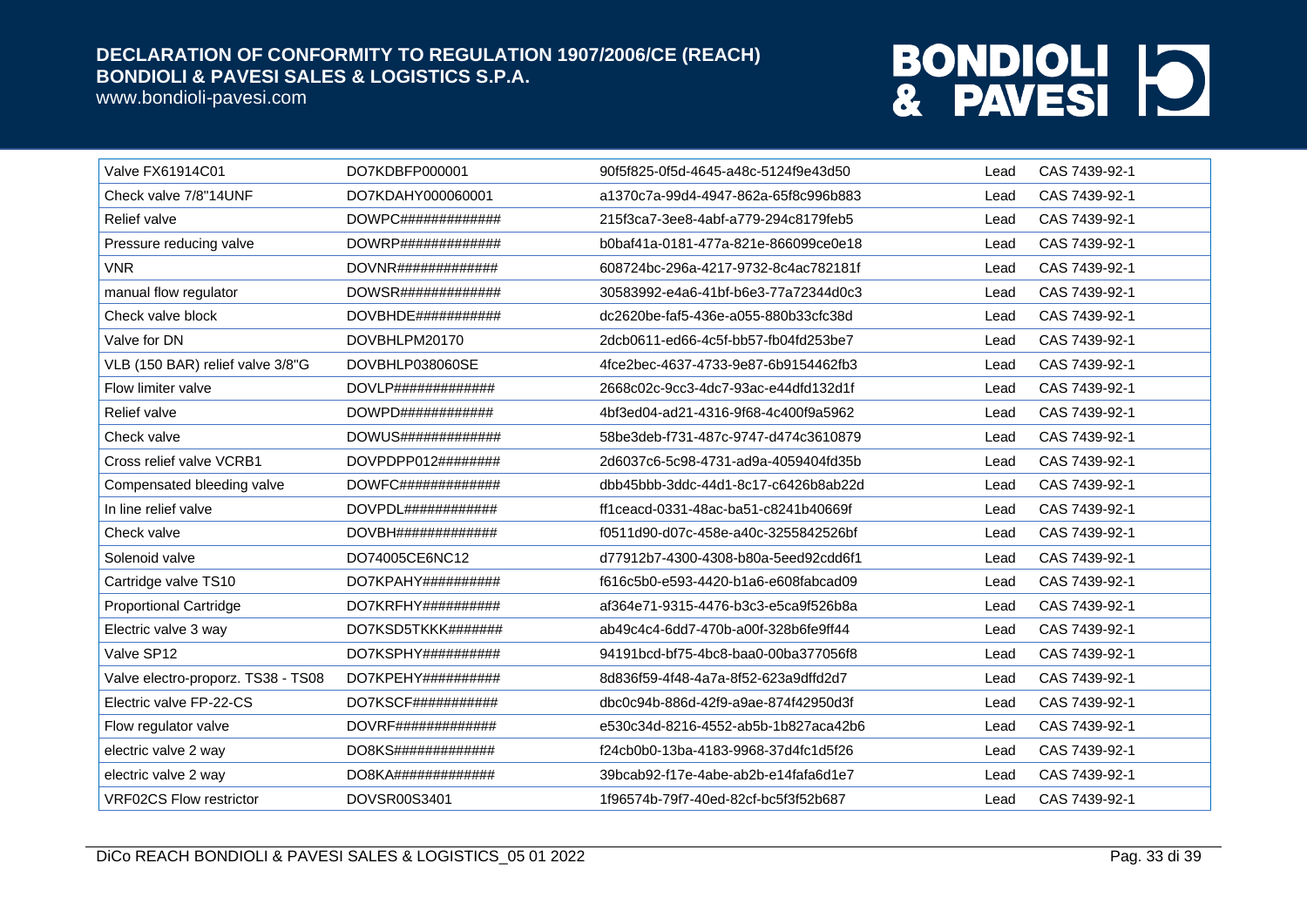www.bondioli-pavesi.com

| I MDT RF                  | DOVCRF002           | 6b6a944b-c706-4cb5-96fe-ad1bf54f3ca1 | Lead   | CAS 7439-92-1 |
|---------------------------|---------------------|--------------------------------------|--------|---------------|
| Flow divider              | DOVFC023-4075LHC    | a6991396-fb9c-4af4-b0de-922e1b340418 | Lead   | CAS 7439-92-1 |
| Flow divider              | DOVFC161/2050LHC    | 9cb57e48-1531-4b90-9f29-1b9a31512ce4 | l ead. | CAS 7439-92-1 |
| Simple effect check valve | DOVBHSES34003       | 95f99000-daa6-49be-974c-17a976b7b635 | Lead.  | CAS 7439-92-1 |
| pressure reducing valve   | DOVXH############## | 665ea724-3b5a-4620-b560-96aa0ad72134 | Lead   | CAS 7439-92-1 |

| <b>INTEGRATED SYSTEM</b>     |                                |                                      |             |               |
|------------------------------|--------------------------------|--------------------------------------|-------------|---------------|
| <b>Article name</b>          | Item number                    | <b>SCIP number</b>                   | <b>SVHC</b> |               |
| Flanged block                | DO6KWUSG12000002               | e2da8f10-9687-42e1-9040-70950426aaff | Lead        | CAS 7439-92-1 |
| Integrated system            | DO6KSB8G##########             | 15c61f95-7dec-4a42-8bf4-5c8b641f7247 | Lead        | CAS 7439-92-1 |
| Hydraulic clutch valve block | DO6K999S910000003              | 8a6e997a-2893-49d7-851d-e08f5c0e61d4 | Lead        | CAS 7439-92-1 |
| S.I. block+PRD 10323+wus     | DO6K05040M160001               | 2d171c98-e828-4f8c-945b-955730d59588 | Lead        | CAS 7439-92-1 |
| Rotary feedthrough           | DO6K00000M14######             | 8eeb07f7-64e5-4644-b440-8fdfaca3dc76 | Lead        | CAS 7439-92-1 |
| Manifold n°6 cavity          | DO6K06015G000001               | 2843914a-158f-4190-8593-70943d7c2ecc | Lead        | CAS 7439-92-1 |
| Integrated system VPDB1      | DO6KPLB# # # # # # # # # # # # | 91954b24-806c-413b-9e44-89d4dacac523 | Lead        | CAS 7439-92-1 |
| Relief valve crossover ports | DO6KPCB130S34C001              | 8c934bb4-0a05-49ea-9a5c-5c352b7f98dc | Lead        | CAS 7439-92-1 |
| N°4 cavity manifold          | DO6K04############             | 1caaa863-98da-4585-bfce-0231713b77ab | Lead        | CAS 7439-92-1 |
| <b>Block</b>                 | DO6K030############            | 0808b4b9-c30d-41c2-8139-a4970668906c | Lead        | CAS 7439-92-1 |
| Hitch control valve          | DO6K03100#########             | 74701acc-83d9-480b-b2b8-5a42ab7c9867 | Lead        | CAS 7439-92-1 |
| Integrated system block      | DO6KSB8G140000002              | 32363e8d-46d2-4b5d-a67b-adb242ebb1d0 | Lead        | CAS 7439-92-1 |
| Hydraulic reversing valve    | DO6K999###########             | 6c3b729c-b489-4685-9e0a-2ef22dea8de9 | Lead        | CAS 7439-92-1 |
| <b>Block</b>                 | DO6K010###########             | 643174c8-3cac-4b89-9be7-d2f5e489a206 | Lead        | CAS 7439-92-1 |
| <b>Block</b>                 | DO6K040###########             | 9fe0370f-c79c-40bb-9a17-99dc72cd6d46 | Lead        | CAS 7439-92-1 |
| Valve FRF                    | DO6KRF############             | 03f9c67b-597b-4316-9b7a-e1b23f6ab559 | Lead        | CAS 7439-92-1 |
| Limit switch valve           | DO6KFS############             | 9ff3bb4c-e6cc-49cb-b93d-cfe43b8e3a6c | Lead        | CAS 7439-92-1 |
| N°9 cavity manifold          | DO6K09############             | 91679f61-0aee-4d21-b245-605c227623d4 | Lead        | CAS 7439-92-1 |
| N°7 cavity integrated system | DO6K07040G000004               | 705805e3-d74c-448a-b07f-9c66e190970a | Lead        | CAS 7439-92-1 |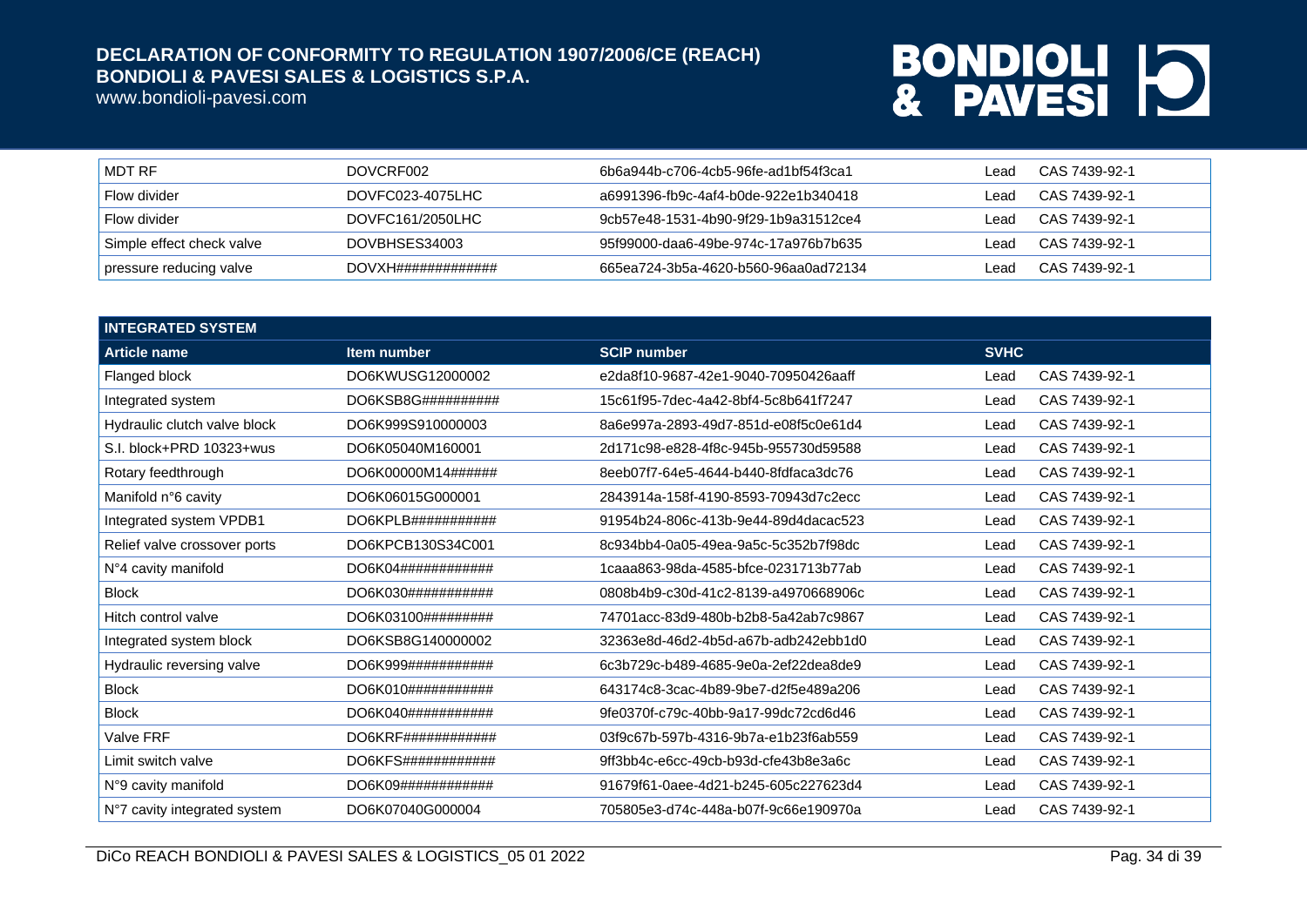www.bondioli-pavesi.com

| N°3 cavity manifold                                | DO6K03#############            | 80570531-fb91-46c0-8c19-c3fb3a292ba6 | Lead | CAS 7439-92-1 |
|----------------------------------------------------|--------------------------------|--------------------------------------|------|---------------|
| Integrated system block                            | DO6K01#############            | 2d14e418-9abe-439e-bb75-95675f3d038b | Lead | CAS 7439-92-1 |
| Block n°2 cavity                                   | DO6K02############             | 5647639e-618a-4715-81d7-0bcdbd8ec211 | Lead | CAS 7439-92-1 |
| Integrated system block SSD +<br>SVH <sub>08</sub> | DO6KSD8G380000001              | ae28b078-a6dd-4701-86a5-9c2b925486af | Lead | CAS 7439-92-1 |
| Integrated system block                            | DO6KSD0G120000001              | abc5efc1-3d42-4e14-864e-0523f2deaba4 | Lead | CAS 7439-92-1 |
| Integrated system block SSD 10 +<br>I C4 + SVH     | DO6KSSDG120000001              | 4b34a97f-712d-421f-ac87-0ddec80d7f06 | Lead | CAS 7439-92-1 |
| Block n°5 cavity                                   | DO6K05100G340001               | ece5b0ab-144d-4a97-92b2-cc325858eb37 | Lead | CAS 7439-92-1 |
| Flow divider block                                 | DO6KRPT# # # # # # # # # # # # | 4b5d7f88-2917-469c-8927-43f20605d583 | Lead | CAS 7439-92-1 |
| <b>Block</b>                                       | DO6K050###########             | b911bc16-3ede-4284-b25d-b34f79a42c2b | Lead | CAS 7439-92-1 |
| <b>Block</b>                                       | DO6K020###########             | bf2bd36d-2ead-45a2-96e3-757d66e19743 | Lead | CAS 7439-92-1 |
| Integrated system block + bleeding<br>valve        | DO6KWFCG140000003              | fe7be32d-73e9-4fde-9466-61017c869aa4 | Lead | CAS 7439-92-1 |
| Cetop block                                        | DO6D001N990000002R             | b0e5dac1-0926-4609-88dc-9341647ac048 | Lead | CAS 7439-92-1 |
|                                                    |                                |                                      |      |               |

| <b>COOLING CORES (NO ACCESSORIES)</b>                                      |              |                                      |             |               |
|----------------------------------------------------------------------------|--------------|--------------------------------------|-------------|---------------|
| Article name                                                               | Item number  | <b>SCIP number</b>                   | <b>SVHC</b> |               |
| COPPER OIL COOLING CORE                                                    | FR661####### | aec9006d-33d1-41dc-90d4-5d9e4a4f7a0a | Lead        | CAS 7439-92-1 |
| COPPER WATER RADIATOR                                                      | FR454####### | 177d2262-113f-4c4c-94f1-49b8941fbc85 | Lead        | CAS 7439-92-1 |
| <b>COMBINED WATER-OIL-</b><br>INTERCOOLER HEAT<br>EXCHANGER WITHOUT SHROUD | FR483####### | 06ee06a8-c563-47e0-a0fa-dd1eb4347ba0 | Lead        | CAS 7439-92-1 |
| ALUMINUM OIL COOLING CORE                                                  | FR686####### | 0fc74388-bcdb-4ef6-b2b7-9075429bf482 | Lead        | CAS 7439-92-1 |
| ALUMINUM COMBINED COOLING<br><b>CORES</b>                                  | FR687####### | a8878899-9ce1-4f33-a513-7f647c536a0b | Lead        | CAS 7439-92-1 |

| COOLING CORES (WITH ACCESSORIES)         |              |                                      |                                                                           |  |
|------------------------------------------|--------------|--------------------------------------|---------------------------------------------------------------------------|--|
| Article name                             | Item number  | l SCIP number                        | <b>SVHC</b>                                                               |  |
| I COPPER OIL COOLER WITH<br>I ELECTROFAN | FR653####### | 15b55c15-f61c-417d-9fb0-95c8cbaf208a | CAS 7439-92-1<br>Lead<br>Lead monoxide CAS 1317-36-8<br>DMAc CAS 127-19-5 |  |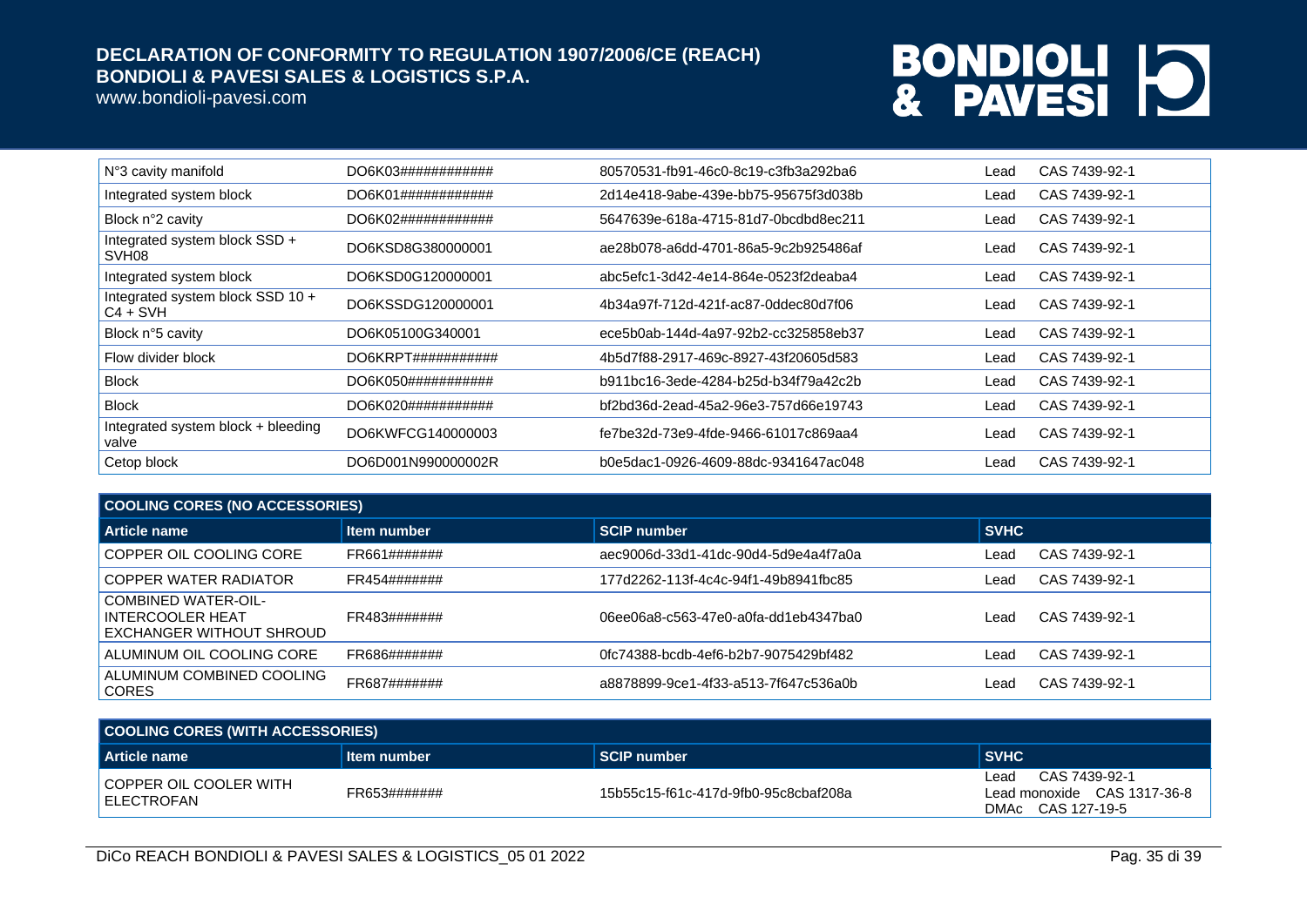www.bondioli-pavesi.com

| COPPER OIL COOLER WITH<br><b>HYDRAULIC MOTOR</b>                                                     | FR654####### | 61ef0490-655e-4a3e-a412-18503486a531 | CAS 7439-92-1<br>Lead                                                               |
|------------------------------------------------------------------------------------------------------|--------------|--------------------------------------|-------------------------------------------------------------------------------------|
| <b>WATER RADIATOR WITH</b><br>ACCESSORIES (ALUMINUM-<br>COPPER)                                      | FR655####### | 15c3723f-d536-465f-a7b3-8084adbe378f | CAS 7439-92-1<br>Lead<br>Lead monoxide CAS 1317-36-8<br>CAS 127-19-5<br><b>DMAc</b> |
| OIL HEAT EXCHANGER                                                                                   | FR674130000# | 5228b62c-407a-4a6a-a6e0-b2b8ec164526 | CAS 7439-92-1<br>Lead                                                               |
| COPPER WATER COOLING CORE<br>+ STEEL FRAME                                                           | FR676####### | 111c7577-7cb5-4068-a1bc-40de236896f8 | CAS 7439-92-1<br>Lead                                                               |
| <b>COPPER AND ALUMINUM</b><br>COMBINED HEAT EXCHANGERS + FR685#######<br><b>ACCESSORIES</b>          |              | 3fab171b-f9b5-4d69-8c96-d6ef93308e09 | CAS 7439-92-1<br>Lead                                                               |
| COPPER WATER COOLING CORE<br>+ ACCESSORIES                                                           | FR682####### | 9a8cd02f-4c7e-45ee-a9a9-988887efc557 | CAS 7439-92-1<br>Lead                                                               |
| KIT HEAT EXCHANGER +<br><b>DISMOUNTED ACCESSORIES</b>                                                | FR465####### | e6a58ae0-cbe5-4991-a7a4-0fe9257c2a33 | CAS 7439-92-1<br>Lead<br>Lead monoxide CAS 1317-36-8<br>DMAc CAS 127-19-5           |
| <b>COMBINED WATER-OIL-</b><br><b>INTERCOOLER HEAT</b><br><b>EXCHANGER WITH</b><br><b>ACCESSORIES</b> | FR481####### | 9b542583-722a-4fc1-b366-6303123778de | CAS 7439-92-1<br>Lead                                                               |
| OIL COOLER WITH ELECTROFAN                                                                           | FR633####### | 06ff7c2b-3820-4edc-b8f4-714703b90ea2 | CAS 7439-92-1<br>Lead<br>Lead monoxide CAS 1317-36-8<br>CAS 127-19-5<br><b>DMAc</b> |
| OIL COOLER WITH HYDRAULIC<br><b>MOTOR</b>                                                            | FR634####### | 9f3e2fd3-1c87-4054-8a59-e4fcaf16f25e | CAS 7439-92-1<br>Lead                                                               |
| <b>COMBINED HEAT EXCHANGER</b><br><b>WITH ELECTROFAN</b>                                             | FR657####### | 2b4abab9-da11-4762-8bed-d20759ca11b5 | CAS 7439-92-1<br>Lead<br>Lead monoxide CAS 1317-36-8<br>CAS 127-19-5<br>DMAc        |
| <b>INTERCOOLER WITH</b><br><b>ELECTROFAN</b>                                                         | FR659####### | 7f798b45-b30b-4db7-8f34-9a7717687101 | CAS 7439-92-1<br>Lead<br><b>DMAc</b><br>CAS 127-19-5                                |
| <b>COMBINED WATER-OIL-</b><br><b>INTERCOOLER</b> (accessories<br>included)                           | FR669####### | 67553622-f002-430d-a451-144728b1c8b9 | CAS 7439-92-1<br>Lead                                                               |
| <b>URCA - Compact Autonomous</b><br><b>Cooling Package</b>                                           | FR670####### | 5a80b3b3-24ec-4ae2-a2b1-dd09b8bdbb46 | CAS 7439-92-1<br>Lead                                                               |
| <b>GRA - Compact Autonomous</b><br><b>Cooling Package</b>                                            | FR675####### | 50194add-d5aa-455b-babb-140a218d4f01 | CAS 7439-92-1<br>Lead<br>Lead monoxide CAS 1317-36-8<br>DMAc CAS 127-19-5           |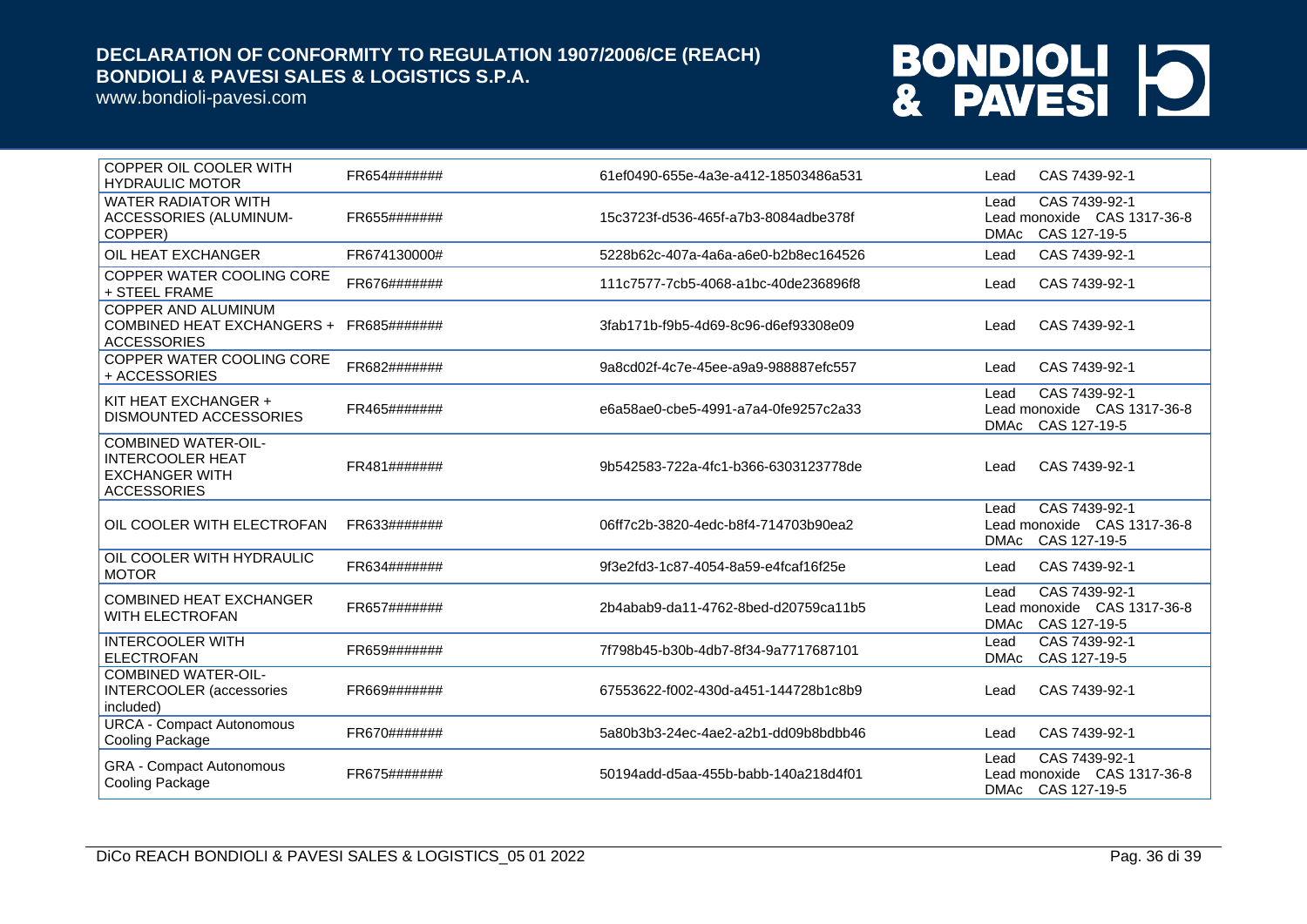www.bondioli-pavesi.com

| <b>GRA</b> - Compact Autonomous<br>Cooling Package Tested               | FR695386000# | bf7b6207-2b22-4279-bcc6-2352ade71036 | ∟ead         | CAS 7439-92-1                 |
|-------------------------------------------------------------------------|--------------|--------------------------------------|--------------|-------------------------------|
| OIL HEAT EXCHANGER WITH<br><b>ELECTROFAN</b>                            | FR6732000001 | b5e1d9e5-2645-48e8-8214-22684480066b | Lead<br>DMAc | CAS 7439-92-1<br>CAS 127-19-5 |
| COPPER AND ALUMINUM<br>COMBINED HEAT EXCHANGERS +<br><b>STEEL FRAME</b> | FR679####### | 752f46a3-9227-4f05-affa-fd7f471b9fcb | Lead         | CAS 7439-92-1                 |
| WATER RADIATOR + SHROUD                                                 | FR668####### | d1162269-f384-4254-a099-97cde3dfb300 | Lead         | CAS 7439-92-1                 |
| WATER RADIATOR WITH<br><b>HYDRAULIC MOTOR</b>                           | FR656####### | de042ee3-e284-4575-83f9-ebdb4e3d6ff4 | Lead         | CAS 7439-92-1                 |
| COMBINED HEAT EXCHANGER<br>WITH HYDRAULIC MOTOR                         | FR658####### | 3e5f6e66-ee62-4c35-ac16-727b33caf523 | Lead         | CAS 7439-92-1                 |

| <b>ACCESSORIES</b>               |              |                                      |              |                                                              |
|----------------------------------|--------------|--------------------------------------|--------------|--------------------------------------------------------------|
| Article name                     | Item number  | <b>SCIP number</b>                   | <b>SVHC</b>  |                                                              |
| <b>MODIFICATION KIT</b>          | FR4351300001 | 3bd6daae-b230-4a47-90b0-ecc547c2e262 | Lead         | CAS 7439-92-1                                                |
| FAN SHROUD (grille included)     | FR666####### | ed1afb13-be71-44ff-a6b0-1188db5ea604 | Lead         | CAS 7439-92-1                                                |
| KIT EXPANSION TANK               | FR4072130001 | 12bc6d3c-b6c0-4743-b6f8-42352a84069e | Lead         | CAS 7439-92-1                                                |
| <b>OIL TANK</b>                  | FR4380127001 | 00fa53d5-1394-438a-bda2-5d8ce4c0dff7 | Lead         | CAS 7439-92-1                                                |
| <b>PAINTED PROTECTION GRILLE</b> | FR328######  | 56121432-a3e6-4aed-92e3-2884f91e0856 | Lead         | CAS 7439-92-1                                                |
| <b>PROTECTION GRILLE</b>         | FR327######  | 6267eeb1-2ce6-4b01-bd0c-049e676f3c6e | Lead         | CAS 7439-92-1                                                |
| <b>METAL EXPANSION TANK</b>      | FR433####### | 21297e6b-9869-4620-aa4b-4067b08ef41f | Lead         | CAS 7439-92-1                                                |
| <b>GEAR MOTORS</b>               | FR33203####  | 7e78b70e-6858-4c30-86c3-e37d44c3013d | Lead         | CAS 7439-92-1                                                |
| TERMOSTAT                        | FR361######  | 758c8aad-927c-49cf-a745-878e36db45b7 | Lead         | CAS 7439-92-1                                                |
| THERMOSTATIC BYPASS VALVE        | FR389002127  | a770b7e4-ddea-4d9c-ad17-5483335b7065 | Lead         | CAS 7439-92-1                                                |
| ACCESSORY KIT GRILLE+AC FAN      | FR417####### | 81cffcbe-d9af-4bd0-a1fc-579f6deb4182 | Lead<br>DMAc | CAS 7439-92-1<br>Lead monoxide CAS 1317-36-8<br>CAS 127-19-5 |
| ACCESSORY KIT GRILLE+FAN         | FR416####### | c5b041ee-8571-446b-84b3-d71306e147b4 | Lead         | CAS 7439-92-1                                                |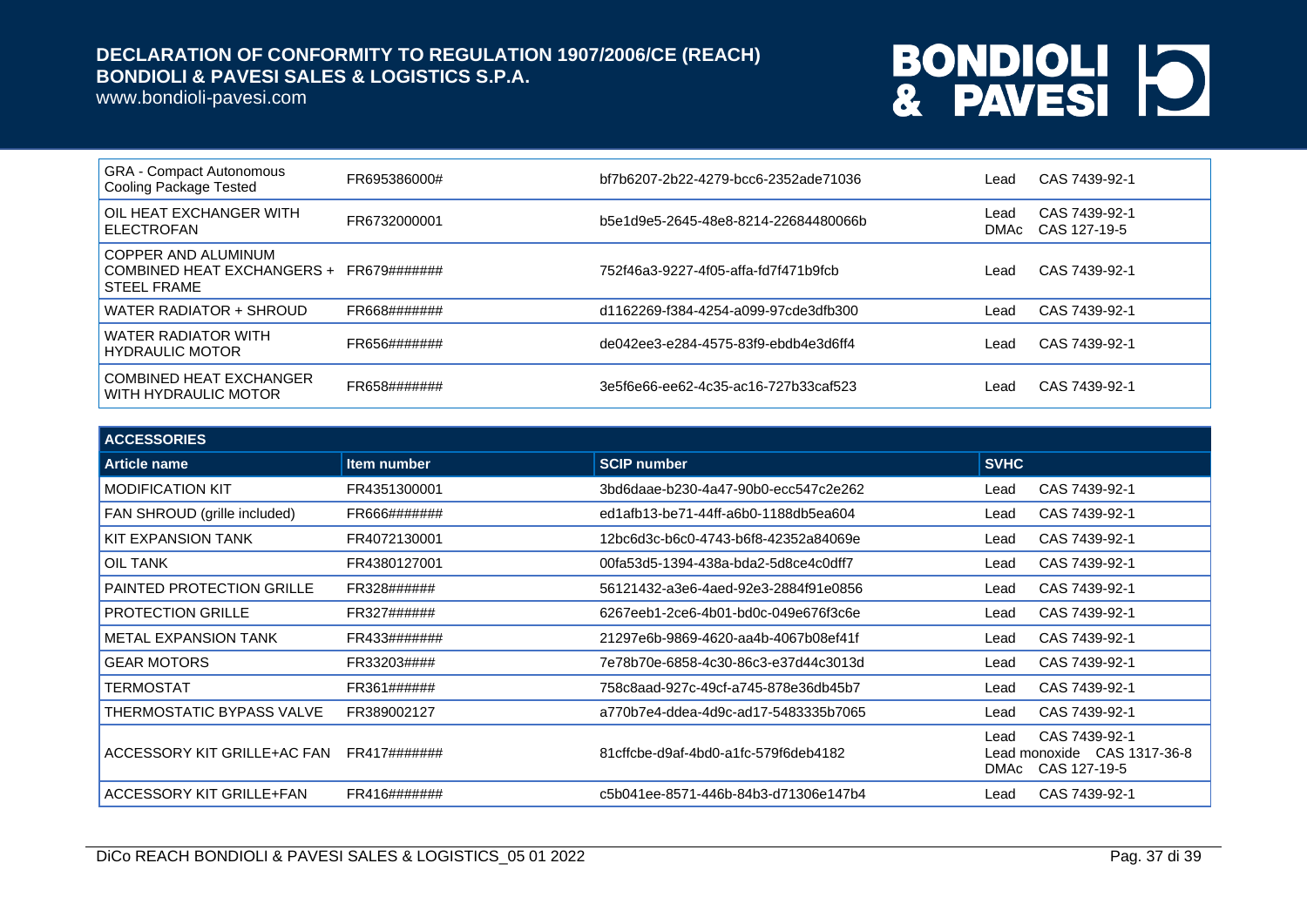www.bondioli-pavesi.com

| AC AXIAL FANS WITH<br><b>PROTECTION GRILLE</b>    | FR859######      | 70cf3e53-5b62-44a4-906e-5a3fd05a885b | CAS 7439-92-1<br>∟ead<br>Lead monoxide CAS 1317-36-8<br>DMAc CAS 127-19-5   |
|---------------------------------------------------|------------------|--------------------------------------|-----------------------------------------------------------------------------|
| AC AXIAL FANS FOR SELLING                         | FR861######      | 80165ec0-e809-4fb0-95ca-9e42badcaf8b | CAS 7439-92-1; Lead<br>Lead<br>monoxide CAS 1317-36-8; DMAc<br>CAS 127-19-5 |
| AC AXIAL FANS WITH<br>ACCESSORIES (WA)            | FR861#######(WA) | 9a74d714-5ce7-4df2-8ad0-71967cd644c9 | CAS 7439-92-1<br>∟ead<br>CAS 127-19-5<br>DMAc                               |
| AC AXIAL FANS HP WITH<br><b>PROTECTION GRILLE</b> | FR860######      | 0b1c4f06-35ec-4528-9bfd-0085f61bdcaa | CAS 7439-92-1<br>∟ead<br>CAS 127-19-5<br>DMAc                               |
| <b>CAPACITOR</b>                                  | FR39400#         | 07a127da-326d-4764-959e-dcfc16fc9cf0 | CAS 7439-92-1<br>Lead<br>Lead monoxide CAS 1317-36-8                        |
| <b>ELECTRONIC KIT</b>                             | FR350#######     | 9f7a4371-da57-4914-ba06-46ae40044079 | CAS 7439-92-1<br>Lead<br>Lead monoxide CAS 1317-36-8                        |
| Level Sensor                                      | FR348#######     | a3f03014-5c1f-44be-a752-62619ac311c6 | CAS 7439-92-1<br>Lead                                                       |

| <b>COMPONENTS</b>                           |              |                                      |             |               |
|---------------------------------------------|--------------|--------------------------------------|-------------|---------------|
| <b>Article name</b>                         | Item number  | <b>SCIP number</b>                   | <b>SVHC</b> |               |
| <b>BRASS TUBE</b>                           | FR116###     | 592995a5-387c-4067-b2de-d6df849fb01b | Lead        | CAS 7439-92-1 |
| THREADED BAR                                | FR3750802    | 3739fa2a-ffd7-4e38-845c-e76e2400220a | Lead        | CAS 7439-92-1 |
| <b>BRASS PIPE</b>                           | FR257####### | 89645431-9a5d-4197-a80d-c0f0f1edb8eb | Lead        | CAS 7439-92-1 |
| Magnetic oil-drain plug with copper<br>seal | FR346723008  | 127d8858-1ad2-44b1-b4ff-1c5a53398dc5 | Lead        | CAS 7439-92-1 |
| <b>HOSE CONNECTOR</b>                       | FR34661####  | 74fce10b-028b-4f4f-8c35-b0868cc416ad | Lead        | CAS 7439-92-1 |
| DOMED CAP NUT                               | FR316013###  | 0e8d854f-a1e3-4fde-a180-37a44d47a97b | ∟ead        | CAS 7439-92-1 |